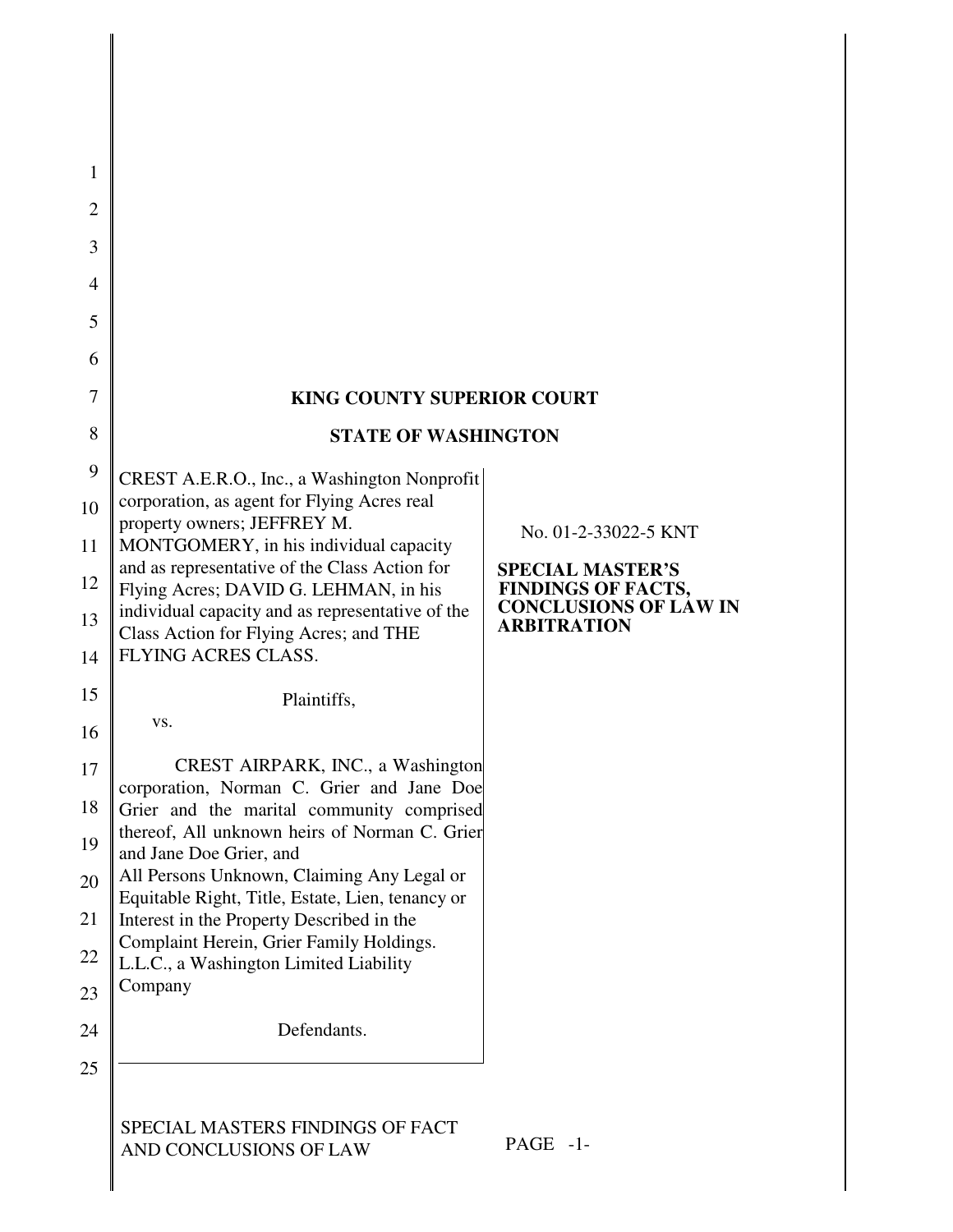| $\mathbf{1}$   | THIS MATTER came on for arbitration hearing upon Order of the King County                     |
|----------------|-----------------------------------------------------------------------------------------------|
| $\overline{2}$ | Superior Court entered September 30, 2003 by the Honorable Dean S. Lum.<br>Attorney J.        |
| 3              | Richard Manning was selected to act as Special Master/Arbitrator for the case. An arbitration |
| 4              | was conducted between the dates of March 8, 2004 and March 17, 2004. The King County          |
| 5              | Superior Court Rules were utilized during the proceeding and the proceeding was recorded by   |
| 6              | a Court Reporter. Plaintiffs appeared by their Counsel, Christopher A. Benson. Defendants     |
| 7              | appeared through their Counsel, Paul A. Spencer and Robert E. West The following              |
| 8              | Findings of Fact and Conclusions of Law reflect the consideration given by the undersigned    |
| 9              | to several critiquing drafts, memorandum and letters by and among Counsel and the Special     |
| 10             | Master following the undersigned's first rendition of findings on May 26, 2004. The Special   |
| 11             | Master ("Arbitrator") makes the following Findings of Fact and Conclusions of Law.            |
| 12             | I.<br><b>EVIDENCE RELIED UPON</b>                                                             |
| 13             |                                                                                               |
| 14             | The following witnesses testified under oath during the proceeding:                           |
| 15             | 1. Linda Oliveira, CPA                                                                        |
| 16             | 17615 SE 272 <sup>nd</sup> St. Suite 106<br>Covington, WA 98042                               |
| 17             | $(253) 639 - 3252$                                                                            |
| 18             |                                                                                               |
| 19             | Ms. Oliveira is a certified public account who is the accountant for Crest                    |
| 20             | Airpark, Inc. (Defendant), Mr. Grier (individually and Defendant) and CREST A.E.R.O           |
| 21             | (one of the Plaintiffs herein). Ms. Oliveira testified concerning financial records of        |
| 22             | Defendants including, but not limited to, her preparation of income tax returns for the       |
| 23             | Defendants, the IRS Guidelines regarding preparation of tax returns in general, the           |
| 24             |                                                                                               |
| 25             | methodology of the tax returns that she has prepared for Crest Airpark, Inc. (i.e. IRS        |
|                |                                                                                               |

SPECIAL MASTERS FINDINGS OF FACT AND CONCLUSIONS OF LAW PAGE -2-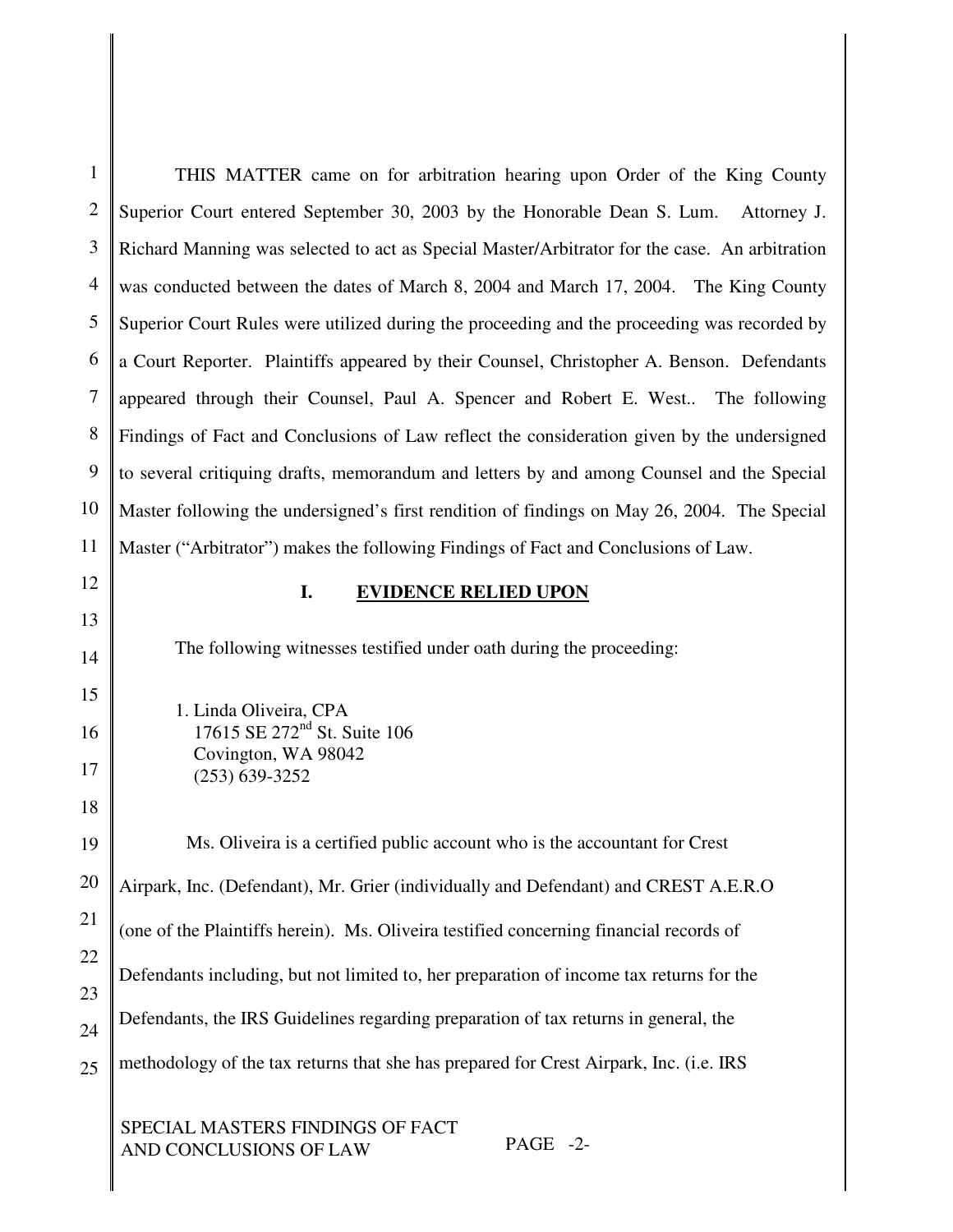1 2 3 4 5 6 7 8 9 10 11 12 13 14 15 16 17 18 19 20 21 22 23 24 25 SPECIAL MASTERS FINDINGS OF FACT AND CONCLUSIONS OF LAW PAGE -3- Rules and Cash basis for income/expenses versus GAAP Rules and Accrual basis for income/expenses) and corrections/revisions made to General Ledger entries of Crest Airpark, Inc. 2.Janet Gundlach 17627 SE. 292<sup>nd</sup> Pl. Kent, WA 98042 Ms. Gundlach is a member of The Flying Acres Class. Ms. Gundlach is a former employee/airport manager of Crest Airpark. She is also the Treasurer and Board Member of CREST A.E.R.O. Ms. Gundlach testified regarding easement issues, her knowledge of airport operations, taxes, expenses and maintenance. Ms. Gundlach testified regarding her knowledge of the history of the airport and the residents of Flying Acres. 3. Mr. Don Bakken 18848 Sulfur Springs Rd. Mt. Vernon, WA 98274 (360) 422-6909 Mr. Bakken, not a homeowner, testified that he has had his aircraft pilot license since 1946 and he was the airport manager of Paine Field in Everett, Washington for 12 years. Mr. Bakken, who has extensive public airport management experience, testified regarding his knowledge of the aviation industry. He testified regarding costs associated with maintenance of a landing strip and taxiways as well as his general knowledge of all airports in general. Mr. Bakken's Declaration and a 2003 report on Crest Airpark by the Washington State Department of Transportation, Aviation Division was admitted as Exhibit 27 at the hearing. 4.William Lardent Smyrna, Tennessee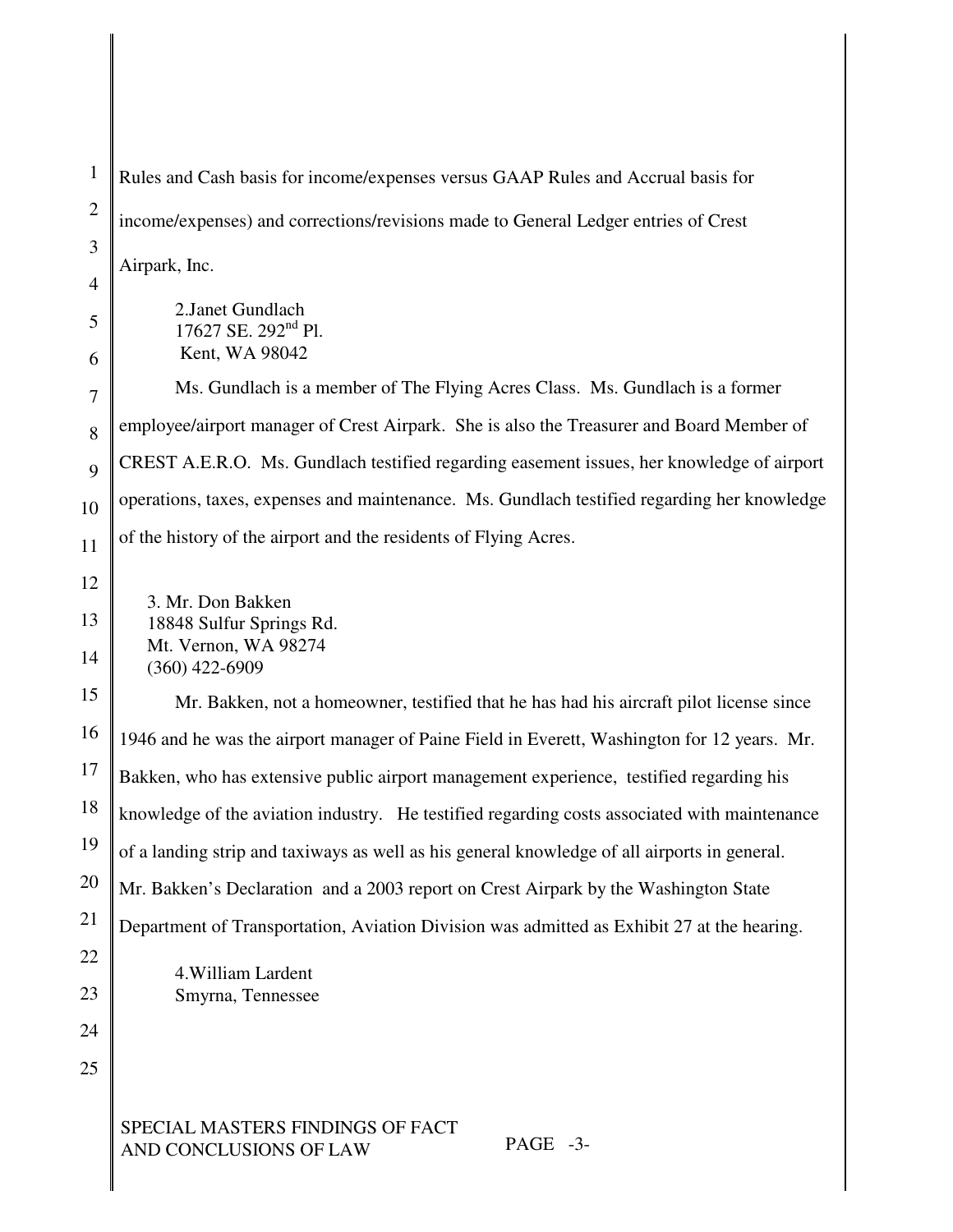| 1  | Mr. Lardent was called by the Defendants "out of order". Mr. Lardent, formerly a co-           |
|----|------------------------------------------------------------------------------------------------|
| 2  | purchaser with Norman Grier, testified regarding his creation of the Green River Flying Club,  |
| 3  | his contacts and discussion with Mr. Grier in 1975/1976 as well as his knowledge of his        |
| 4  | discussions in 1975 with Virginia Nesland regarding the purchase of Crest Airpark including    |
| 5  | the terms of the Real Estate Contract. Mr. Lardent testified that he discussed an easement     |
| 6  | with Ms. Nesland as part of the negotiations to purchase Crest Airpark from the Neslands.      |
|    | Mrs. Nesland, who owned over 40 lots at the time of the sale to Grier and Lardent, told        |
| 8  | Lardent that the cost sharing she had in mind for the homeowners in maintaining the landing    |
| 9  | strip and taxiways included the "costs of the airport". The Neslands were the sole parties and |
| 10 | drafters of the 1975 Nesland Easement at issue in the case at bar.                             |
|    |                                                                                                |

12

5. David Lehman 17621 Southeast 297<sup>th</sup> Place Kent, Washington 98042

13

14 15 16 17 18 19 Mr. Lehman testified that he has been a pilot since 1973 and has been an aviation safety inspector for the FAA since 1978. He is also a long-time resident of the Crest Airpark community. Currently, Mr. Lehman is President of CREST A.E.R.O which is one of the named Plaintiffs. Mr. Lehman is also individually named as a Plaintiff and as a similarly situated member of the Flying Acres Class. Mr. Lehman testified regarding his use of the easement as well as procedures utilized by him at Crest Airpark for conducting an "operation."

20 21 22 23 Mr. Lehman testified regarding the Flying Acres Class' use of Crest Airpark as well as the easement, subject properties, maintenance, tax issues, general knowledge of airports and the minimum requirements for an "airport" to exist. Mr. Lehman testified regarding pilot responsibilities of aircraft safety.

24 25 Mr. Lehman testified regarding the CREST A.E.R.O. Board of Director's position regarding the claims of the Defendants both as to categories of reimbursement claimed,

SPECIAL MASTERS FINDINGS OF FACT AND CONCLUSIONS OF LAW PAGE -4-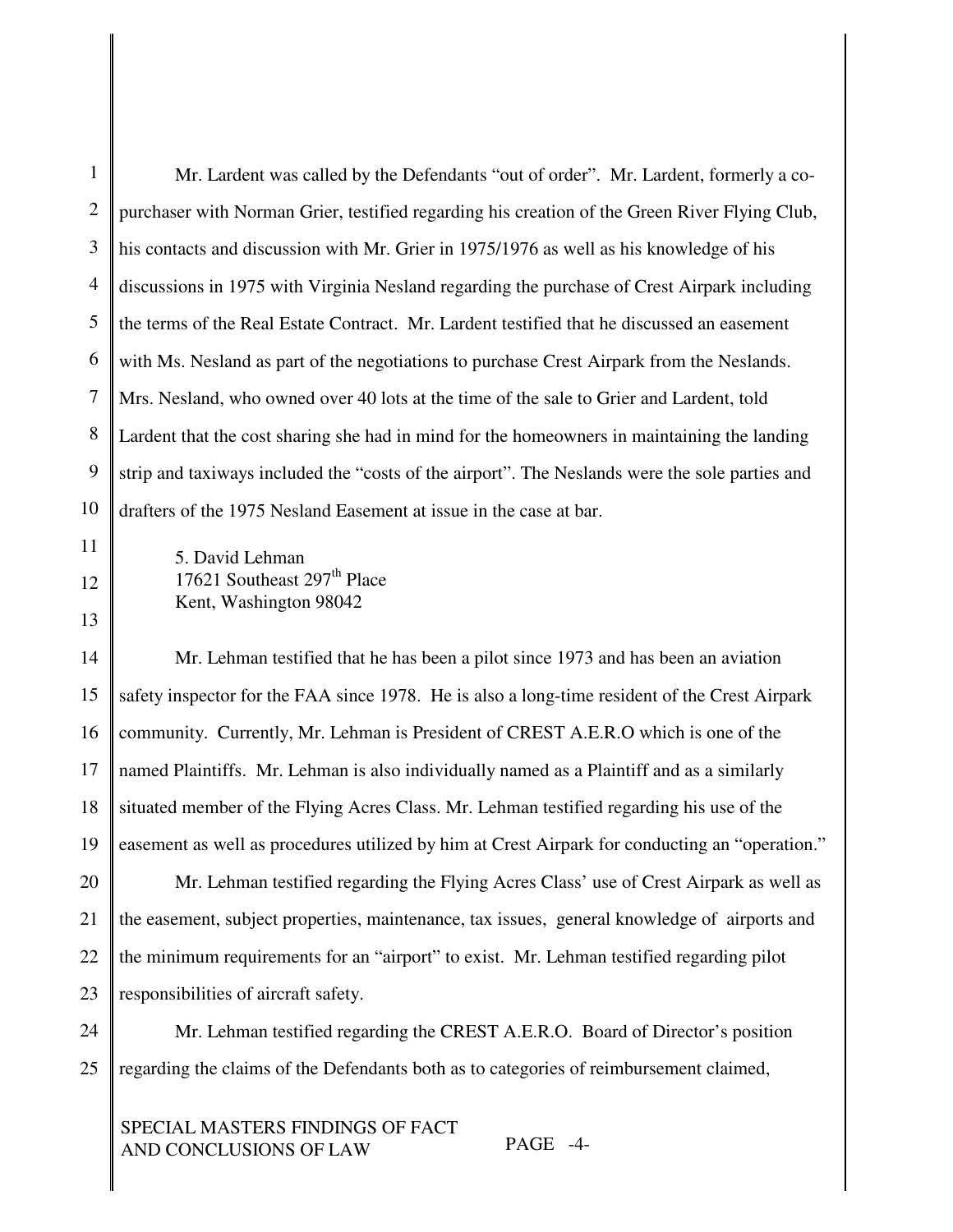1 2 quantum of reimbursement regarding each category and potential mechanisms for enforcement and collection of funds from Property Owners regarding the 1975 Nesland Easement.

3 4 5 6 7 8 Mr. Lehman testified regarding his observations of use of the landing strip and taxiways of Crest Airpark by Property Owners compared to non-property owners usage. In Mr. Lehman's opinion, the Property Owners conduct about 20% of all operations at Crest Airpark and that 80% of all operations are conducted by a combination of itinerant aircraft and Crest Airparks' own rental planes. Mr. Lehman also testified regarding his observations of "maintenance" performed by Crest Airpark.

6. Michael E. McGahan 17630 SE 303r<sup>d</sup> Pl. Kent WA 98402

12 13 14 15 16 17 18 Mr. McGahan testified regarding his education, business background and sampling techniques. Mr. McGahan was one of the original founders of CREST A.E.R.O. along with Virginia Nesland. Mr. McGahan testified regarding his observations of use of the landing strip and taxiways of Crest Airpark by Property Owners compared to non-property owners' usage. In Mr. McGahan's opinion, the Property Owners conduct about 20% of all operations at Crest Airpark and that 80% of all operations are conducted by a combination of itinerant aircraft and Crest Airparks' own rental planes.

19 20 21 22 23 24 Mr. McGahan testified regarding his observations of "maintenance" performed by Crest Airpark, general knowledge of negotiations and conversations with Norm Grier and Rikki Birge regarding the easement, subject properties and expenses. Mr. McGahan testified regarding the creation of the "Agency Appointments" signed by Property Owners. Mr. McGahan also testified regarding his use of taxiway "J" (which is on a portion of the Grier house lot) and his use of the easement and access to Crest Airpark.

25

9

10

11

## SPECIAL MASTERS FINDINGS OF FACT AND CONCLUSIONS OF LAW PAGE -5-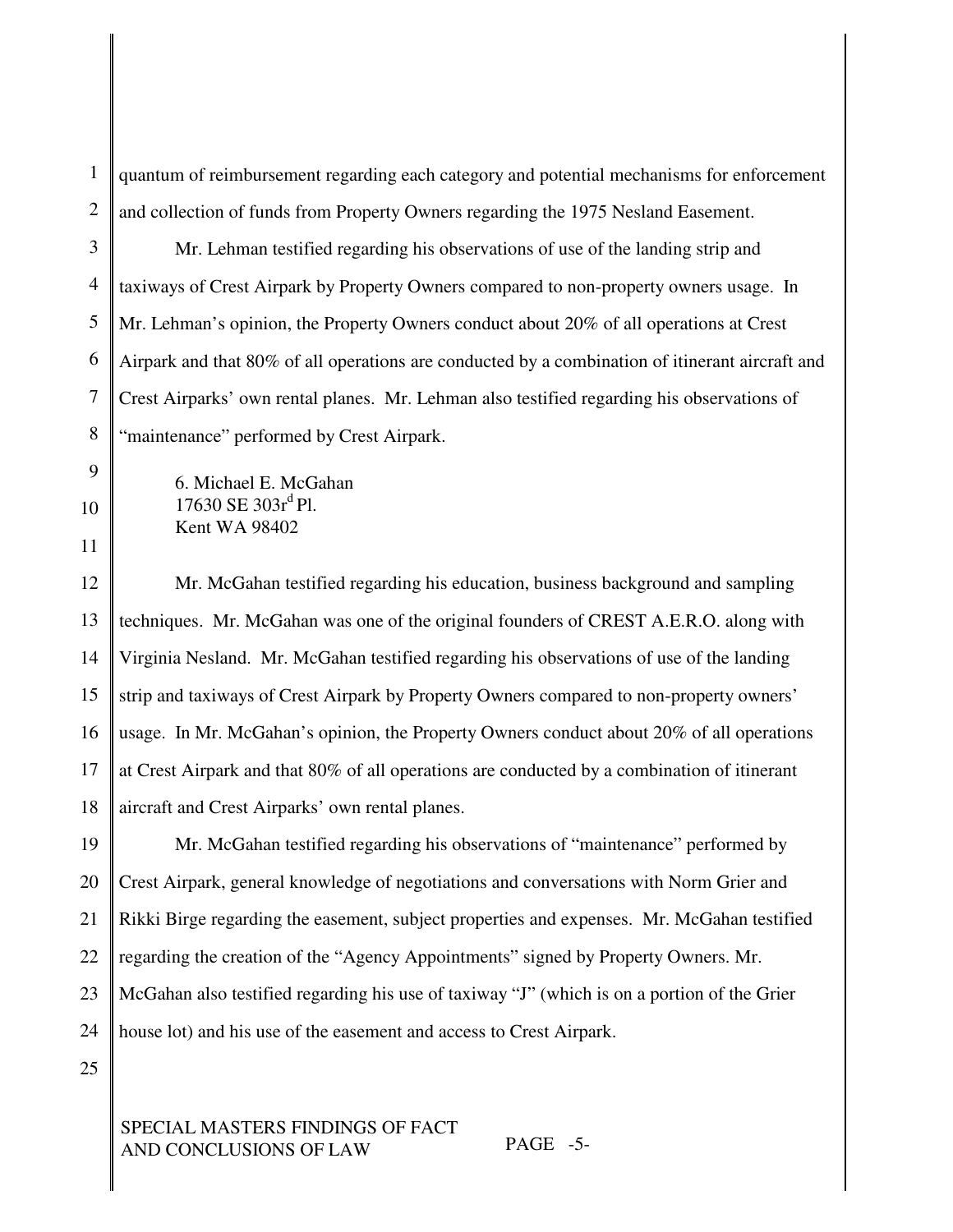7. Jeff Montgomery 17673 Southeast 297<sup>th</sup> Place Kent, Washington, 98042

Mr. Montgomery has been associated with the Crest Airpark Community since he was a young man. Mr. Montgomery used to work for Mr. Grier at the airport and Janet Gundlach was his "boss" at that time. Mr. Montgomery has been a licensed pilot since 1979 and is currently a 777 pilot with United Airlines. Mr. Montgomery purchased a home at Crest in 1996 and later became President of Crest A.E.R.O. Mr. Montgomery is a named plaintiff in the case at bar as well as a member of the Flying Acres Class.

Mr. Montgomery testified regarding his knowledge of negotiations and conversations with Norm Grier and Rikki Birge regarding the easement, subject properties, taxes and maintenance costs. Mr. Montgomery testified regarding his use of the landing strip and taxiways at Crest Airpark.

Mr. Montgomery testified regarding his observations of use of the landing strip and taxiways of Crest Airpark by Property Owners compared to non-property owners usage. In Mr. Montgomery's opinion, the Property Owners conduct about 20% of all operations at Crest Airpark and that 80% of all operations are conducted by a combination of itinerant aircraft and Crest Airparks' own rental planes.

Mr. Montgomery also testified regarding his observations of "maintenance" performed by Crest Airpark.

8. Norman C. Grier

Mr. Grier testified regarding his relationship with William Lardent, his purchase of Crest Airpark from the Neslands. Mr. Grier testified regarding his role at Crest Airpark, easement and access issues, real estate parcel boundaries, observations of Property Owners' use, transient aircraft use, maintenance issues, financial issues of Crest Airpark, Inc. and the

SPECIAL MASTERS FINDINGS OF FACT AND CONCLUSIONS OF LAW PAGE -6-

1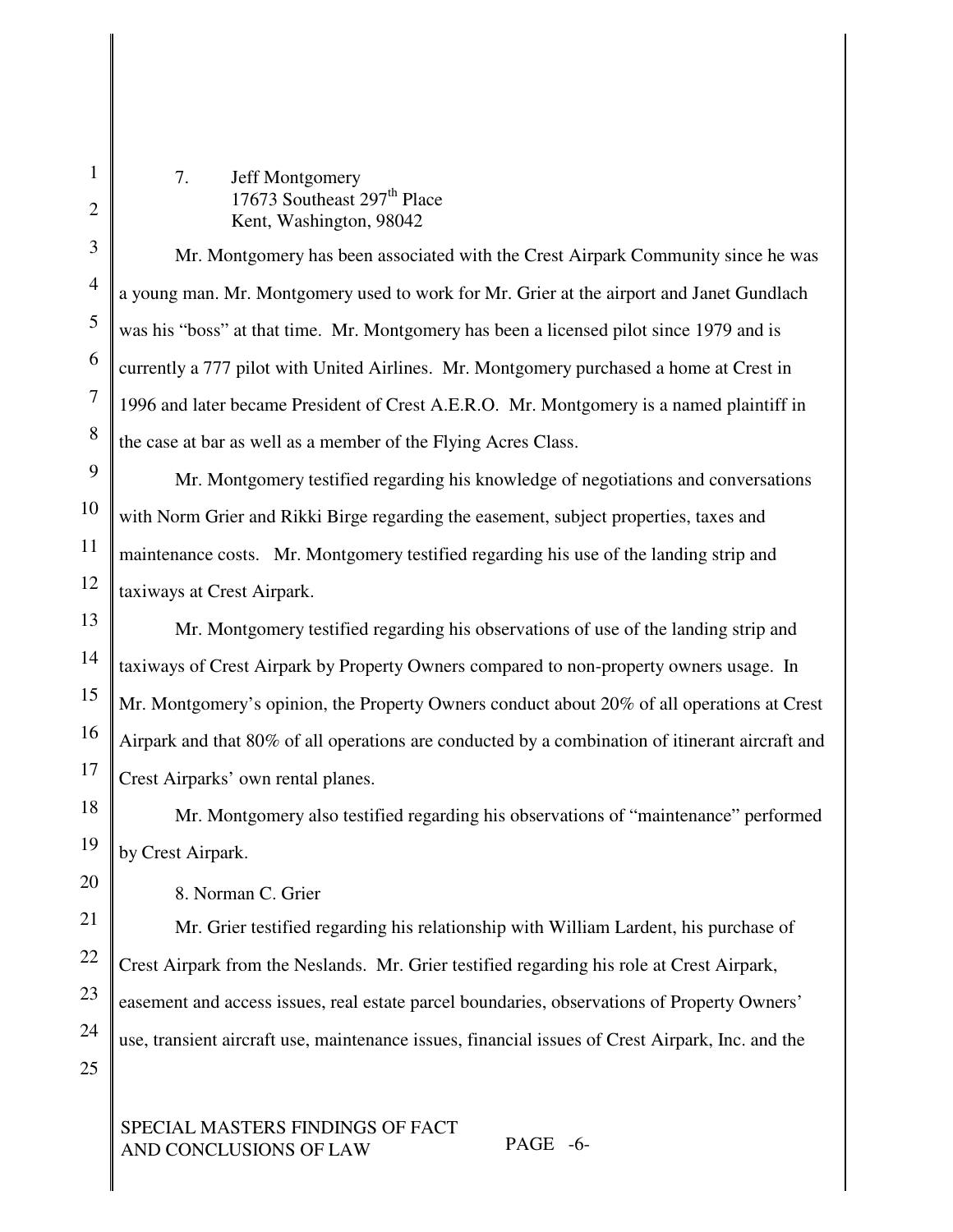1 2 reimbursement claims of the Defendants. Mr. Grier also testified about the transfer of two real estate parcels into Grier Family Holdings, L.L.C.

3 4 5 6 7 Mr. Grier testified regarding his observations of use of the landing strip and taxiways of Crest Airpark by Property Owners compared to non-property owners usage. In Mr. Grier's opinion, the Property Owners conduct about 50% of all operations at Crest Airpark and that 50% of all operations are conducted by a combination of itinerant aircraft and Crest Airparks' own rental planes.

9. Rikki Birge

9 10 11 Ms. Birge is the daughter of Mr. Grier. She testified regarding her fulltime management of Crest Airpark including but not limited to, daily operation of the airport, financial records, employee duties, the Defendants' claims for reimbursement from Property Owners, maintenance issues, real estate tax parcels at issue and interaction with Property Owners and the Plaintiffs herein over the past few years.

Ms. Birge testified regarding her observations of use of the landing strip and taxiways of Crest Airpark by Property Owners compared to non-property owners usage. In Ms. Birge's opinion, the Property Owners conduct about 50% of all operations at Crest Airpark and that 50% of all operations are conducted by a combination of itinerant aircraft and Crest Airparks' own rental planes.

The following documentary evidence was admitted during the proceeding:

1. Order Certifying Class 12/18/2002.

2. Nesland Easement dated December 11, 1975.

3. Plaintiffs' Amended Complaint.

4. Grier Deed and Declarations concerning transfer to Grier Family Holdings, L.L.C.

5. Order signed 9/30/03 re: Granting Partial Summary Judgment.

SPECIAL MASTERS FINDINGS OF FACT AND CONCLUSIONS OF LAW PAGE -7-

8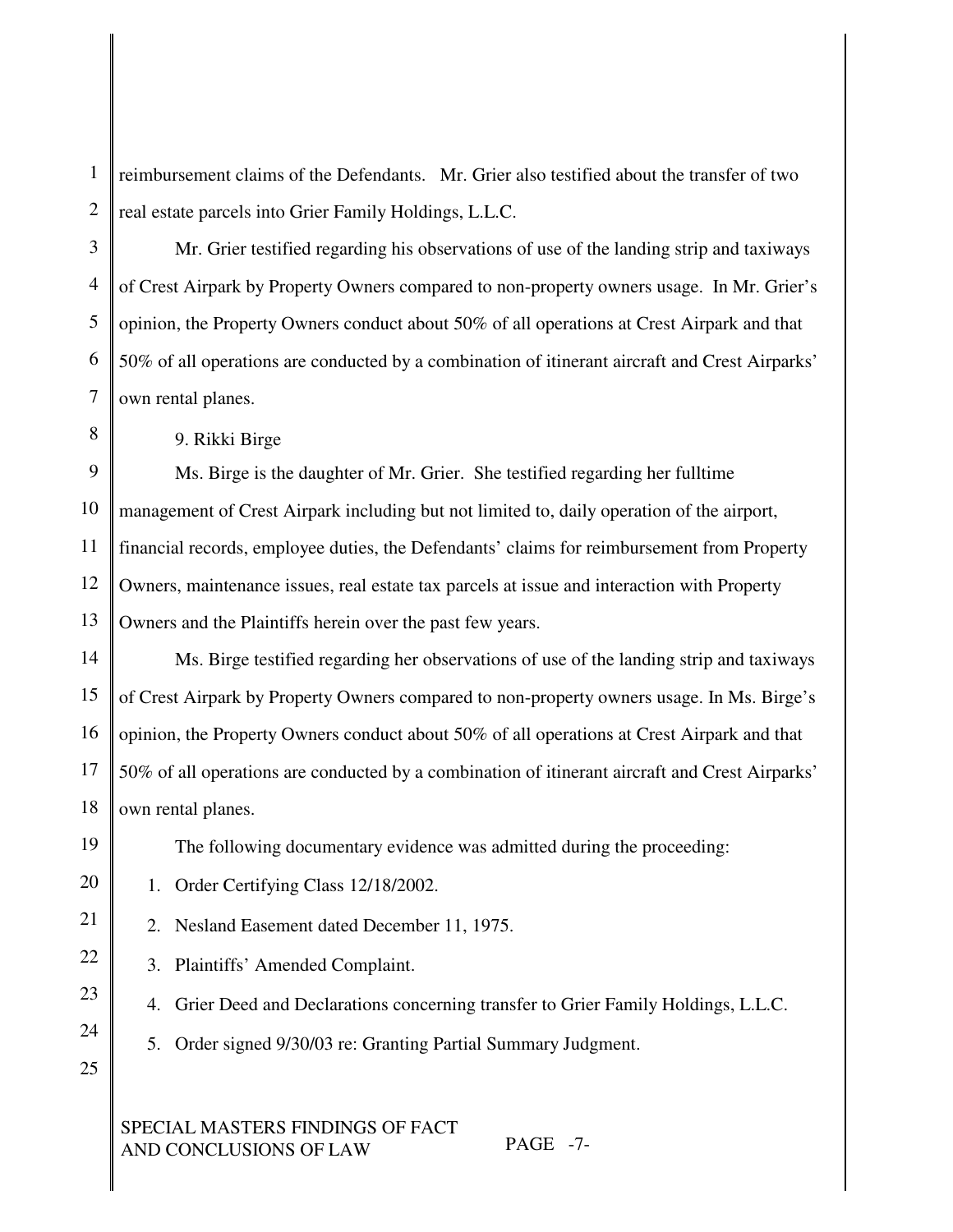| $\mathbf{1}$   | Order signed 9/30/03 re: Transferring Case to Arbitration.<br>6.                       |
|----------------|----------------------------------------------------------------------------------------|
| $\overline{c}$ | 7. Secretary of State information concerning CREST A.E R.O.                            |
| 3              | Sample Agency Agreement signed by David Lehman.<br>8.                                  |
| $\overline{4}$ | 9. The Flying Acres Class tender of payment of taxes and maintenance 12/28/00; 4/3/01; |
| 5              | 7/13/01; 9/30/01; 3/25/02; 6/20/02; 9/24/02; 12/27/02; 3/31/03; 7/1/03 and rejection   |
| 6              | letters from Defendant dated 4/3/01; 7/13/01; 10/10/01; 3/28/02; 6/27/02; 9/26/02;     |
| $\overline{7}$ | 12/30/02; 4/3/03; 7/10/03.                                                             |
| 8              | 10. January 8, 2001 Letter from attorney for Crest Airpark and Mr. Grier regarding     |
| 9              | extension of easement.                                                                 |
| 10             | 11. Stipulated Order Authorizing Publication to Unknown.                               |
| 11<br>12       | 12. Affidavit of Publication by the Daily Journal of Commerce.                         |
| 13             | 13. IRS Publication 535 Business Expense For 2002.                                     |
| 14             | 14. IRS Publication 946 How To Depreciate Property For 2002.                           |
| 15             | 15. IRS Publication 551 Basis Of Assets For 2002.                                      |
| 16             | 16. Crest Airpark, Inc. Tax Return for 2000.                                           |
| 17             | 17. Crest Airpark, Inc. Tax Return for 2001.                                           |
| 18             | 18. Crest Airpark, Inc. Tax Return for 2002.                                           |
| 19             | 19. 2 Large Tax Maps (on wall of Mr. Spencer's office).                                |
| 20             | 20. Tax Parcel # 012105-9066-01 information for 2001, 2002, 2003 and 2004.             |
| 21             | 21. Tax Parcel # 362205-9020-04 information for 2001, 2002, 2003 and 2004.             |
| 22             | 22. Tax Parcel # 062106-9175-03 information for 2001, 2002, 2003 and 2004.             |
| 23             | 23. Tax Parcel # 012105-9009-01 information for 2001, 2002, 2003 and 2004.             |
| 24             | 24. Tax Parcel #0121059001 information for 2001, 2002, 2003 and 2004                   |
| 25             |                                                                                        |
|                |                                                                                        |

SPECIAL MASTERS FINDINGS OF FACT AND CONCLUSIONS OF LAW PAGE -8-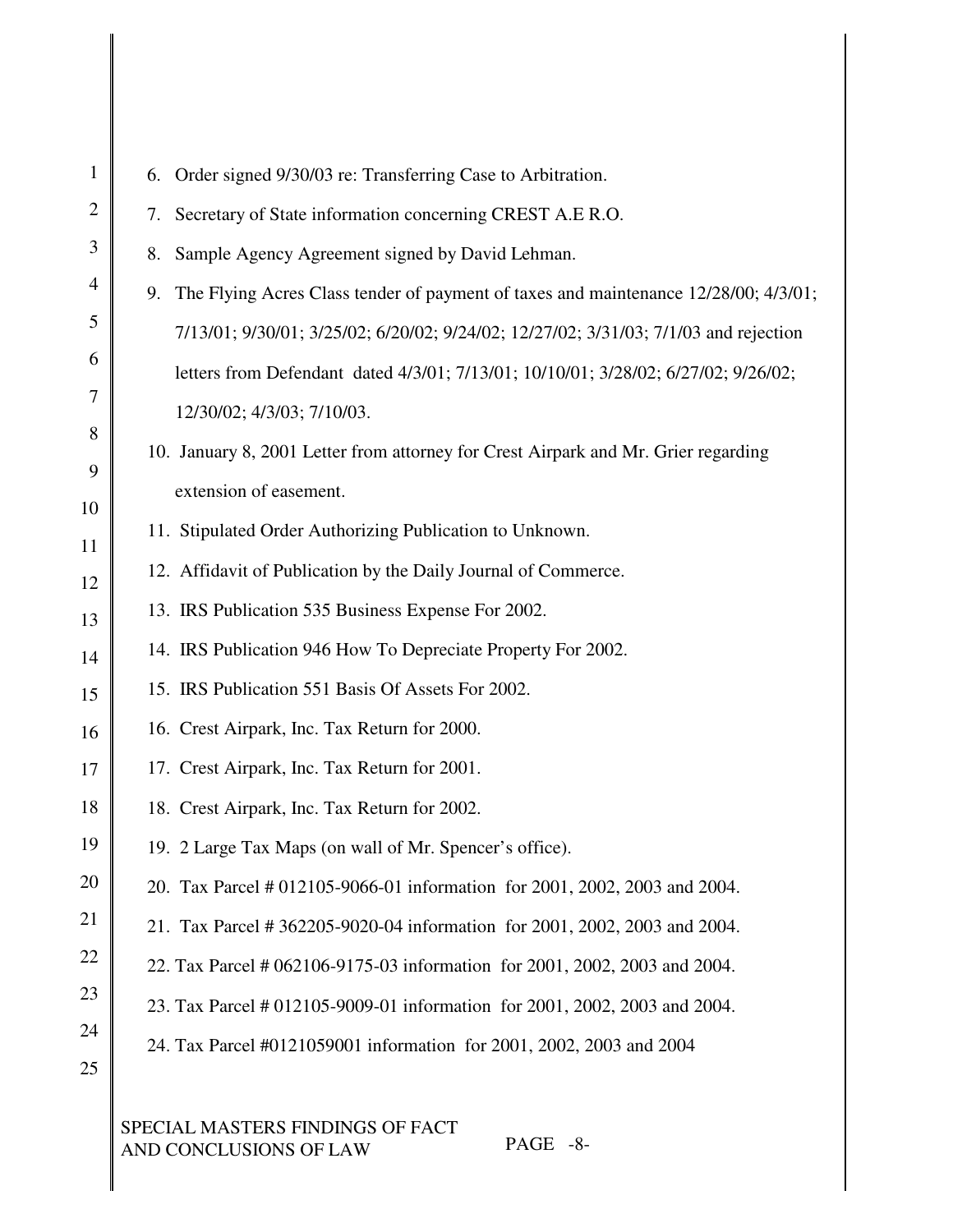25. Crest Airpark's summary of Real Estate Tax Claim.

26. Crest Airpark's summary of Claimed Maintenance Expenses.

27. Declaration of Don Bakken.

28. Billing for installation of separate electrical meter dated 2/10/2000 and copy of payment for installation by CREST A.E.R.O. in the sum of \$409.97.

29. Picture of separate electrical meter.

30. Corrections made by Oliveira regard General Ledger Categories of Crest Air Park (multiple pages).

31. Employee Information Listing regarding Crest Airpark (multiple pages).

32. Crest Airpark Department of Revenue Excise Tax Returns (multiple pages).

33. Regal Aviation Insurance Information (multiple pages).

34. \*\* Not Presented \*\* MCI Billing information (multiple pages) \*\*

- 35. AT&T Billing information (multiple pages).
- 36. Eschelon telephone billing information (multiple pages).
- 37. Visa Bill file for 2001, 2002, and 2003 (multiple pages).
- 38. Costco bill file for 2001, 2002, and 2003 (multiple pages).
- 39. Equitable (Sar-Sep) file for 2001, 2002 and 2003 (multiple pages).
- 40. Hartford Insurance files for 2001, 2002, and 2003 (multiple pages).

41. Real Estate Contract dated December 15, 1975 regarding sale of real property from Nesland to Grier and Lardent.

42. Quit Claim Deed dated January 26, 1980 from Lardent to Grier.

43. Secretary of State information regarding Crest Airpark, Inc.

# SPECIAL MASTERS FINDINGS OF FACT AND CONCLUSIONS OF LAW PAGE -9-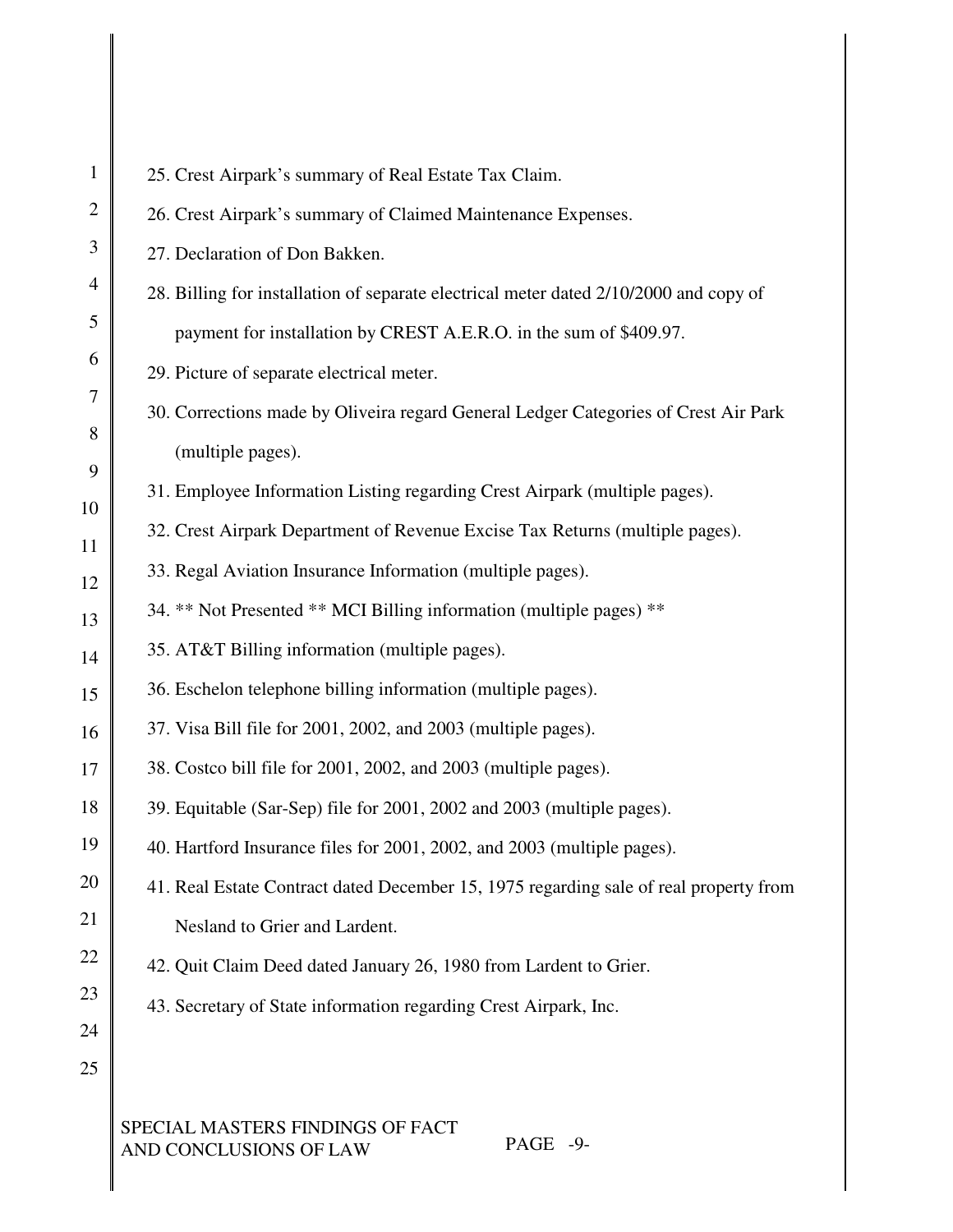| $\mathbf{1}$   | 44. Quit Claim Deed dated April 15, 2002 from Norman C. Grier to Grier Family                   |
|----------------|-------------------------------------------------------------------------------------------------|
| $\mathfrak{2}$ | Holdings. L.L.C.                                                                                |
| 3              | 45. Secretary of State information re: Grier Family Holdings, L.L.C.                            |
| 4              | 46. Defendants' Damage Binder (Multiple pages).                                                 |
| 5              | 47. Crest Airpark General Ledger Expense Categories Inclusive of All Expenses.                  |
| 6              | 48. Crest Airpark General Ledger Expense Categories Relevant Expenses.                          |
| $\tau$         | 49. Defendants' Damage Summary 2001-2003.                                                       |
| 8<br>9         | 50. Crest Airpark Total Expenses by General Ledger Category 1998-2003.                          |
| 10             | 51. General Insurance Reconciliation documentation.                                             |
| 11             | 52. Excerpts from Linda Oliveira File.                                                          |
| 12             | 53. Crest Airpark General Ledger account detail for 1/1/2001 through 12/312001 for              |
| 13             | Building Rent.                                                                                  |
| 14             | 54. Illustrative Exhibit prepared by Defendants entitled "Crest Airpark Relevant General        |
| 15             | Ledger Expenses Categories Average Percentage over Past three years after                       |
| 16             | adjustment"                                                                                     |
| 17             | <b>FINDINGS OF FACT</b><br>II.                                                                  |
| 18             | As appropriate, the documentary exhibits will be referenced herein; however, a                  |
| 19             | substantial amount of oral testimony was taken in the case at bar and the testimony was         |
| 20             | recorded by a Court Reporter. Therefore, all of the following Findings of Fact are supported    |
| 21             | by the official record even though each Finding of Fact may not be found in whole or in part in |
| 22             |                                                                                                 |
| 23             | a documentary exhibit.                                                                          |
| 24<br>25       |                                                                                                 |
|                |                                                                                                 |
|                | SPECIAL MASTERS FINDINGS OF FACT                                                                |

AND CONCLUSIONS OF LAW PAGE -10-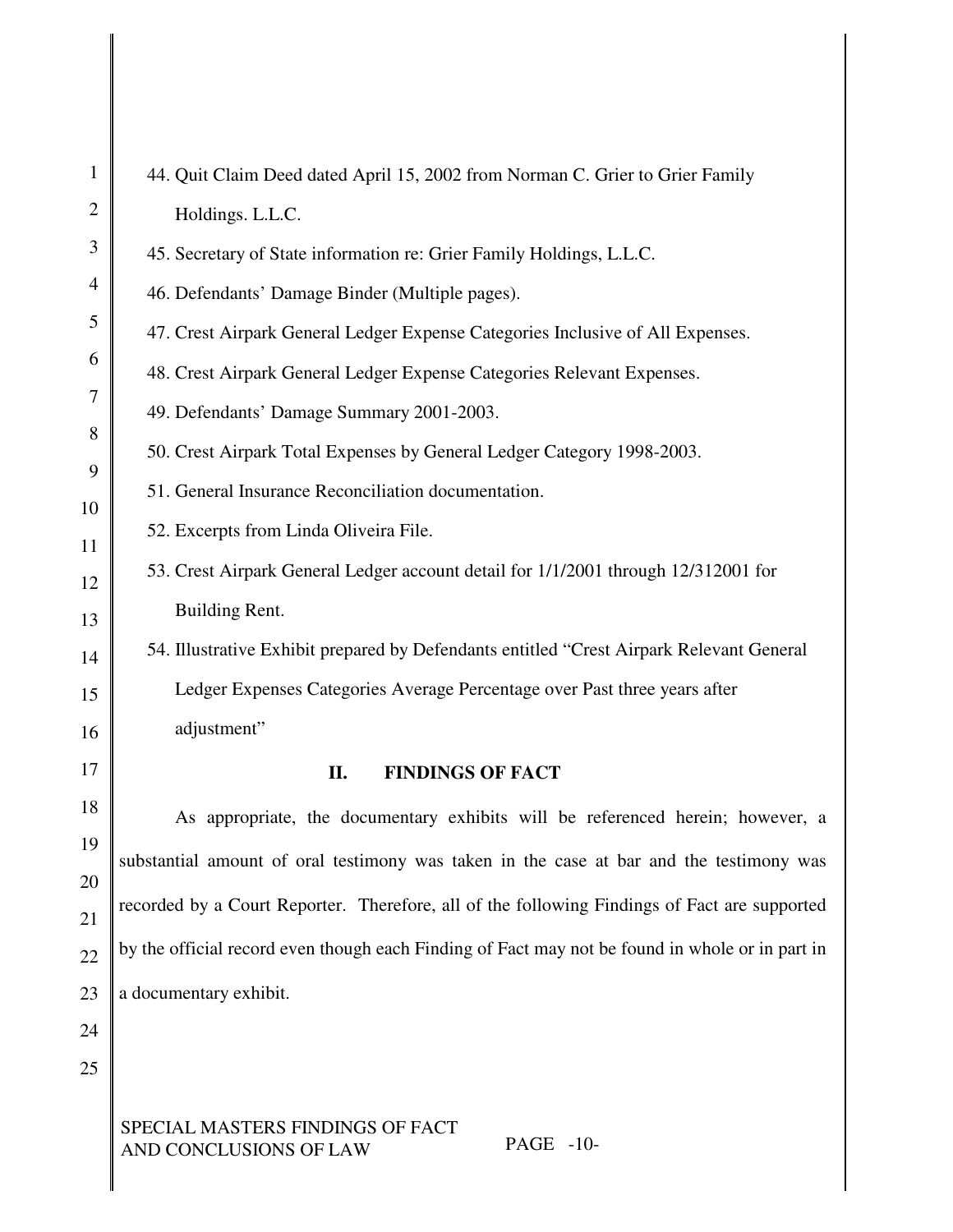Further, previous Findings of Fact and Conclusion of Law entered by the Court in the case are adopted herein and will not be repeated to avoid duplication. 1. On or about December 11, 1975, Stanley N. Nesland and Virginia S. Nesland as owners of real property legally described below created an express easement (hereinafter Nesland Easement) to benefit numerous real property owners. It was recorded on December 16, 1975 under King County Auditor Number 7512160233. The legal description of the " burdened property" is as follows: DESIGNATED LANDING STRIP AND TAXIWAYS ONLY, LIVING WITHIN THE FOLLOWING DESCRIBED PROPERTY. THAT PORTION OF THE EAST QUARTER OF SECTION 1, TOWNSHIP 21 NORTH, RANGE 5 EAST, W.M., IN KING COUNTY, WASHINGTON AND OF GOVERNMENT LOTS 5 AND 6, SECTION 6, TOWNSHIP 21 NORTH, RANGE 6 EAST, W.M., IN KING COUNTY, WASHINGTON, MORE PARTICULARLY DESCRIBED AS FOLLOWS: BEGINNING AT A POINT ON THE WESTERLY MARGIN OF W. I. THOMAS COUNTY ROAD ''181<sup>ST</sup> SE'' IN SAID GOVERNMENT LOT 5 WHICH IS 170 FEET NORTHERLY, MEASURED ALONG SAID MARGIN, FROM THE NORTHEAST CORNER OF LOT 17, FLYING ACRE'S DIVISION NO. TWO, ACCORDING TO THE PLAT RECORDED IN VOLUME 87 OF PLATS, PAGE 94-95-96, IN KING COUNTY, WASHINGTON, THENCE SOUTHWESTERLY, ALONG A LINE PASSING THROUGH A POINT ON THE WEST LINE OF SAID SECTION 6 WHICH IS 2120 FEET SOUTHERLY OF THE NORTHWEST CORNER OF SAID SECTION, A DISTANCE OF 467 FEET TO THE EASTERLY MARGIN OF 179<sup>th</sup> PLACE SE AS SHOWN ON SAID PLAT; THENCE SOUTH 9º0314 EAST ALONG SAID EASTERLY MARGIN TO THE SOUTHWEST CORNER OF LOT 1 IN SAID PLAT; THENCE SOUTH 89º47'53 WEST 66.65 FEET TO THE NORTHEAST CORNER OF THE SOUTHEAST QUARTER OF THE

SPECIAL MASTERS FINDINGS OF FACT AND CONCLUSIONS OF LAW PAGE -11-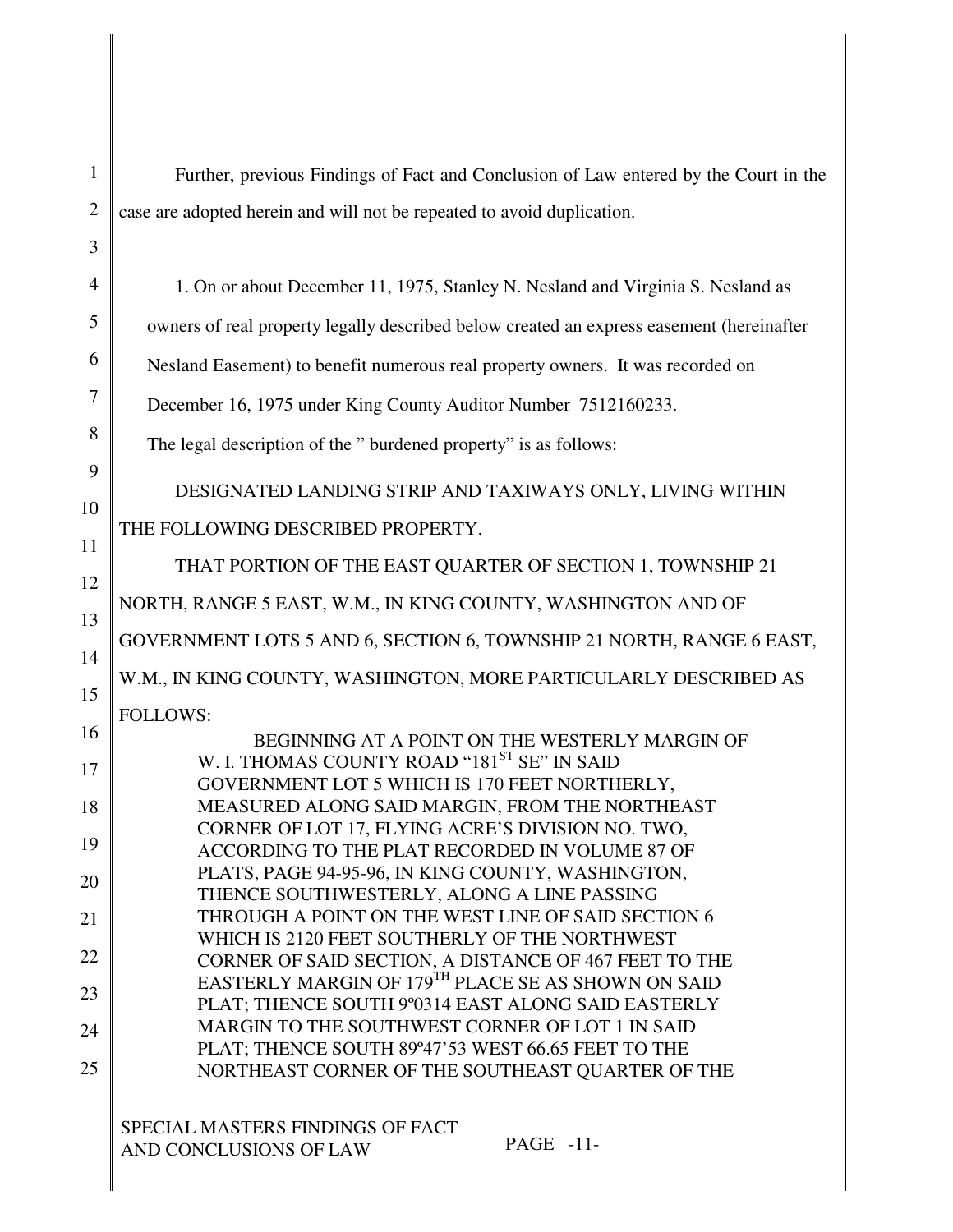| 1              | SOUTHEAST QUARTER OF SAID SECTION 1; THENCE SOUTH<br>00°0450" EAST ALONG THE EAST LINE OF SAID SECTION 1 A |
|----------------|------------------------------------------------------------------------------------------------------------|
| $\overline{2}$ | DISTANCE OF 1269.51 FEET TO THE NORTH LINE OF THE                                                          |
| 3              | SOUTH 50 FEET OF SAID SECTION; THENCE NORTH 89°1212                                                        |
| $\overline{4}$ | WEST ALONG SAID NORTH LINE 600 FEET, MORE OR LESS, TO                                                      |
|                | AN INTERSECTION WITH THE WESTERLY MARGIN OF PACIFIC<br>NORTHWEST PIPELINE CORP. EASEMENT RECORDED UNDER    |
| 5              | FILE NUMBERS 4705906, 5491878 AND 7108040394; THENCE                                                       |
| 6              | NORTHEASTERLY ALONG SAID WESTERLY MARGIN 765 FEET,                                                         |
|                | MORE OR LESS, TO AN INTERSECTION WITH A LINE BEARING                                                       |
| 7              | SOUTH 9°0'14" EAST FROM THE SOUTHEAST CORNER OF LOT                                                        |
| 8              | 23, FLYING ACRES DIVISION NO. 3, ACCORDING TO THE PLAT                                                     |
|                | RECORDED IN VOLUME 98 OF PLATS, PAGE 99, IN KING                                                           |
| 9              | COUNTY, WASHINGTON; THENCE NORTH 9°0314 WEST TO AN                                                         |
| 10             | ANGLE POINT IN THE EAST MARGIN OF LOT 45, FLYING<br>ACRES, ACCORDING TO THE PLAT RECORDED IN VOLUME 92     |
|                | OF PLATS, PAGE 83, IN KING COUNTY, WASHINGTON; THENCE                                                      |
| 11             | NORTH 00°0455 EAST 442.92 FEET TO THE NORTH LINE OF SAID                                                   |
|                | SECTION 1; THENCE SOUTH 89°0615 EAST ALONG SAID NORTH                                                      |
| 12             | LINE 420.47 FEET TO A POINT 479.25 FEET FROM THE                                                           |
| 13             | NORTHEAST CORNER OF SAID SECTION; THENCE SOUTH                                                             |
|                | 0°5345WEST 210.00 FEET TO THE SOUTH MARGIN OF SE 288 <sup>TH</sup>                                         |
| 14             | PLACE AS DEDICATED IN THE SAID PLAT OF FLYING ACRES;                                                       |
| 15             | THENCE EASTERLY ALONG SAID SOUTH MARGIN TO AN                                                              |
|                | INTERSECTION WITH THE WEST LINE OF THE PLAT OF CEDAR                                                       |
| 16             | TERRACE, ACCORDING TO THE PLAT RECORDED IN VOLUME                                                          |
|                | 82 OF PLATS, PAGE 47, IN KING COUNTY, WASHINGTON;                                                          |
| 17             | THENCE SOUTHERLY AND EASTERLY ALONG THE WESTERLY                                                           |
| 18             | AND SOUTHERLY LINES OF SAID PLAT OF CEDAR TERRACE                                                          |
|                | TO THE WEST MARGIN OF W. I. THOMAS ROAD NO. 1084;<br>THENCE SOUTHERLY ALONG SAID WEST MARGIN TO AN         |
| 19             | INTERSECTION WITH THE WEST LINE OF SAID SECTION 6;                                                         |
| 20             | THENCE SOUTHERLY ALONG THE WEST LINE OF SECTION 6                                                          |
|                | TO THE NORTHWEST CORNER OF GOVERNMENT LOT 5 IN                                                             |
| 21             | SAID SECTION; THENCE EASTERLY ALONG THE NORTH LINE                                                         |
|                | OF SAID GOVERNMENT LOT 5 TO THE WEST MARGIN OF W. I.                                                       |
| 22             | THOMAS COUNTY ROAD; THENCE SOUTHERLY ALONG SAID                                                            |
| 23             | WEST MARGIN TO THE POINT OF BEGINNING; EXCEPT THAT                                                         |
|                | PORTION THEROF LYING WITHIN SE 288TH PLACE AS                                                              |
| 24             | DEDICATED IN SAID PLAT OF FLYING ACRES AND AS                                                              |
|                |                                                                                                            |

SPECIAL MASTERS FINDINGS OF FACT AND CONCLUSIONS OF LAW PAGE -12-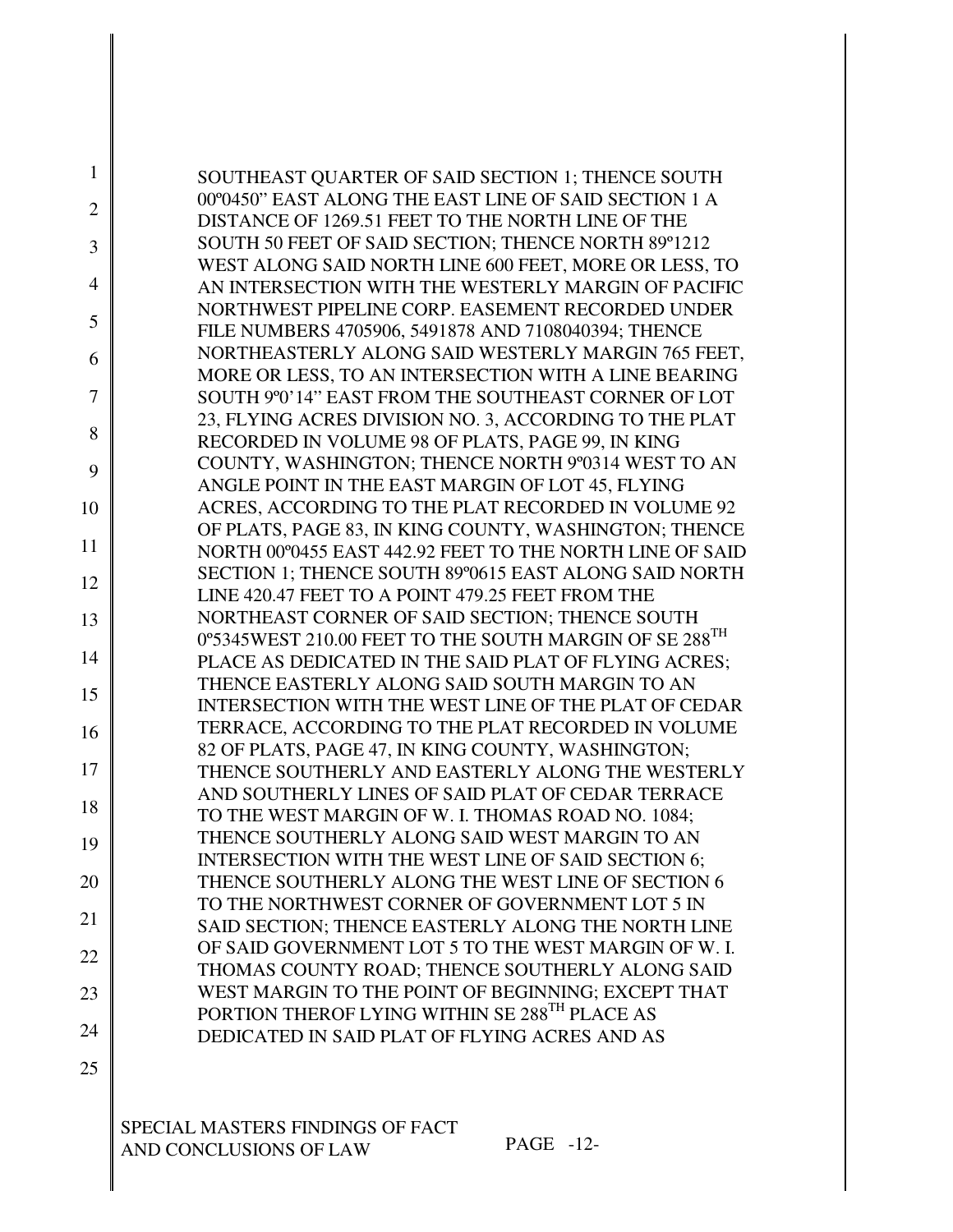### CONVEYED TO KING COUNTY BY DEED RECORDED UNDER AUDITOR'S FILE NO. 6683389.

2. Pursuant to Court Order entered December 18, 2002, Judge Lum certified the group of real Property Owners benefited by the Nesland Easement as the "The Flying Acres Class" consisting of 114 individual lot owners (117 platted lots have been reduced to 114) that own real property in the following Plats:

Flying Acres recorded in Vol. 92, Plats, pages 83 and 84;

Flying Acres #2 - recorded in Vol. 87, Plats, pages 94, 95 and 96;

Flying Acres # 3 - recorded in Vol. 98, Plats, pages 99 and 100;

Proposed Plat of Flying Acres # 4 - recorded in Vol. 99, Plats, pages 22 and 23 all in King County, Washington

13 14 15 16 17 18 19 20 21 22 23 24 Hereinafter, the benefited real property owners will sometimes be collectively referred to herein as "The Flying Acres Class." Ex. 1. However, Flying Acres development consists of a total of 120 separate tax parcels. The Arbitrator finds that six property owners have opted out of the class and are not parties to this proceeding. The property owners that have opted out are M.F. Gehring, John Mermis, Lois Smith, Thomas & Barbara Gregory, Mark and Julia Hilsen and Albert Sprague. Steve and Linda Crider, successors in interest to Lois Smith, are presumed to be "Other Owners' unless they opt in to the Plaintiff class without objection from either Plaintiffs or Defendants. The aforementioned group or their successors shall be referred to as the "Other Owners" herein. The balance of the property owners of Flying Acres are Plaintiff Class members.

25

1

2

3

4

5

6

7

8

9

10

11

12

SPECIAL MASTERS FINDINGS OF FACT AND CONCLUSIONS OF LAW PAGE -13-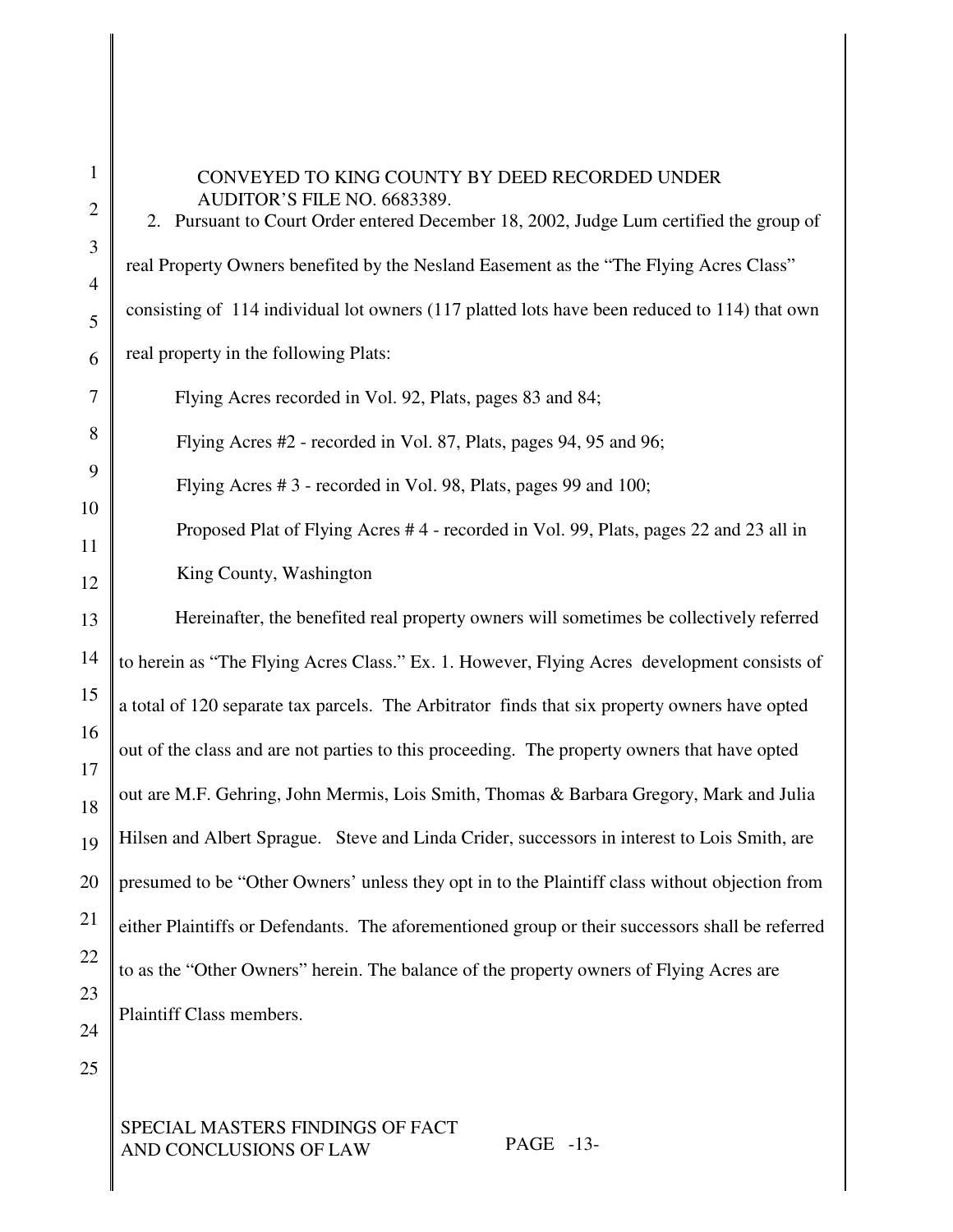3. Subsequent to December 16, 1975, The Flying Acres Class started utilizing the easement for the purpose of accessing and utilizing the burdened property as an airplane landing strip and taxiway of the Crest Airpark Airport for the purpose of landing and taking off small private aircraft.

4. On December 24, 1975, the Neslands conveyed their legal interests by real estate contract in the burdened real estate to Norman C. Grier and Susanne May Grier, husband and wife and William E. Lardent and Elizabeth E. Lardent, husband and wife Ex. 41. The Real Estate Contract was recorded in King County on February 23, 1976. The easement was recorded on December 16, 1975. Ex. 41. Mr. Grier testified that all five (5) of the real estate tax parcels at issue in the case at bar were included in the Nesland sale.

5. Crest Airpark, Inc. is a Washington subchapter "S" corporation in good standing formed in 1993 with UBI Number 601440500 and Mr. Grier is the sole stockholder of Crest Airpark, Inc. Ex. 43 CREST A.E.R.O., Inc. is a Washington Non-Profit corporation in good standing formed in 1992 with UBI Number 601424829. Ex. 7.

Grier Family Holdings, L.L.C. is a Washington Limited Liability Company in good standing formed in 1999 with UBI Number 01948128. Ex. 45

6. Crest Airpark, Inc. does not own the real estate. Crest Airpark, Inc. is the Fixed Base Operator (FBO) that also uses the landing strip and taxiways that are involved in this dispute. However, all real estate taxes, employee costs, business expenses and landing strip and taxiway maintenance expenses are paid by Crest Airpark, Inc.

SPECIAL MASTERS FINDINGS OF FACT AND CONCLUSIONS OF LAW PAGE -14-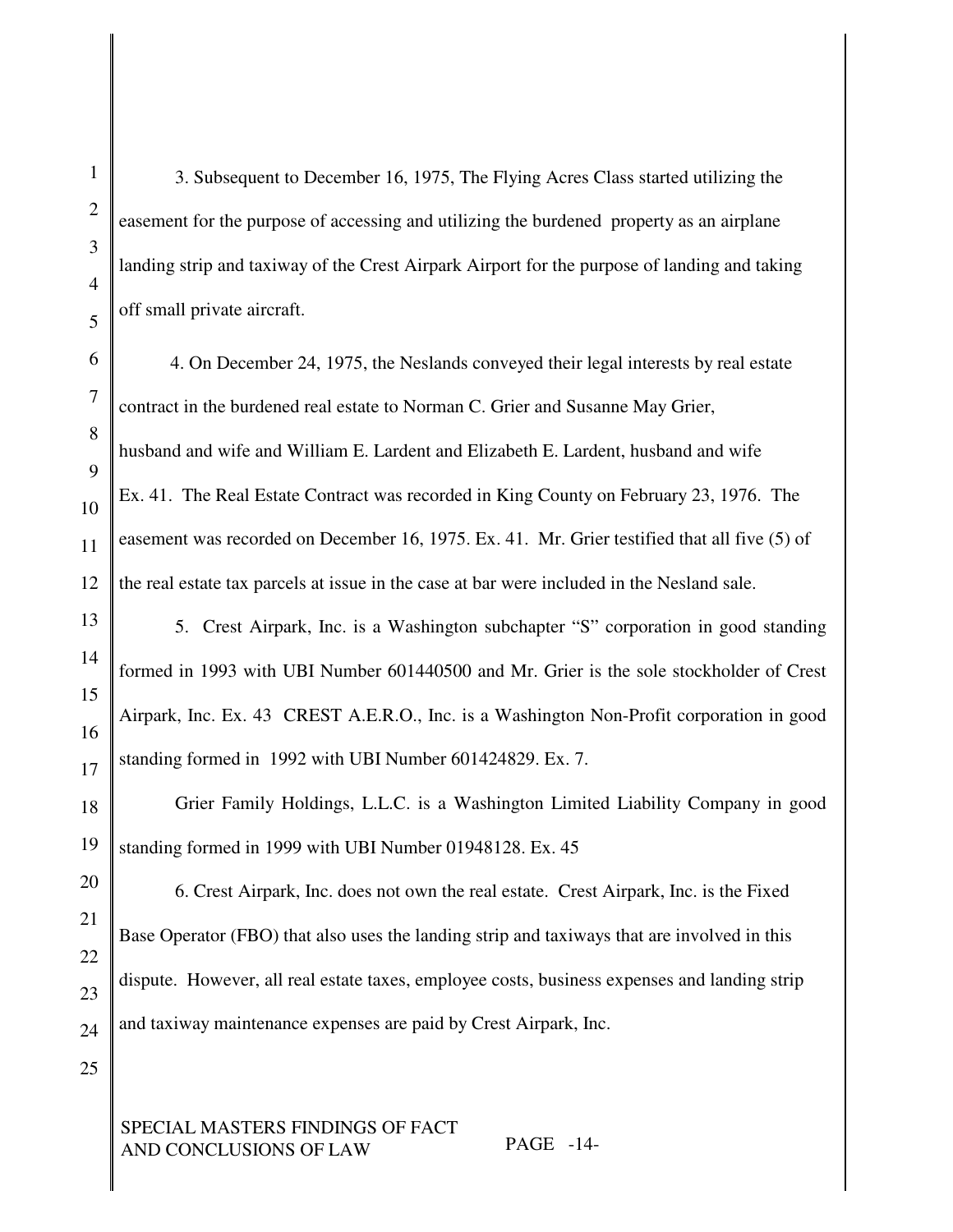1 2 3 4 5 6 7 8 9 10 11 12 13 14 15 16 17 18 19 20 21 22 23 24 25 SPECIAL MASTERS FINDINGS OF FACT AND CONCLUSIONS OF LAW PAGE -15- 7. Grier Family Holdings, L.L.C. owns two of the five tax parcels burdened by the Nesland Easement namely: (1) King County Tax Parcel 012105-9001-09 where the Crest Airpark, Inc. office, airplane hangars, most of the aircraft tie-downs, fuel tanks/dispensing area, office parking lot and driveway from SE 288<sup>th</sup> Place to the Crest Airpark, Inc. office are located. Ex. 4, 24, 19, 25, 44; and (2) King County Tax Parcel 012105-9066-01 where the actual landing strip and parallel taxiway for Crest Airpark is located. Some aircraft tie-downs that generate rental fees for Crest Airpark, Inc. are also located on the West-side of the landing strip. Ex. 4, 19, 20, 25, 44. 8. Defendant Norman C. Grier individually owns three of the five tax parcels burdened by the Nesland Easement namely: (1) King County Tax Parcel 362205-9020-04 which is a very small triangle-shaped parcel across SE 288<sup>th</sup> Place. Ex. 4, 19, 21, 25, 44; (2) King County Tax Parcel 062106-9175-03 which is over a hill that is East of and contiguous to the tax parcel where the Crest Airpark, Inc. office is located. Ex. 4, 19, 22, 25, 44; and (3) King County Tax Parcel 012105-9009-01 which contains Mr. Grier's personal residence and is South of and contiguous to the Tax Parcel where the actual landing strip and taxiway is located. Ex. 4, 19, 23, 25, 44. A portion of taxiway J lies on a portion of this tax parcel. 9. No written lease agreement exists between Crest Airpark, Inc., Grier Family Holdings, L.L.C and/or Norman C. Grier. Likewise, no rent has ever been paid from Crest Airpark, Inc. to Grier Family Holdings, L.L.C..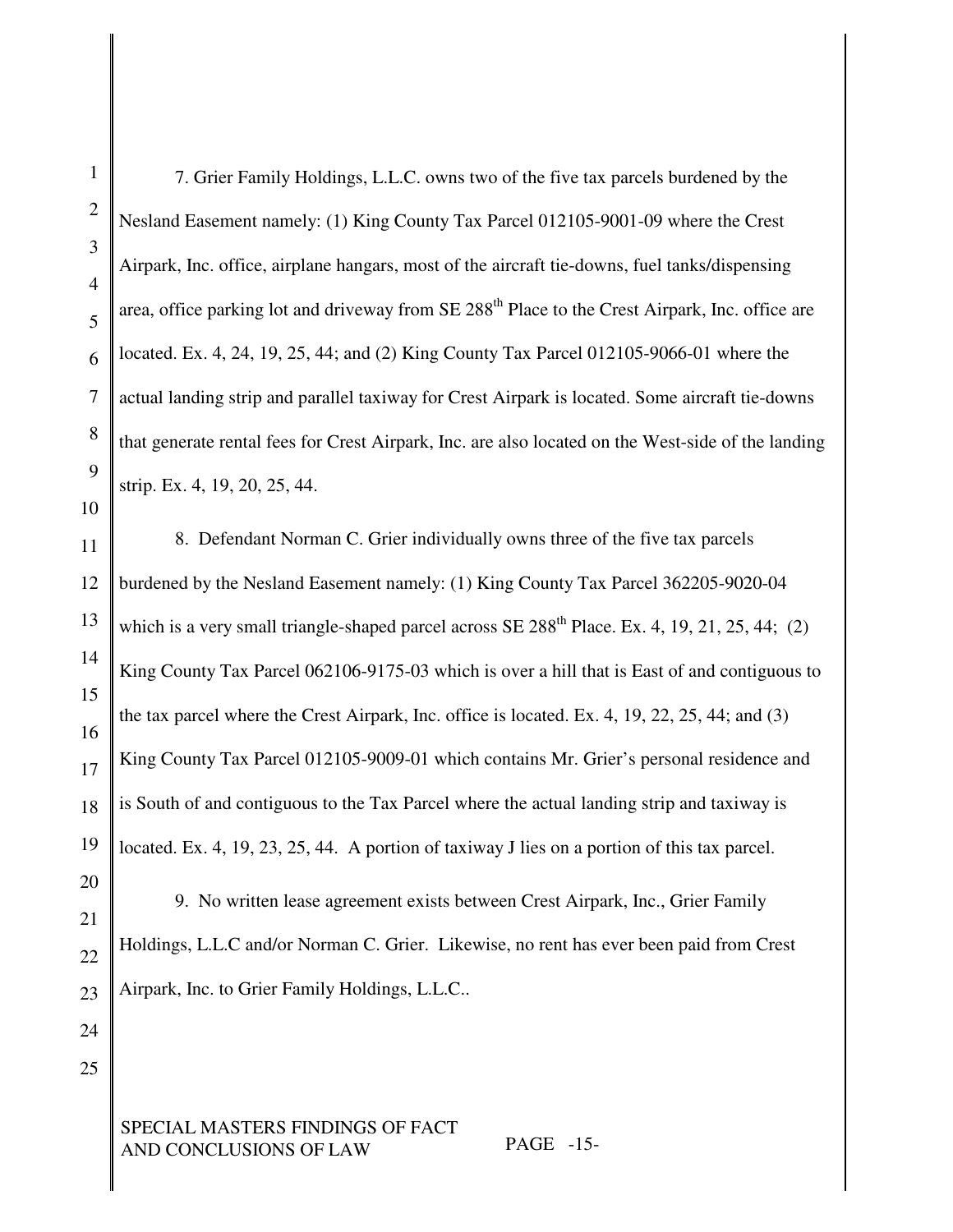| $\mathbf{1}$   | 10. Crest Airpark, Inc. has made a claim for reimbursement from the Flying Acres                  |
|----------------|---------------------------------------------------------------------------------------------------|
| $\overline{c}$ | Class for past "Rent" paid and indicated on its General Ledger ("GL") bookkeeping system          |
| 3              | under GL 4110 entitled "Building Rent." Ex. 26. However, Crest Airpark, Inc. has not paid         |
| $\overline{4}$ |                                                                                                   |
| 5              | any "rent." Upon review of the business records of Crest Airpark, Inc., the bookkeeping           |
| 6              | entries for GL 4110 evidence payments made to Mr. Grier individually each week and                |
| 7              | payments made to Costco for personal items of Mr. Grier. Ms. Oliveira testified that the          |
| 8              | payments listed under GL 4110 and made by Crest Airpark, Inc. to Mr. Grier and for Mr.            |
| 9              | Grier's behalf to Costco are distributions to Mr. Grier as the sole shareholder of Crest Airpark, |
| 10             |                                                                                                   |
| 11             | Inc Therefore, Ms. Oliveira, as the accountant for Crest Airpark, Inc., changed the payments      |
| 12             | to Costco and Mr. Grier to reflect the category of GL 2998.00 entitled "Distributions to          |
| 13             | Shareholder." Ex. 30.                                                                             |
| 14             | 11. Likewise, upon review of the U.S. Income Tax Return for an "S" Corporation                    |
| 15             |                                                                                                   |
| 16             | Form 1120Ss for Crest Airpark, Inc. for 2000, 2001 and 2002, it is clear that no "Rent" was       |
| 17             | paid by Crest Airpark, Inc. for those years and it was not itemized as a deduction on the tax     |
| 18             | returns. Ex. 16, 17, and 18.                                                                      |
| 19             | 12. The 1975 Nesland Easement contains the following language:                                    |
| 20             | the right to use the airplane landing strip and taxiways of the Crest Airpark                     |
| 21             | Airport located on the following described real property: SEE EXHIBIT A                           |
| 22             |                                                                                                   |
| 23             | ATTACHED HERETO until December 31, 2000, for the purpose of landing                               |
| 24             | and taking off small private aircraft. (Emphasis Supplied).                                       |
| 25             | Property Owners shall have the option to extend this agreement for an additional                  |
|                | SPECIAL MASTERS FINDINGS OF FACT                                                                  |

AND CONCLUSIONS OF LAW PAGE -16-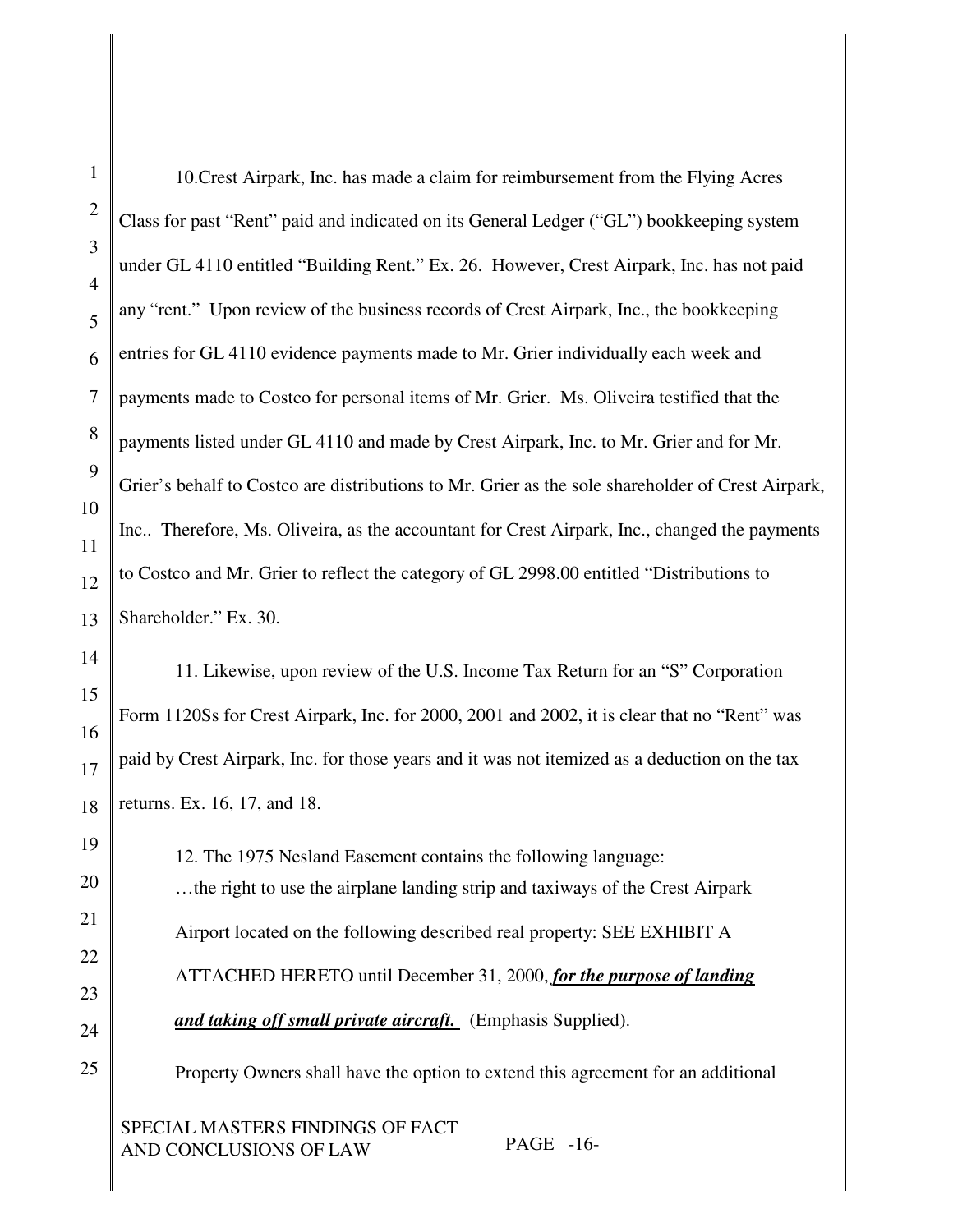| 1              | 25 years to December 31, 2025, under the following conditions:                                                                                                      |  |  |  |
|----------------|---------------------------------------------------------------------------------------------------------------------------------------------------------------------|--|--|--|
| $\overline{2}$ | 1. That at least 60% of the then property owners agree to pay 50% of the                                                                                            |  |  |  |
| 3              | cost of maintenance of the landing strip and taxiways and 50% of the<br>taxes assessed or attributable to the landing strip and taxiways.                           |  |  |  |
| 4              | 2. During the extended period from January 1, 2001 to December 31, 2025,<br>any Property Owner not contributing his share of the maintenance and                    |  |  |  |
| 5<br>6         | taxes shall not have the right to use the landing strip and taxiways.<br>3. The right to use the landing strip and taxiways may be terminated during                |  |  |  |
| $\overline{7}$ | the extended period from January 1, 2001 to December 31, 2025 by<br>agreement of 2/3 of the Property Owners.                                                        |  |  |  |
| 8              | The rights granted herein shall not prevent the Airport Owner from using the<br>aircraft tie down areas or from construction of buildings so long as the use of the |  |  |  |
| 9              | runways and adjoining taxiways are not impaired.<br>The right herein granted may be terminated at any time prior to December 31,                                    |  |  |  |
| 10             | 2000 by agreement of 100% of the Property Owners.<br>This agreement shall be binding upon the heirs and assigns of the parties and                                  |  |  |  |
| 11             |                                                                                                                                                                     |  |  |  |
| 12             | shall run with the land.                                                                                                                                            |  |  |  |
| 13             | Exhibit "A" attached to the 1975 Nesland Easement provides at the top of the page as                                                                                |  |  |  |
| 14             | follows:                                                                                                                                                            |  |  |  |
| 15             | EXHIBIT A                                                                                                                                                           |  |  |  |
| 16             |                                                                                                                                                                     |  |  |  |
| 17             | DESIGNATED LANDING STRIP AND TAXIWAYS ONLY, LYING                                                                                                                   |  |  |  |
| 18             | WITHIN THE FOLLOWING DESCRIBED PROPERTY.                                                                                                                            |  |  |  |
| 19             | <b>Real Estate Taxes</b>                                                                                                                                            |  |  |  |
| 20             | 13. During the hearing, the Defendants clarified that no claim was being made for past                                                                              |  |  |  |
| 21             | or future reimbursement concerning tax parcels 362205-9020-04 and 062106-9175-03. Ex.                                                                               |  |  |  |
| 22             | 25.                                                                                                                                                                 |  |  |  |
| 23             |                                                                                                                                                                     |  |  |  |
| 24             | 14. During the hearing, the Plaintiffs acknowledged liability for payment of 50% of                                                                                 |  |  |  |
| 25             |                                                                                                                                                                     |  |  |  |
|                | SPECIAL MASTERS FINDINGS OF FACT<br>PAGE -17-<br>AND CONCLUSIONS OF LAW                                                                                             |  |  |  |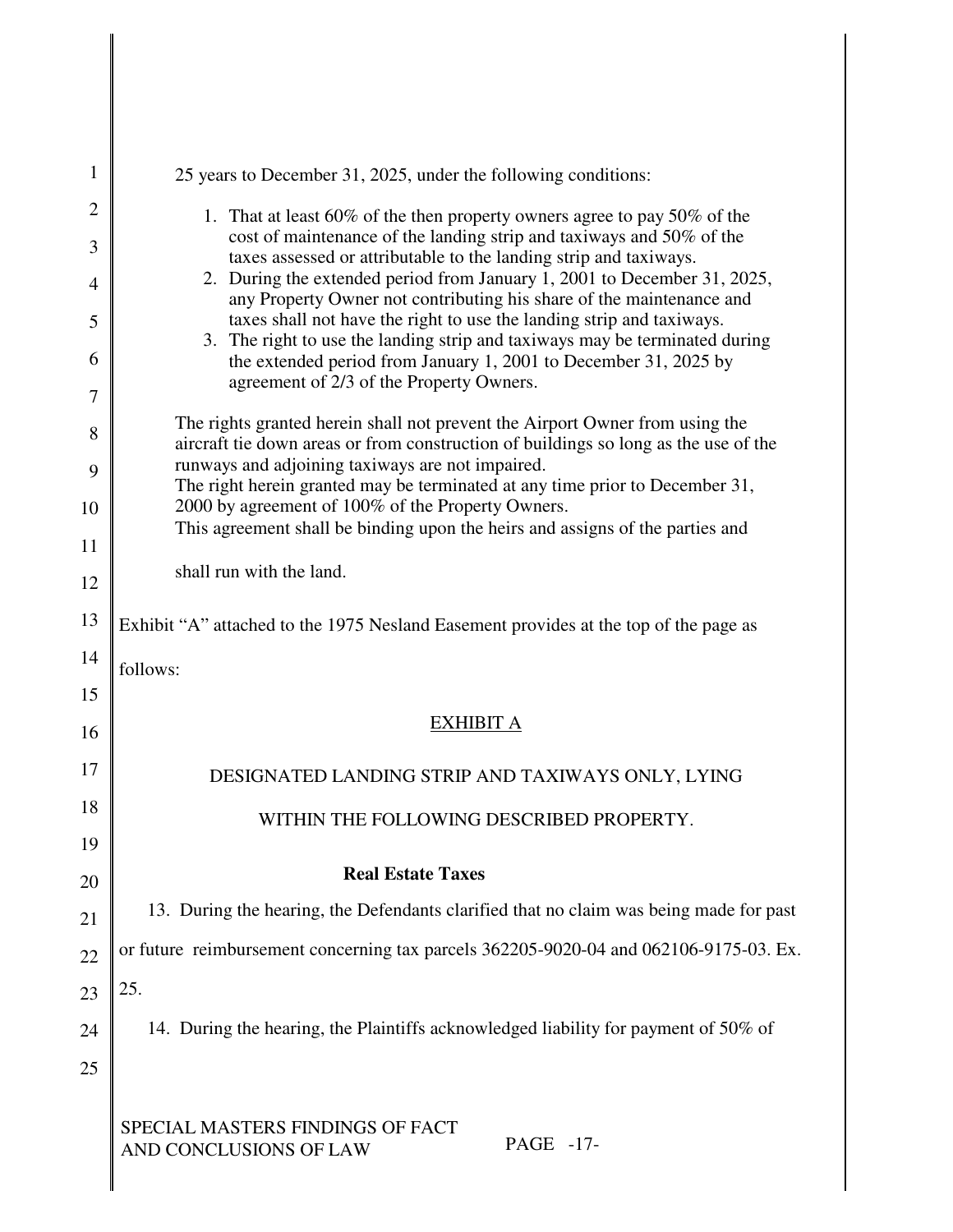1 2 3 4 5 6 7 8 9 10 11 12 13 14 15 16 17 18 19 20 21 22 23 24 25 SPECIAL MASTERS FINDINGS OF FACT AND CONCLUSIONS OF LAW PAGE -18 future real estate taxes assessed concerning Tax Parcel 012105-9066-01 where the actual landing strip and parallel taxiway is located. At the same time, the Plaintiffs argued that they should not have to reimburse the Defendants for prejudgment interest on real estate taxes assessed for 2001 through the date of the hearing because the Plaintiffs have tendered estimated payments for the Property Owners' real estate tax obligation based on Plaintiffs' information obtained from King County Records. All of the tender of payments had been rejected by Defendants. Ex. 9 and 10. 15. As set forth in Exhibits 9 and 10 as well as oral testimony, CREST A.E.R.O. tendered payments on behalf of the Property Owners in the sum of \$3,000 every calendar quarter from January of 2001 through July, 2003 (with the exception of the June 26, 2001 tender which was in the sum of \$5,000). Testimony presented indicated that the tender of payments was for payment of real estate taxes and estimated maintenance costs of the landing strip and taxiway. Ex. 9 16. CREST A.E.R.O. tendered payments on behalf of the Property Owners Totaling \$14,000 in 2001, \$12,000 in 2002 and \$9,000 in 2003 (The obligation to tender payments beyond the third calendar quarter of 2003 were suspended by Court Order entered September 30, 2003. Ex.5. 17.Fifty per cent of the real estate taxes for King County Tax Parcel 012105-9066-01 for 2001 would be \$2,779.16. 18. Fifty per cent of the real estate taxes for King County Tax Parcel 012105-9066-01 for 2002 would be \$3,475.06. 19.. Fifty per cent of the real estate taxes for King County Tax Parcel 012105-9066-01 for 2003 would be \$3,464.25.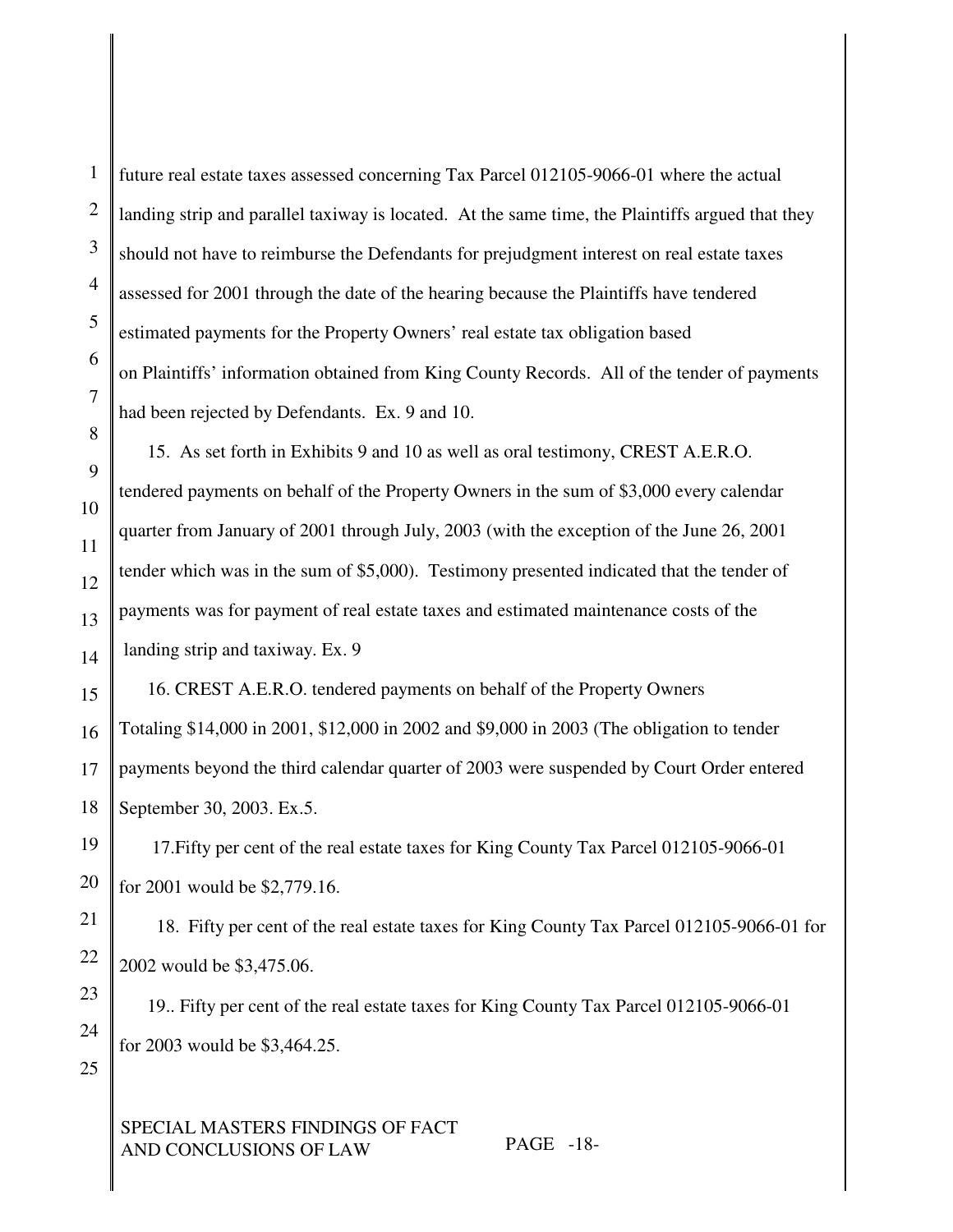1

2

3

20.The Defendants argued that the Defendants should recover prejudgment interest for the past real estate taxes claimed by the Defendants for 2001 through the date that a Judgment is entered in this matter.

21. CREST A.E.R.O. tendered payments substantially in excess of the Property Owners' fifty percent real estate tax obligation for 2001, 2002 and 2003 for King County Tax Parcel 012105-9066-01.

22.During the course of the hearing, the property owners acknowledged their liability for some share of real estate taxes for the Grier house property tax parcel which is encroached upon by Taxiway "J". The Plaintiffs acknowledged liability for these taxes using the formula as calculated by the Defendants in Exhibit 25 concerning King County Tax Parcel 012105-9009-01.

13 14 15 16 23.The formula used by the Defendants for reimbursement of real property taxes by the Property Owners is as follows: Tax Assessed Land Value divided by total value of land plus improvement multiplied times the total real estate tax assessed for Tax Parcel 012105-9009-01 and then multiplied times 50%. (See Ex. 25).

17 18 24.For Tax Parcel 012105-9009-01, the formula proposed by the Defendants is reasonable.

25.Utilizing the formula for Tax Parcel 012105-9009-01, the Property Owners' liability for 2001 is \$583.35.

26.Utilizing the formula for Tax Parcel 012105-9009-01, the Property Owners' liability for 2002 is \$549.95.

27.Utilizing the formula for Tax Parcel 012105-9009-01, the Property Owners' liability for 2003 is \$536.19.

25

23

24

# SPECIAL MASTERS FINDINGS OF FACT AND CONCLUSIONS OF LAW PAGE -19-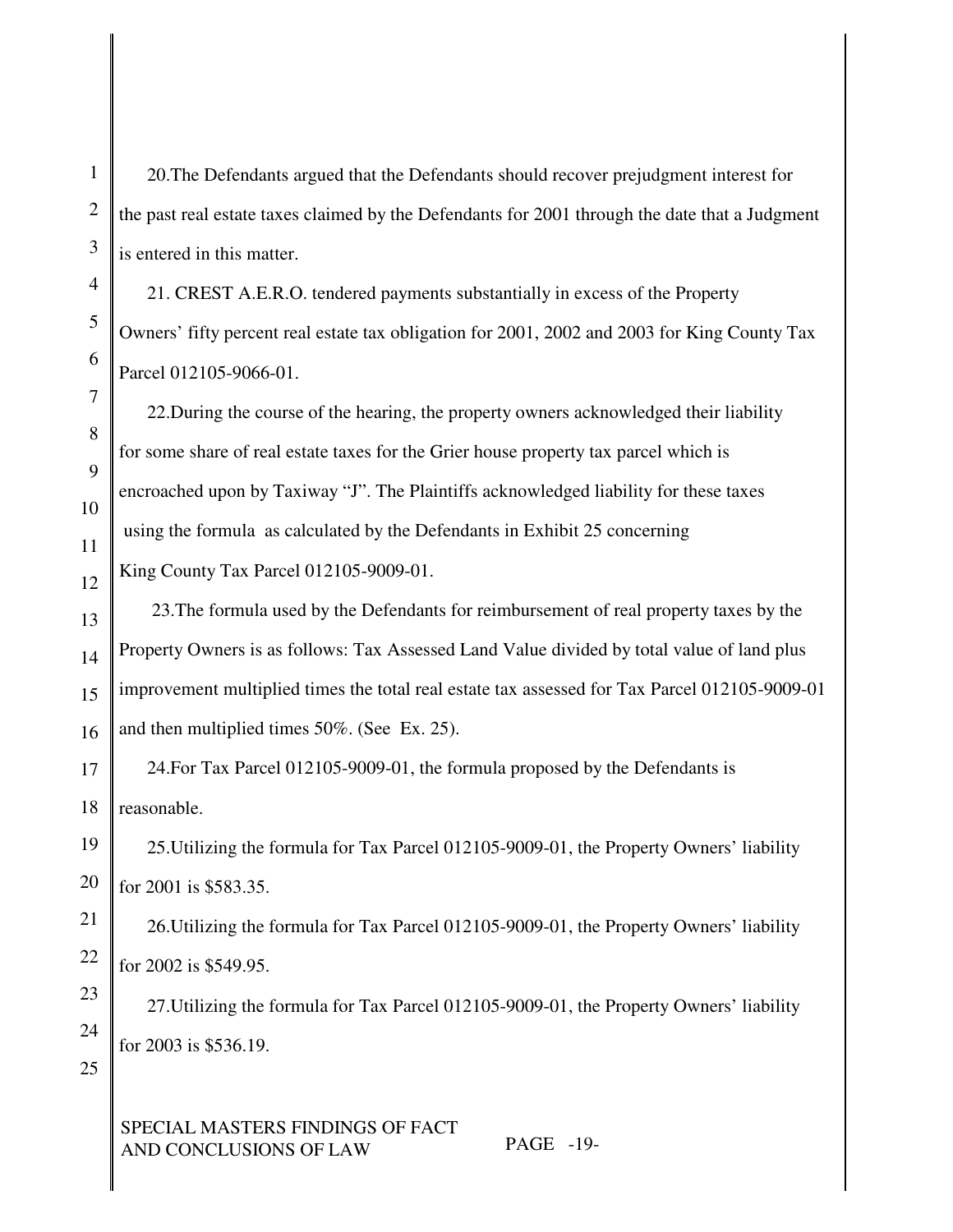2

3

4

28.However, the Plaintiffs argued that the Plaintiffs should not have pay the Defendants for prejudgment interest on real estate taxes assessed for 2001 through the date of the hearing because the Plaintiffs have tendered estimated payments for the Property Owners' real estate tax obligation based on Plaintiffs' information obtained from King County Records. All of the tender of payments have been rejected by Defendants. (Ex. 9 and 10).

29. I find that the only real estate tax liability (both past and future) that is in dispute between the parties pertains to King County Tax Parcel 012105-9001-09 where the Crest Airpark, Inc. office, 68 airplane hangars, most of the 56 aircraft tie-downs, fuel tanks/dispensing area, office parking lot and driveway from SE 288<sup>th</sup> Place to the Crest Airpark, Inc. office are located. ( Ex. 4, 24, 19, 25, 44 )

30. Plaintiff homeowners have differing views on whether and how much this parcel is necessary for the use of the airstrip and taxiways. However, Don Bakken, the professional airport manager called by Plaintiffs declared that some portion of this parcel and the office located thereon is a reasonable expense pertaining to the maintenance of the landing strip and taxiways. The office building, containing airport staff, a pilots lounge, restroom facilities, vending machines, office facilities, radio transmitter/receiver for Unicom, Ms.Birge's computer sideline business, etc., is an older but well maintained 1200 square foot building. The primary use of this office building and the land immediately adjacent of this tax parcel is by the Airpark for its income producing operations unrelated to the maintenance of the landing strip and taxiways. Most of the land and improvements of this tax parcel is occupied by hangars owned and rented by the Airpark, again unrelated to the maintenance of the landing strip and taxiways. The Assessor's data indicates hangars rented by the Airpark alone constitute more than 64,000 square feet of improvements to this tax parcel. Also, the Airpark

SPECIAL MASTERS FINDINGS OF FACT AND CONCLUSIONS OF LAW PAGE -20-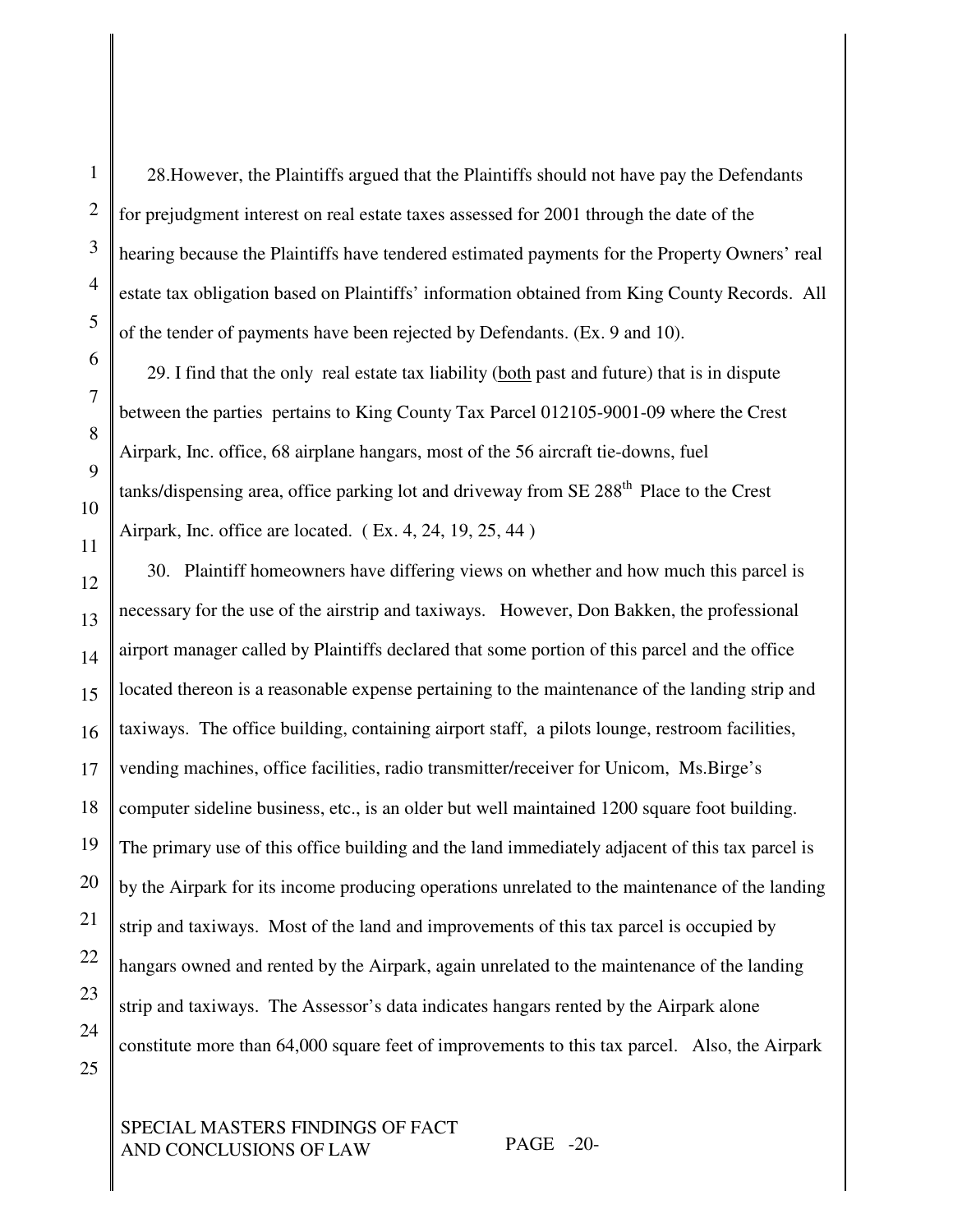1 2 3 4 5 6 7 8 9 10 11 12 13 14 15 16 17 18 19 20 21 22 engages in the rental of 12aircraft owned by it. Airpark's Washington State Department of Revenue excise tax returns for the period March, 2001 through February, 2002 (excluding November and December – for which there are no tax returns) show gross revenue from aircraft rental to be in excess of \$330,000. Likewise, aircraft tiedown and hangar rental is shown to be in excess of \$153,000 for the same period of time excluding November and December. None of this gross revenue reflects fuel, parts and other sales made by the Airpark. . Without regard to allocation of any expense to Plaintiffs, I have assigned a rent factor of \$1000 per month to the use value of this building and its parking and driveway area which includes real estate taxes, for which the individual Plaintiff/Class Members should be responsible in part as their total obligation for this tax parcel. I find that 50% of the use of this office, parking and driveway is related to the maintenance of the landing strip and taxiways. Since the Plaintiffs/Class Members are responsible for 50% of any such cost, they shall be obliged to reimburse Defendants the sum of \$3,000 for each of the years 2001, 2002, 2003, or a total of \$9,000. Commencing in 2004, this rent factor shall increase at the rate of three percent (3%) per annum. For many reasons, I have not attempted to apportion real estate taxes of Tax Parcel 012105-9001-09 among the various improvements and land and allocate a specific portion of this parcel's tax to the maintenance and use of the landing strip and taxiways. Other reasons for not allocating this tax directly are set out below. See also Finding #73.

23 24 31. In addition to the foregoing, Ms. Birge conducts a separate business in which Washington State Tests for various Washington State Licenses are conducted on three computers located in the building in which Crest Airpark, Inc. operates its daily business. Ms. Birge personally derives income for administering tests taken by applicants on her

SPECIAL MASTERS FINDINGS OF FACT AND CONCLUSIONS OF LAW PAGE -21-

25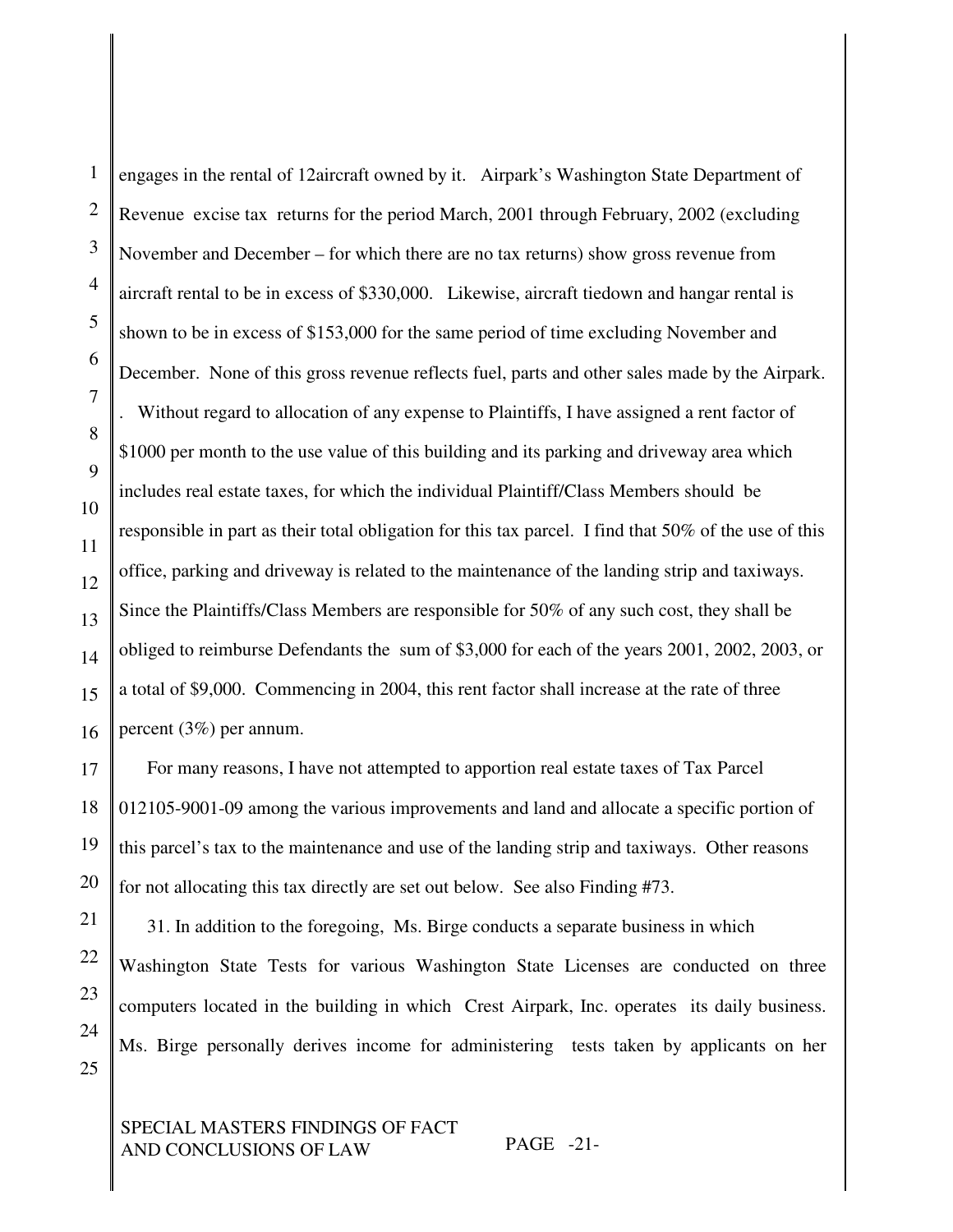computers located at the Crest Airpark, Inc. Office. The applicants are required to be physically present in the Crest Airpark, Inc. Office while they are taking the test on a computer. Further, either Ms. Birge or someone on her behalf must act as the test proctor during the examination. Three computers are used by Ms. Birge in the Crest Airpark, Inc. office to administer the tests. Ms. Birge does not pay rent to Grier Family Holdings, L.L.C., Mr. Grier or Crest Airpark, Inc. for her use of the Crest Airpark, Inc. Office as a testing facility.

32. Crest Airpark is a public airpark. As stated by Ms. Birge, Crest Airpark has been designated "as an essential public utility" for small aircraft. Any aircraft with the capability of conducting a "safe" operation within the physical boundaries of the Tax Parcel where the landing strip and parallel taxiway are located may in fact conduct an operation by utilizing the landing strip and taxiway. Crest Airpark is not a "controlled" landing strip. An aircraft does not need the permission of the FBO to conduct an operation (landing or takeoff ) at Crest Airpark.

33. It is not necessary for any Members of the Flying Acres Class to cross Tax Parcel 012105-9001-09 in order to utilize the Nesland Easement. Likewise the Nesland Easement does not provide access rights for the Flying Acres Class to access Tax Parcel 012105-9001- 09. The FBO and/or Grier Family Holdings, L.L.C. (which owns Tax Parcel 012105-9001-09) have complete discretion to construct and/or tear down any physical structure they desire and may conduct any activity they desire on Tax Parcel 012105-9001-09 as long as it does not interfere with the Property Owners' easement right under the Nesland Easement. This finding is not intended to impose a greater restriction on the Plaintiffs' right of access to the office area than that of the public at large.

# SPECIAL MASTERS FINDINGS OF FACT AND CONCLUSIONS OF LAW PAGE -22-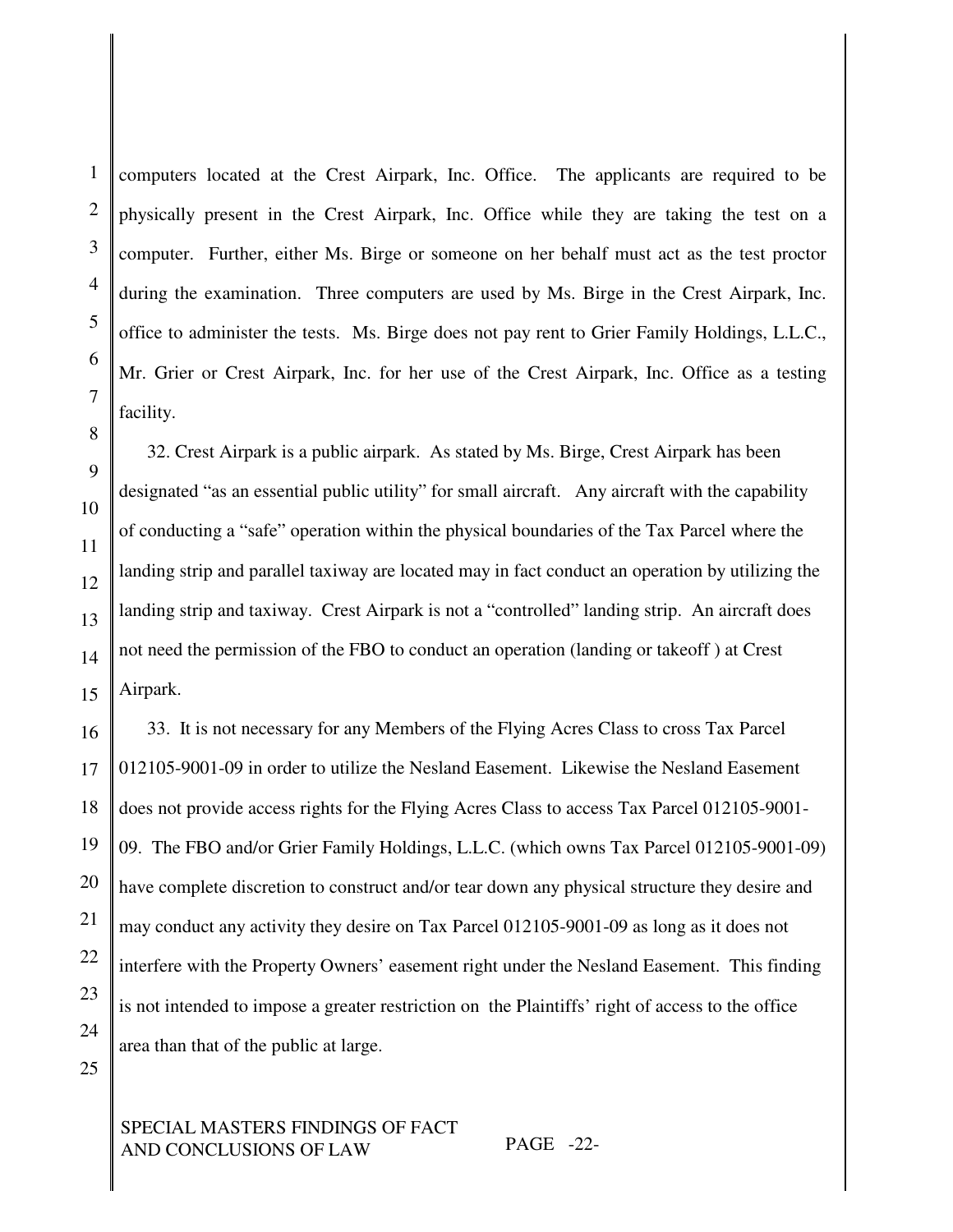34. I find that the Nesland Easement provides access/use rights for the purpose of landing and taking off from the Crest Airpark not for other purposes such as walking, jogging or using the airport for activities outside the scope of the Easement. I find it is reasonable for Defendants to take reasonable measures to prevent Plaintiffs from utilizing the Nesland Easment except as provided for under the express terms of the Easement.

#### **Maintenance Expenses**

35. The Nesland Easement requires the Property Owners "to pay 50% of the cost of maintenance of the landing strip and taxiways" from January 1, 2001 through December 31, 2025.

36. A substantial dispute has arisen among the parties as to what actually constitutes "maintenance of the landing strip and taxiways" at Crest Airpark..

37. The testimony presented has basically broken down what constitutes "maintenance" into those items identified as "hard" costs and "soft" costs.

40. Crest Airpark "hard cost" maintenance expenses are expenses directly related to maintenance of the landing strip and taxiways such as asphalt hole repair, paint supplies, landing strip light bulb replacement, airport beacon bulb replacement.

41. Crest Airpark "soft cost" maintenance expenses are "associated" with maintaining the landing strip and taxiways such as a portion of Crest Airpark, Inc. employee's time and other expenses identified below. There are many activities associated with such maintenance. For example, burned out or damaged landing strip lights must be replaced. Lawn must be

SPECIAL MASTERS FINDINGS OF FACT AND CONCLUSIONS OF LAW PAGE -23-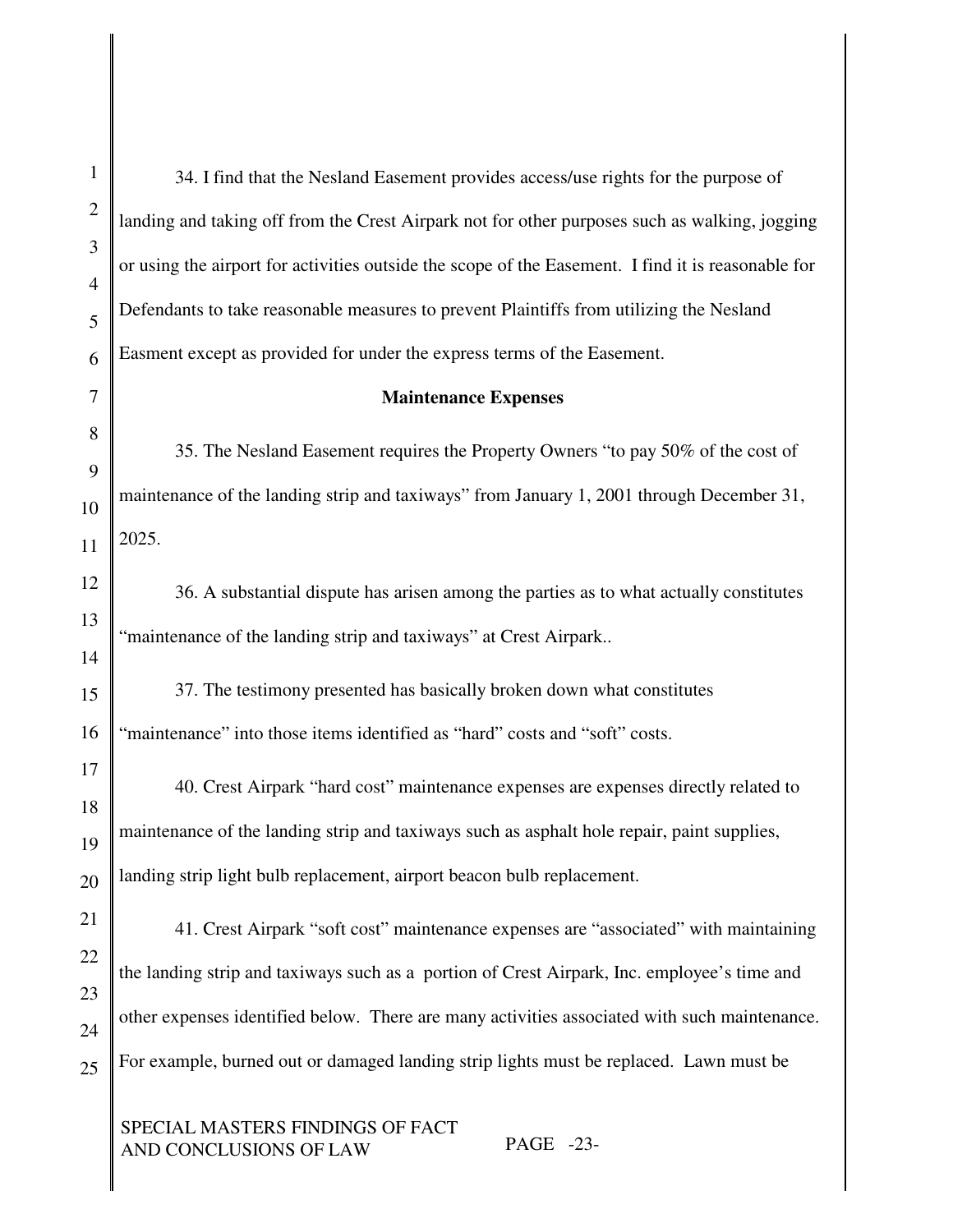1 2 3 4 5 6 7 8 9 10 11 12 13 14 15 16 17 18 19 20 21 22 23 24 25 mowed. Landing strip and taxiways must be kept clear of any debris such as wind blown tree limbs, cones and other assorted items. 42. Testimony was also presented as to what is "necessary" to qualify as an "airport" and what items are "nice" or "convenient" to have at an airport. 43. Testimony was presented regarding different types of airports in Washington ranging from what constitutes an "unattended airport" to constitutes a "controlled airport." 44. When the 1975 Nesland Easement was created, Crest Airpark was an "attended" airpark that was "uncontrolled" with an oil-mat (like macadam) landing surface. 45. An "uncontrolled airport" means that an aircraft does not require the permission or directions of the airport in order to conduct an operation at the airport. 46. A "controlled airport" means that an aircraft does require the permission and takeoff/landing directions of the airport in order to conduct an operation at the airport. 47. An operation is defined as an aircraft "taking-off" from the airport or "landing at" the airport. 48. An "attended airport" means that someone is at the airport on behalf of the FBO at some part of a day or week. It is not required that someone be at the airport on behalf of the FBO 24 hours per day and/or 7 days per week for an airport to be classified as "attended." Each uncontrolled-attended airport can set its own "hours" that someone is actually "attending" the airport.

## SPECIAL MASTERS FINDINGS OF FACT AND CONCLUSIONS OF LAW PAGE -24-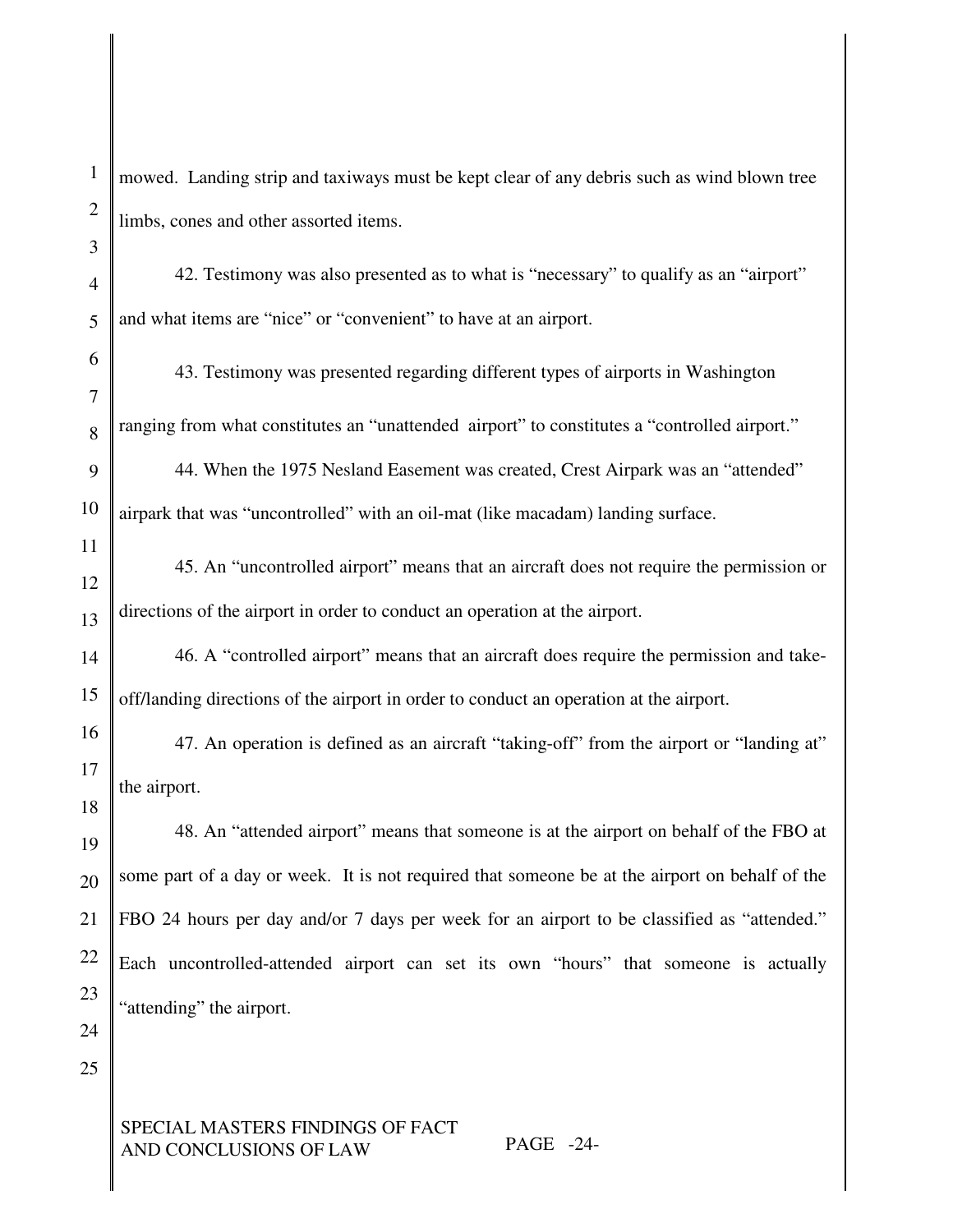49. All controlled airports are attended. However, not all attended airports are controlled.

50. As of March 2004, Crest Airpark is an "attended" airpark that is "uncontrolled" but now has an asphalt landing strip and taxiway surface which the Defendants had paved at Defendants' expense. Mr. Grier testified that the current asphalt surface is in "good repair."

51. The Flying Acres Class advocated a simple approach to determining what constitutes "maintenance" of the landing strip and taxiways in that hard costs should be included and that some amount of soft costs should be included as reasonably necessary to maintain the landing strip and taxiway.

52. The defendants advocated a more complex approach in requesting that most of their business expenses relate in one way or another to maintaining the "airport" as a whole and that the landing strip and taxiway cannot easily be distinguished from the overall business operation of Crest Airpark, Inc. The list of categories of business expenses that Crest Airpark, Inc. seeks reimbursement for are contained in Exhibit 49 as well as the quantum of reimbursement for 2001, 2001 and 2003.

19

53. I find that the total requested reimbursement made by Crest Airpark, Inc. is not reasonable (1) in light of the for profit business conducted at Crest Airpark by Crest Airpark, Inc. and by Ms. Birge; (2) in light of the discretion that Crest Airpark, Inc. has exercised in the past on its expenses relating to tools, tractors, vehicles, cellular phone service, computers, office supplies, employees and related compensation.

25

# SPECIAL MASTERS FINDINGS OF FACT AND CONCLUSIONS OF LAW PAGE -25-

1

2

3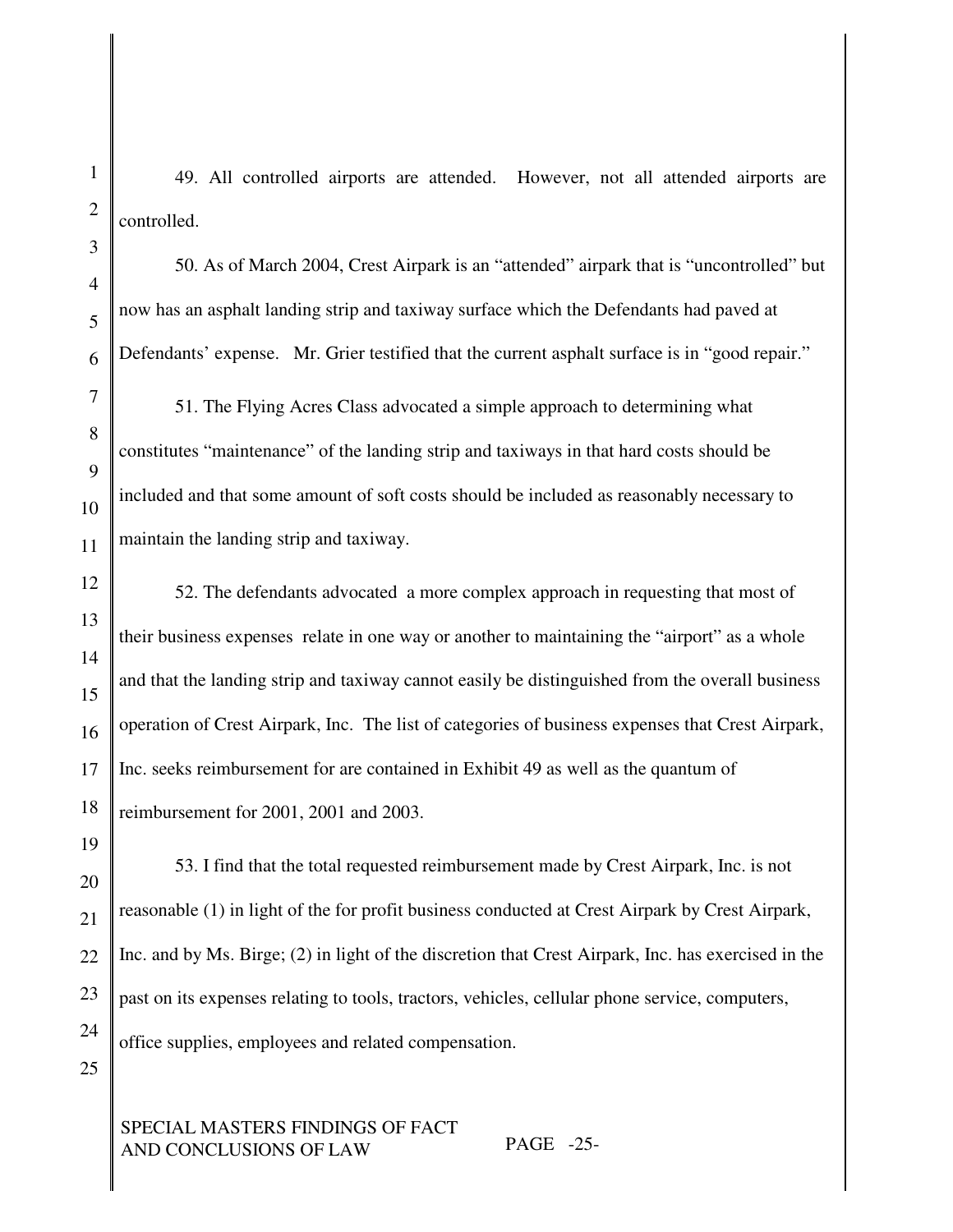54. Ms. Oliveira, the CPA, who I found to be professional and candid, has to consistently make numerous changes to the classifications of expenses that Crest Airpark, Inc. selects to classify on its own. (Ex. 30.)

55. Upon review of various business records, including but not limited to, Costco receipts (Exhibit 38), Cellular telephone bills (Exhibit 35), "land line" telephone bills (Exhibit 36), and utility bill records and comparison of those records/invoices to the General Ledger Print outs contained in Exhibit 36, it is clear that, historically, Crest Airpark, Inc. commingles payment of expenses related to its own commercial business,

personal and household items of Mr. Grier with expenses related to maintenance of the landing strip and taxiways Based on the testimony presented, the numerous hand-written changes, modifications and notations that Crest Airpark, Inc. has made to the financial records makes it clear that it is extremely difficult for the Flying Acres Class to independently look at a receipt and determine if a particular purchase or expenditure is related in any way to maintenance of the landing strip and taxiway.

18 19 20 21 22 23 24 56. During cross examination of Ms. Birge, she testified that she does not utilize any particular system or notation on an invoice whereby a person could look at the receipt and determine if Crest Airpark, Inc. included the item in its General Ledger under any particular General Ledger Category. By way of example and not limitation, Ms. Birge had to look at each item purchased at Costco and attempt to "recreate"(and not always precisely) the sum actually claimed by Crest Airpark, Inc. for reimbursement by the Property Owners.

SPECIAL MASTERS FINDINGS OF FACT AND CONCLUSIONS OF LAW PAGE -26-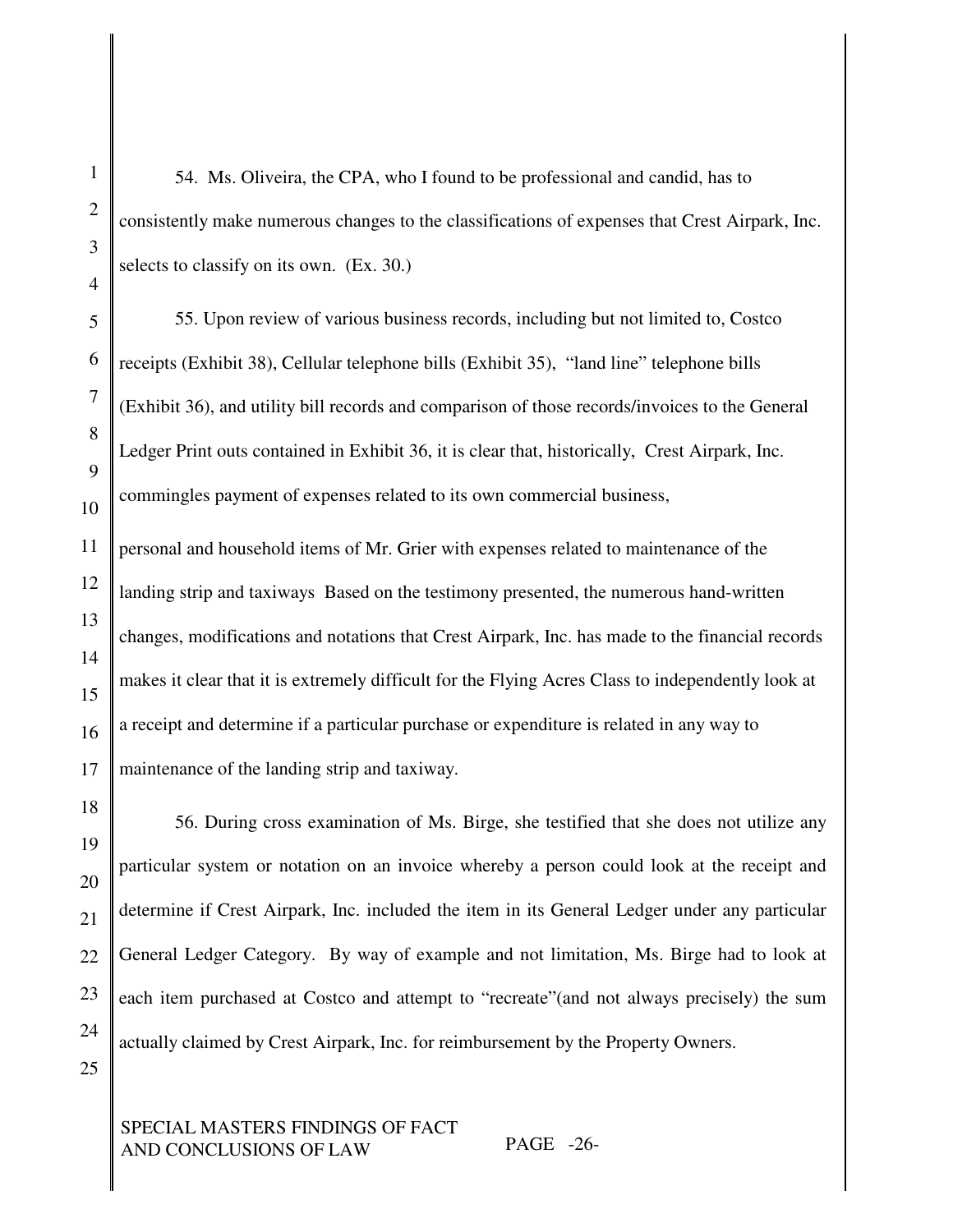57. Upon review and comparison of Crest Airpark, Inc.'s U.S. Income Tax Return for an "S" Corporation Form 1120S regarding Line item "9 Repairs and maintenance" for 2001 (Ex. 17), Tax Return for 2002 (Ex. 18), and the summary of Crest Airpark, Inc.'s claim for GL 4120.00 , 4130 and 4160 (Ex. 49), the claimed "repair and maintenance" expenses on line 9 of the tax returns are inconsistent with Crest Airpark, Inc.'s general ledger and also its reconciled summary of the maintenance portion of its claim.

58. For example, for the only two years in which we have data for line 9 (repairs and maintenance) of the Crest tax returns, the Crest general ledger account # 4120 (maintenance – airport) and Ms. Birge's reconciliation of account 4120 (to try to capture only maintenance of the airstrip and taxiways), we find the following:

|                   | 2001     | 2002     | 2003        |
|-------------------|----------|----------|-------------|
| Tax Return (ll 9) | \$12,993 | \$22,227 | N/A         |
| Gen.Ledger #4120  | \$19,446 | \$15,317 | \$12,7337   |
| Birge Reconcil.   | \$8,091  | \$9,148  | $$12,737**$ |

\*\* The general ledger exhibit indicates an adjustment to \$9826.

Thus for 2001, the Birge reconciliation of account #4120 is 62% of the amount reported on line 9 of the tax return; and for 2002 is 41% of the amount reported on line 9 of the tax return. The reason for the differences is that line 9 of the tax return applies in part to repairs and maintenance not attributable to the landing strip and taxiways.

25

# SPECIAL MASTERS FINDINGS OF FACT AND CONCLUSIONS OF LAW PAGE -27-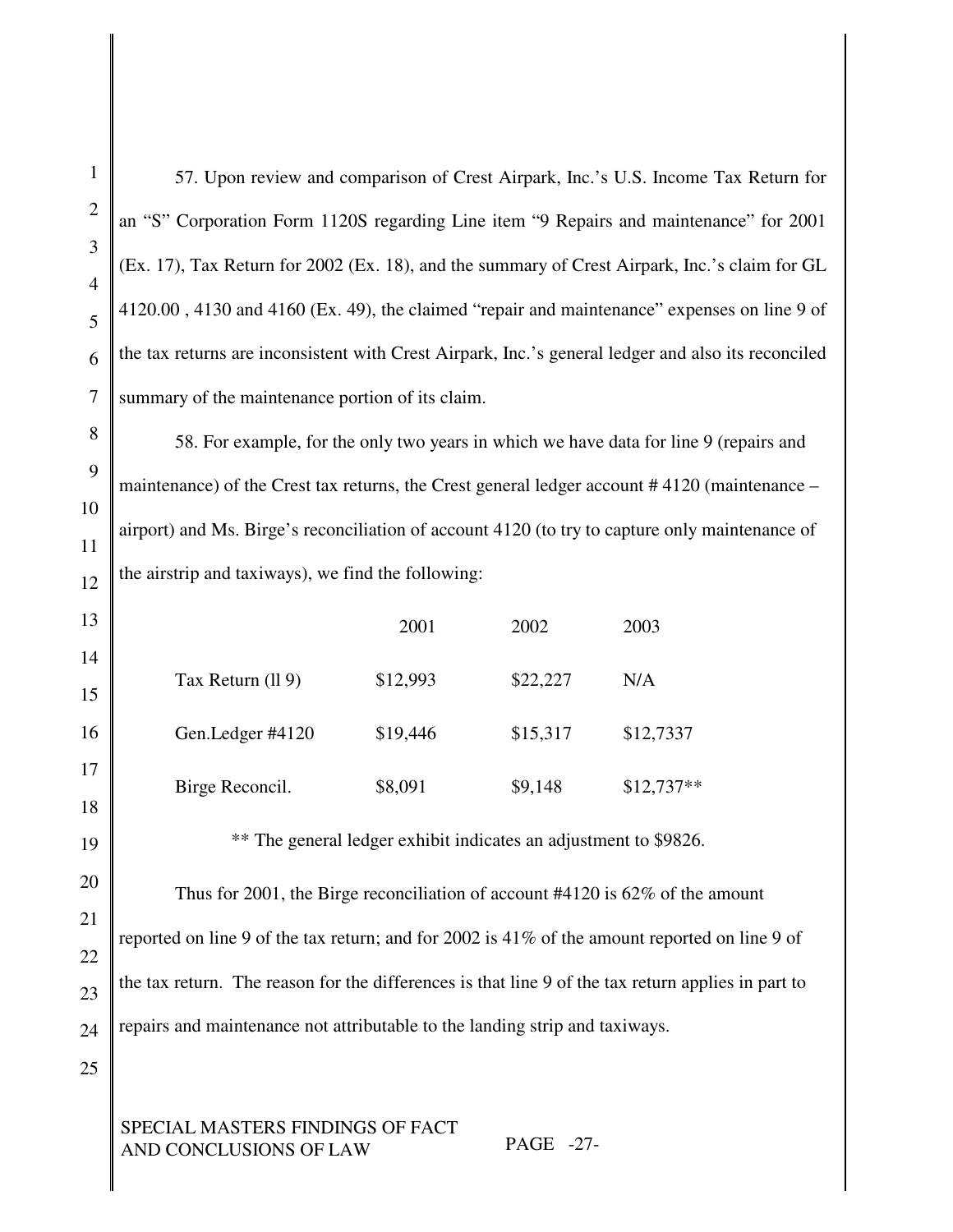59. In light of the record keeping system of Crest Airpark, Inc., it is desirable that a method and formula to determine the actual "hard" maintenance costs and moreover the "soft" maintenance costs (e.g. certain labor and other expense) be established so that the Property Owners will not have to have a complete financial audit of Crest Airpark, Inc.'s financial records and receipts every year.

60. Plaintiffs' witness Don Bakken, a professional public airport manager testified hard costs should include products and material used to maintain the airstrip and taxiways such as: Painting and marking, asphalt, overlay, light bulbs along runway and taxiways, windsock, airport rotating beacon, and so forth.

61. Ms. Oliveria, Crest's CPA utilizes the Federal Internal Revenue Service guidelines and regulations as the method for preparing the annual IRS tax returns for Crest Airpark, Inc

62. Utilizing the IRS rules would conform to the "tax rule- based approach" that Crest Airpark, Inc. has utilized in the past in filing its U.S. Income Tax Return for an "S" Corporation Form 1120S.

63. Utilizing the currently available data(see Finding 61) for purposes of ascertaining "hard costs" only approximately 50% of the "repairs and maintenance" reported on line 9 by Defendant is unrelated to the taxiways and airstrip maintenance.

64. Based on the evidence, there are also other costs of maintenance that are not reported on line 9, for example (but not by way of limitation) labor. These other costs will be dealt with elsewhere in these findings. While this is not a precise statistic, it can help in

SPECIAL MASTERS FINDINGS OF FACT AND CONCLUSIONS OF LAW PAGE -28-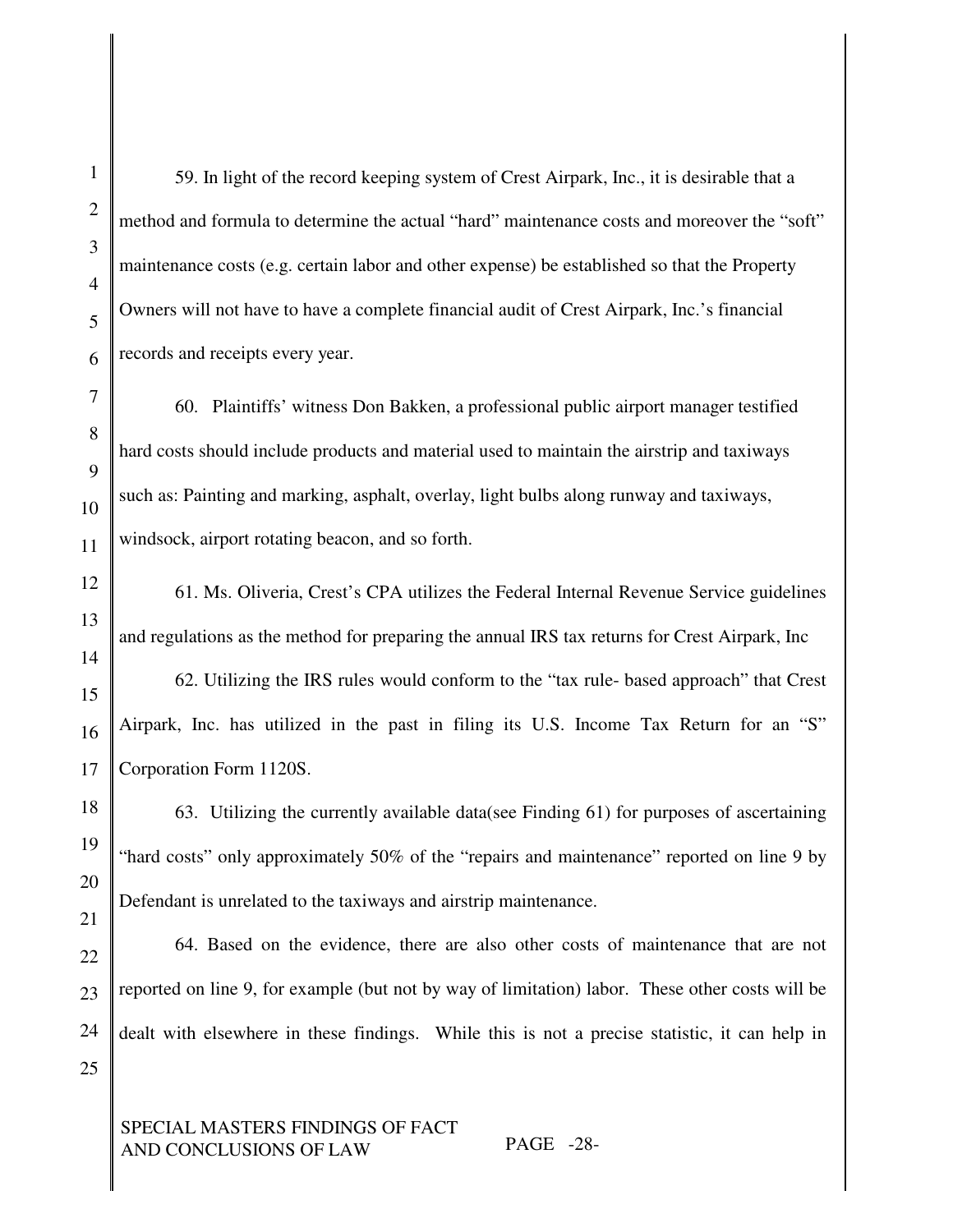calculating a base line amount to be allocated to the homeowners annually, subject to other costs as well as adjustments from time to time. The base line for these particular costs for the years 2001 through 2003 would be line 9 of the Crest tax return, discounted by 50% (to determine) the total amount allocable to the airstrip and taxiways, of which then, 50% of the remainder is to be paid by the homeowners. For now, this yields an effective rate of 25% of line 9.

65. The Covered "hard cost" maintenance expenses that the Property Owners must reimburse the Defendants for 2001 is \$3,248.25 (\$12,993 x 25%).

66. The Covered "hard cost" maintenance expenses that the Property Owners must reimburse the Defendants for 2002 is \$5,556.75 (\$22,227 x 25%).

67. The Covered hard cost maintenance expense that the Property Owners must reimburse Defendant for 2003 is \$6, 988 (\$27, 953 x 25%). (The record is to be supplemented with the Defendant's 2003 corporate federal income tax return.

68. To establish a base line for these costs, 2002 is the most current data. Line 9 of the tax return reports \$22,227. 25% of that yields \$5,557hard cost maintenance and repair. It shall be referred to as the "baseline hard cost maintenance and repair amount" later in these Findings of Fact and Conclusions of Law).

69. The Covered "hard cost" maintenance expenses that the Property Owners must reimburse the Defendants for the years 2004 through 2025 shall be the greater of either (a.) 25% of the amount actually reported by Crest Airpark, Inc. for its relevant tax return for Line Item "9. Repairs and Maintenance"; or (b.) the baseline hard costs maintenance and repair sum

SPECIAL MASTERS FINDINGS OF FACT AND CONCLUSIONS OF LAW PAGE -29-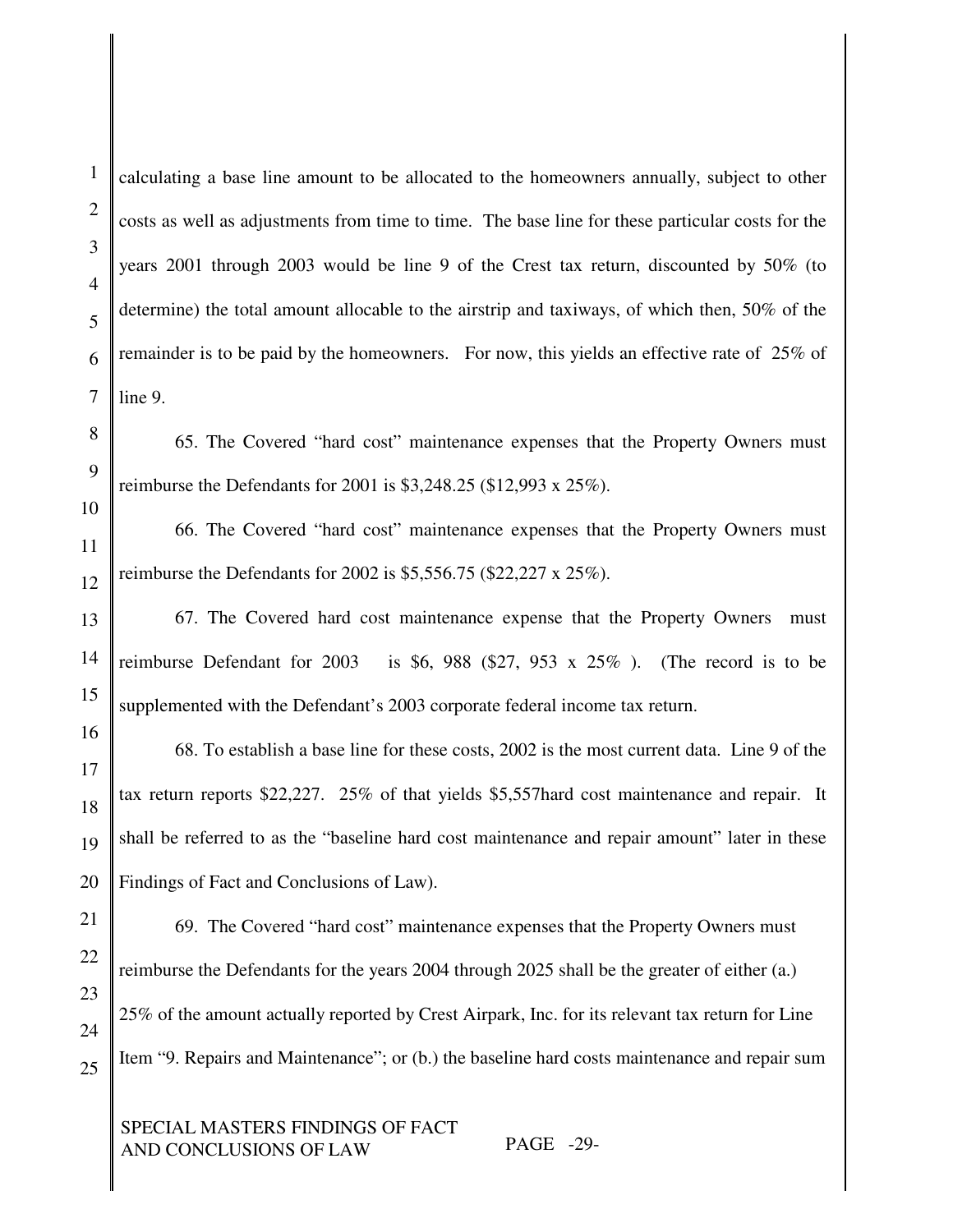(\$5,557) plus an annual compounded three (3) per cent adjusted increase for each succeeding year (**Baseline Hard Cost Maintenance Formula)**. For example the baseline hard cost for 2003 is \$5,724(\$5,557 -2002 baseline x 1.03). The adjusted increase for 2004 shall be \$5,896 (\$5,724 2003 baseline x 1.03). The adjusted increase for 2005 shall be \$6,073 (\$5,896 2004 baseline x 1.03). The adjusted increase for 2006 shall be \$6,255 (\$6,073 2005 baseline x 1.03). These costs may be adjusted as hereinafter provided.

70. If Defendants anticipate and in fact, will incur, an **Extraordinary Hard Cost**,a cost that in fairness to Defendants should be reimbursed to them that is not adequately addressed by Paragraphs 63 through 69. of these Findings for the direct costs (without overhead or indirect costs) for landing strip and taxiway repaving or maintenance (including fencing and gating mandated by a governmental authority ) then Defendants shall give the Property Owners at least 60 days written notice of any such Extraordinary Hard Cost expense together with the basis therefore and an itemized cost breakdown. In the event of a justifiable emergency where 60 days advance notice cannot be given, Defendants shall immediately give the Property Owners a good faith estimate and all available information pertaining to cost. Defendants shall keep detailed copies of all such expense invoices and records which justify and support the additional cost. The Property Owners shall be responsible for payment of such Extraordinary Hard Cost in the same manner as calculated in Paragraphs 63., 64 and 69. of these Findings; provided that such additional expense to be paid by the Property Owners shall not affect the annual calculation of Baseline Hard Cost in subsequent years.Such adjustment, together with any other adjustments, shall not be made more than once a year, if

## SPECIAL MASTERS FINDINGS OF FACT AND CONCLUSIONS OF LAW PAGE -30-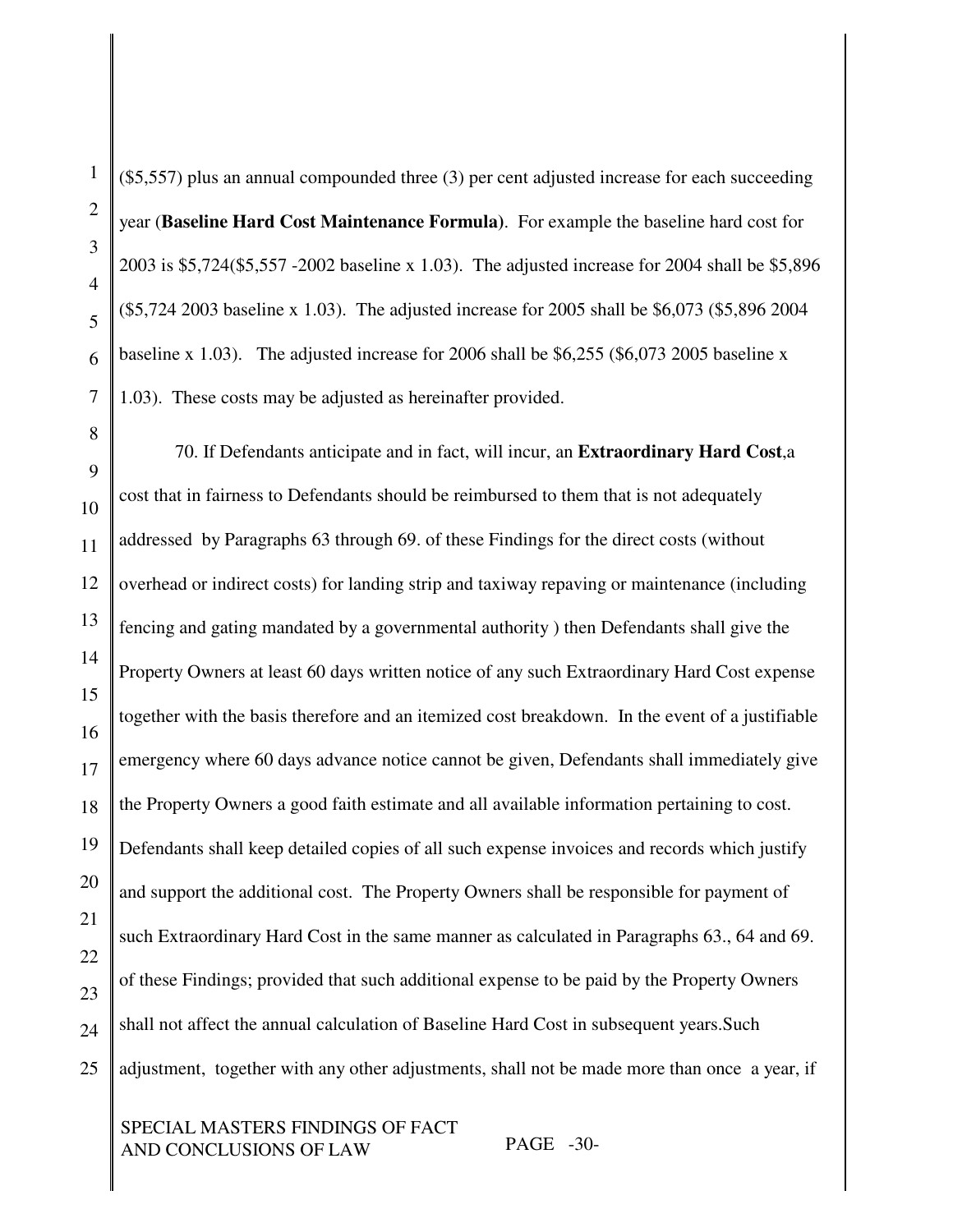at all. . In addition to the foregoing, Plaintiffs or Defendants may revisit annually the current **Baseline Hard Cost Formula** and the allocation of 25% of line 9 of the tax return to homeowners as set out in Paragraph 69. of these Findings. Any percentage increase or decrease in the allocation proposed by a party should be accompanied by a statement signed by a Certified Public Accountant (without audit but with a "compilation" as that term is employed in the Financial Accounting Standards) that such increase or decrease appears justified based on the Defendant's cost data. If a party disagrees, then the audit procedures outlined in *paragraphs 77and 78.* et seq. shall apply. A party dissatisfied with the results of a paragraph 77 and 78 proceeding may submit its differences to binding arbitration as provided hereinafter.

If the parties cannot agree on any of the issues concerning the **Extraordinary Hard Cost** or reallocation of the homeowners share of expenses set out on line 9 of the Defendant's tax return then a party may submit the dispute to Binding Arbitration with an Arbitrator selected by both parties or appointed by the King County Superior Court under the provisions of RCW 7.04 if an Arbitrator cannot be agreed upon. In the event of arbitration, all parties shall bear their own attorney fees and costs and shall equally share the expenses of the arbitration.

#### **Soft Costs**

71. In addition to actual "hard cost" expenses directly related to the actual maintenance of the landing strip and taxiway, it is reasonable for the Property Owners to pay certain "soft

SPECIAL MASTERS FINDINGS OF FACT AND CONCLUSIONS OF LAW PAGE -31-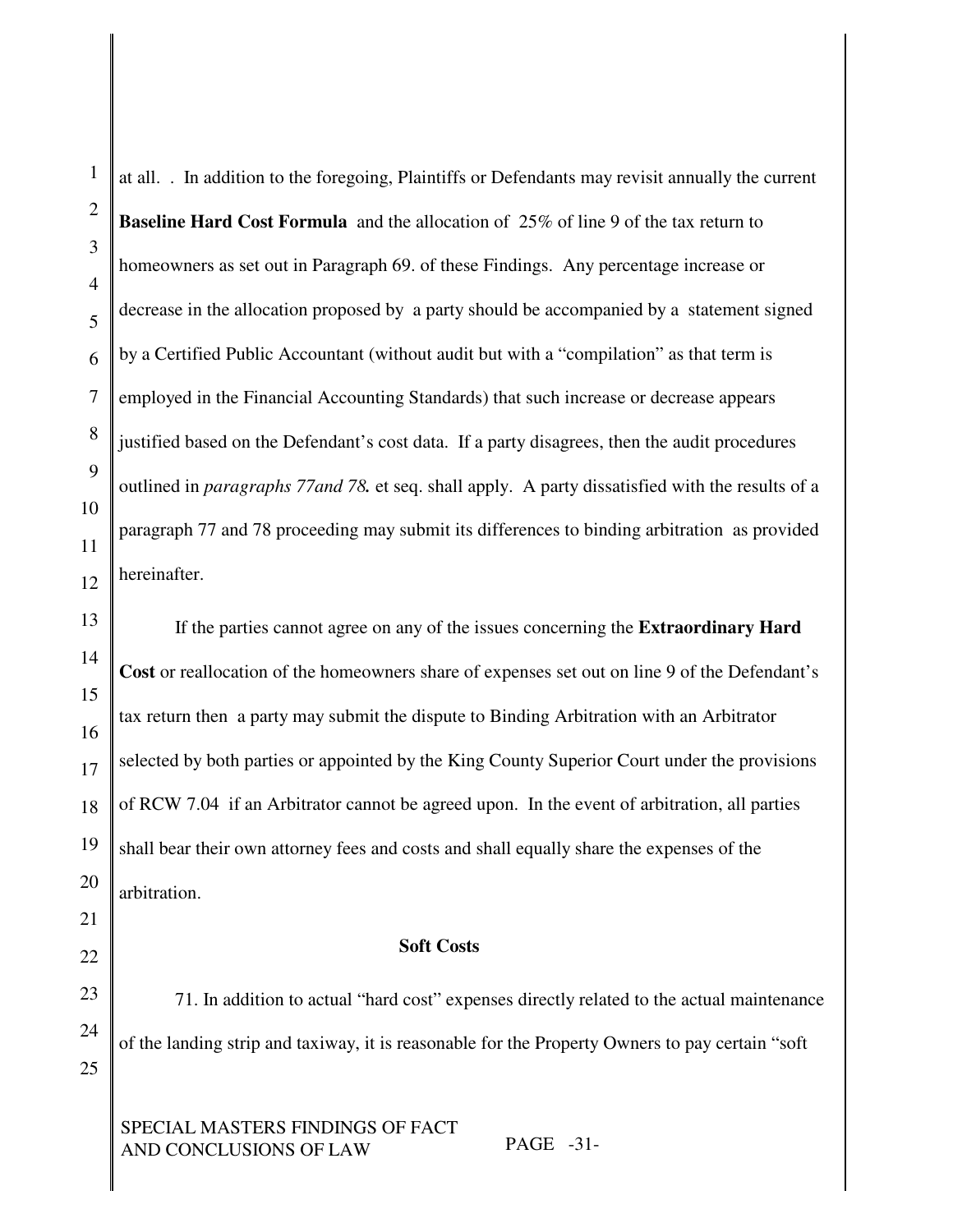costs" of maintaining the landing strip and taxiway. Per the testimony of Don Bakken (Exhibit 27) who is not a homeowner, these expenses include but are not limited to labor and equipment in tree pruning, mowing and maintaining grass and weeds in the approach areas, landing strip and taxiways, as well as daily inspections of the landing strip. Other soft costs attributable to the taxiways and landing strip include a portion of:

Electrical utilities, insurance, education related to safety and security (primarily that mandated by state and federal authorities), office, accounting, computer, office supplies, postage, telephone, bank charges, Unicom (a radio frequency used in the vicinity of the airport to advise other pilots of landings or takeoffs, weather conditions, etc.), community activity (to educate and prevent hazards to air navigation, approaches and takeoffs) and the time of personnel when these activities are directly related to the maintenance and operation of the landing strip and taxiways.

72. Mr. Bakken testified that supervisory personnel were reasonable soft costs to be included in the maintenance of the landing strip and taxi ways under the circumstances.

73. For the years 1998 –2003, (Exhibit 50) data exists for labor costs and was set out in general ledger account numbers 4170 (payroll), 4920 (FICA taxes), 4925 (Medicare Taxes), 4930/4940 (Taxes –Misc.) and 4004 (Sar-Sep Retirement). I find the labor rates currently paid by Defendant to be reasonable. Exhibit 50 reflects the combined wage expense of each of the foregoing categories for each year as follows:

1998 \$91, 814

25

SPECIAL MASTERS FINDINGS OF FACT AND CONCLUSIONS OF LAW PAGE -32-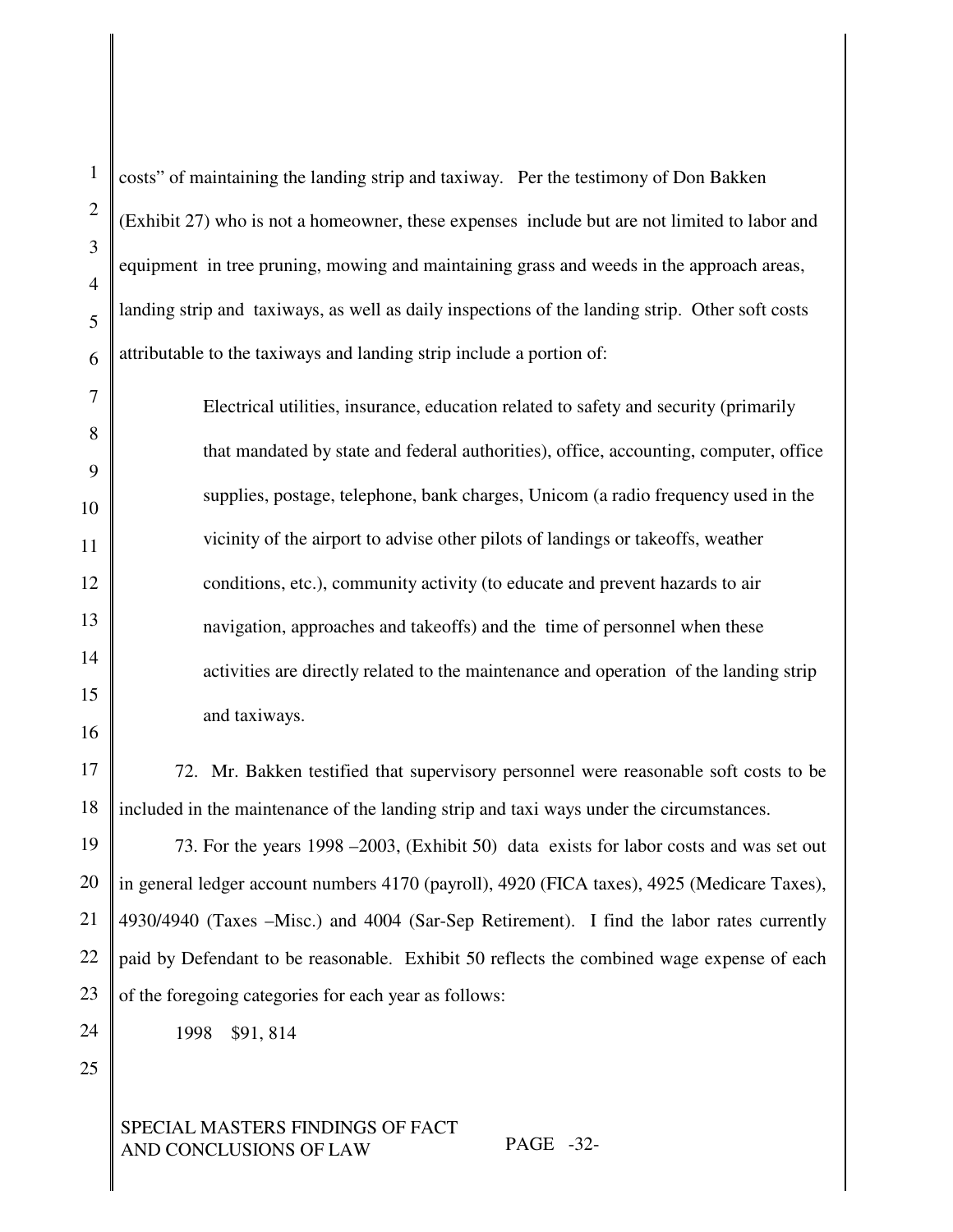- \$88, 695
- \$83, 782
- \$101, 354
- \$114, 681

 Over a six year period, Defendants' gross payroll has increased just under 25% or an average of slightly more than 4% a year. During the years 2000 and 2001, gross payroll dipped significantly. Testimony reveals that as the boom years of the 90's began to fade in 2000, then came the calamity of September 11, 2001 with not only further economic consequences, but a federally mandated "no fly" restriction on general aviation airports in the U.S. through the remainder of 2001 and some restrictions in early 2002. While a 4% annual increase may be "reasonable", it exceeds all the cost of living indexes for Puget Sound and nationally by about 1%. The reasons for a 4% increase are probably highly debatable and endless. I refer to some of them only because I believe it is more reasonable that *future* increases be limited to what the indexes have been indicating as the norm – roughly 3%.

 An examination of the Defendant Crest Airpark's Damage Binder ("Defendant's Binder") which contains W-2's, detailed payroll reports and state quarterly reports, reveals some information. For example, compensation for Zachary Birge (son of the manager, Rikki Berge) has increased from \$2, 800 in 2001 (Account 4900, Doc.000396) to more than \$13, in 2003 (Defendant's Binder, 2003 Pay History, Doc.000416). Zachary attends Washington State University and works summers at the airpark. According to Ms. Birge, during the time he attends WSU he is paid weekly as the "Webmaster" for the airpark. I find the connection between an airpark website, an entrepreneurial activity, and maintenance of the landing strip and taxiways to be remote.

## SPECIAL MASTERS FINDINGS OF FACT AND CONCLUSIONS OF LAW PAGE -33-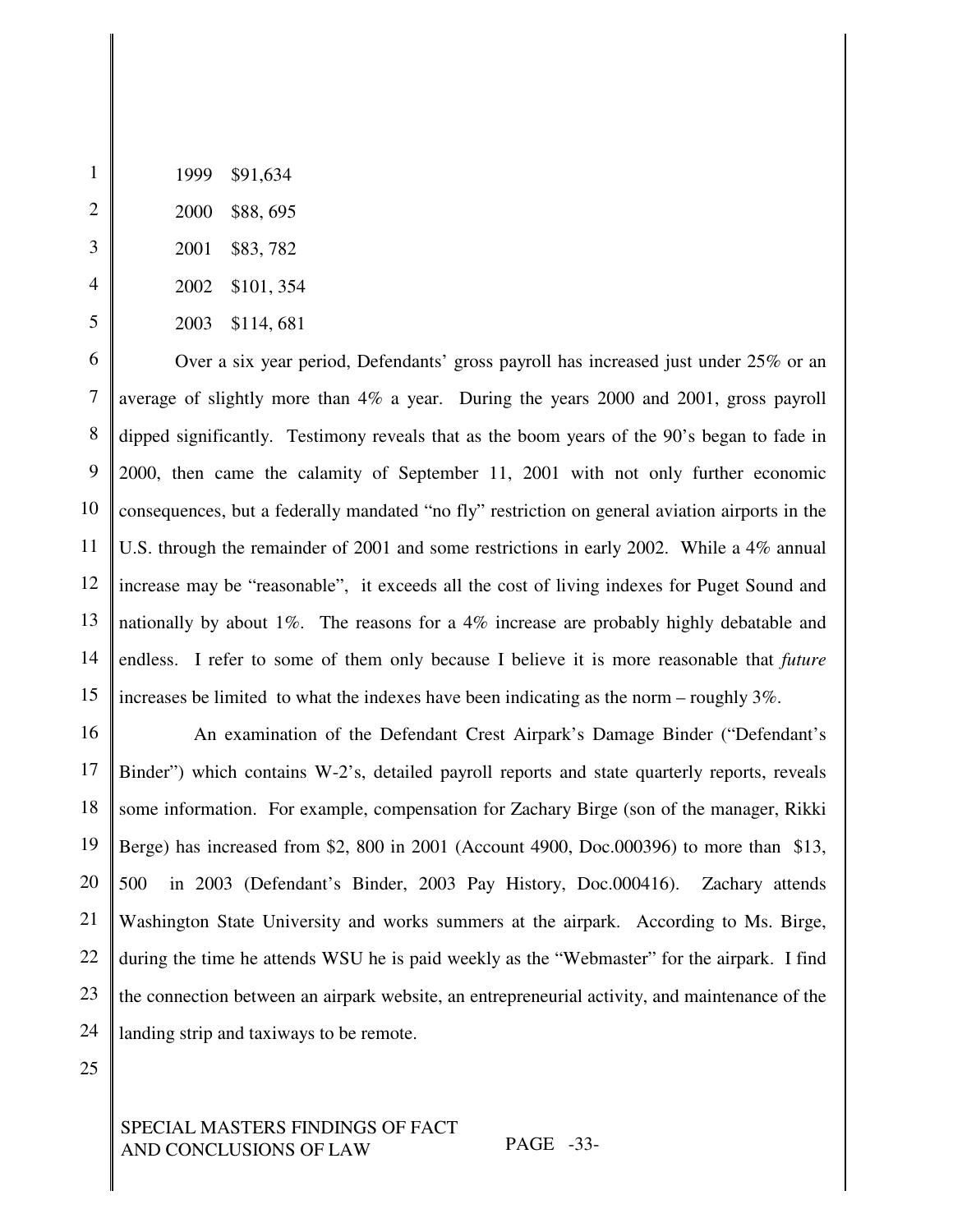1 2 3 4 5 6 7 8 9 10 11 12 13 14 15 Based on the evidence, other than normal inflationary increases in labor costs, the quantum of labor necessary to maintain the landing strip and taxi ways would normally average out to a constant. On the other hand, a continuing increase in the volume of Defendant's overall for profit operations during these years would explain the additional payroll costs. An examination of the only corporate income tax return submitted by Crest Airpark for the year 2000 shows only five (5) rental aircraft on the depreciation schedule. A review of the Regal Aviation Insurance Company policy through 2003 for the airpark shows a schedule of twelve (12) aircraft If this information is accurate for rental aircraft, then there has been a substantial increase in the last three years for such operations. While aircraft mechanical maintenance for the most part is not performed by the airpark personnel, there is still much they have to perform. Inspection for damage, aircraft fluids, tachometers, and transponders have to be checked after each use and periodic cleaning is required. Other simple maintenance tasks not required to be performed by an FAA certified mechanic are done routinely. Arranging for FAA required annual aircraft inspections and scheduling flight instruction by non-airpark certified flight instructors are some other tasks .

16 17 18 19 20 21 22 23 24 Defendant carries on a for profit commercial operation. Much of the Airpark's labor costs are related to these operations. See Finding # 30. Other pertinent information is detailed in the Washington State Department of Transportation, Aviation Division report printed August 18, 2003 attached to Don Bakken's Declaration (Exhibit 27). I find Bakken's oral testimony and written declaration persuasive. The report deals with data for the year 2002 provided by Rikki Berge. The estimates provided by her are illuminating. For example, aircraft operations ( a takeoff or a landing is a single operation) for 2002 were estimated to total 97,000. Of these, 88% (85,000) were itinerant, i.e.visiting aircraft, many of which were undoubtedly doing "touch and go" – a touchdown immediately followed by a takeoff. Only

25

SPECIAL MASTERS FINDINGS OF FACT AND CONCLUSIONS OF LAW PAGE -34-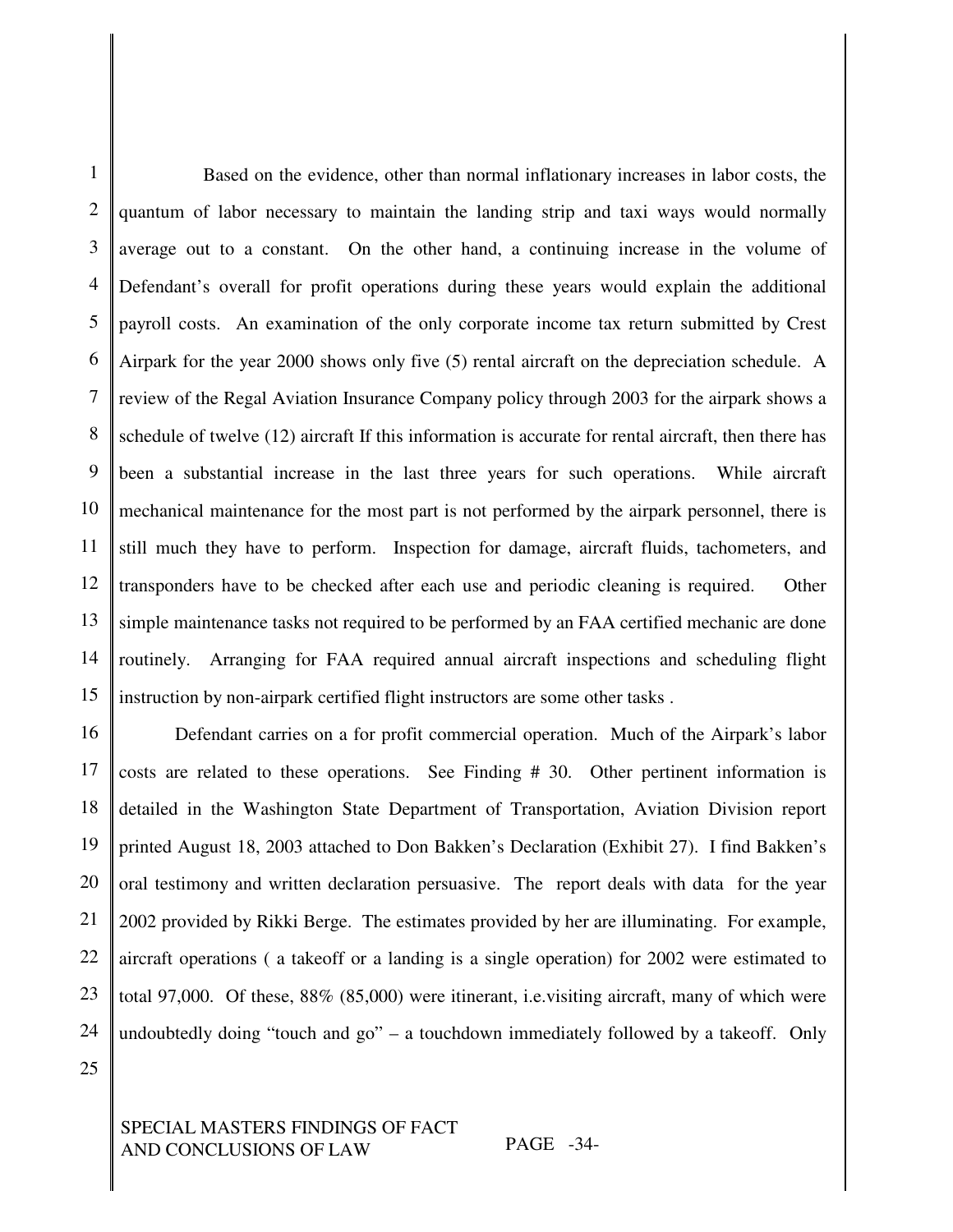2 12% of the operations (12,000) were by aircraft rented by the Defendant or owned by the Plaintiffs/Class Members (or other property owners who opted out of the Class)

3 4 There is considerable testimony by some of the homeowners that based on their observations, their usage of the landing strip and taxiways is 20% to 25% of the total usage. The Wash DOT report, together with all the evidence pertaining to the Defendant's business activity, more than supports this observation

7 8 9 10 12 13 14 74. Based on the foregoing, I find that the Plaintiffs usage is about 25% of the total usage of the landing strip and taxiways. The only significance of such a finding is the inference of the quantum of business operations carried on by Defendant which are unrelated to maintenance of the landing strip and taxiways. The Finding does not mean that the Plaintiffs should therefore bear 25% of those various kinds of costs which are reasonably related to the maintenance of the landing strip and taxiways in view of the Defendant's extensive commercial activities. There is no exact way to ascertain a fair share to be paid by the Plaintiffs. However, after examining all the financial data provided by Defendant, I believe it is fair to say that generally about 75% of its expenses are totally unrelated to the maintenance of landing strip and taxiways. Except as otherwise provided, this percentage will be the bench mark by which I allocate various costs to the Plaintiffs.

19 20 The payroll. and payroll tax accounts referenced in Exhibit 49 and Finding #73 shall be calculated by taking the six year average of payroll expenses as set out in the foregoing (i.e. \$95, 327) as a baseline for 2001; and thereafter each year from 2002 through 2025 shall be increased at a rate of 3% annually.

| 25% GROSS PAYROLL COST ADJUSTED<br>FOR 3% ANNUAL INCREASE | PLAINTIFFS' 50% SHARE<br><b>OWED TO DEFENDANT</b> |
|-----------------------------------------------------------|---------------------------------------------------|
| 2001 \$23,832<br>2002 \$24,547                            | \$11,916<br>\$12, 373                             |

SPECIAL MASTERS FINDINGS OF FACT AND CONCLUSIONS OF LAW PAGE -35-

1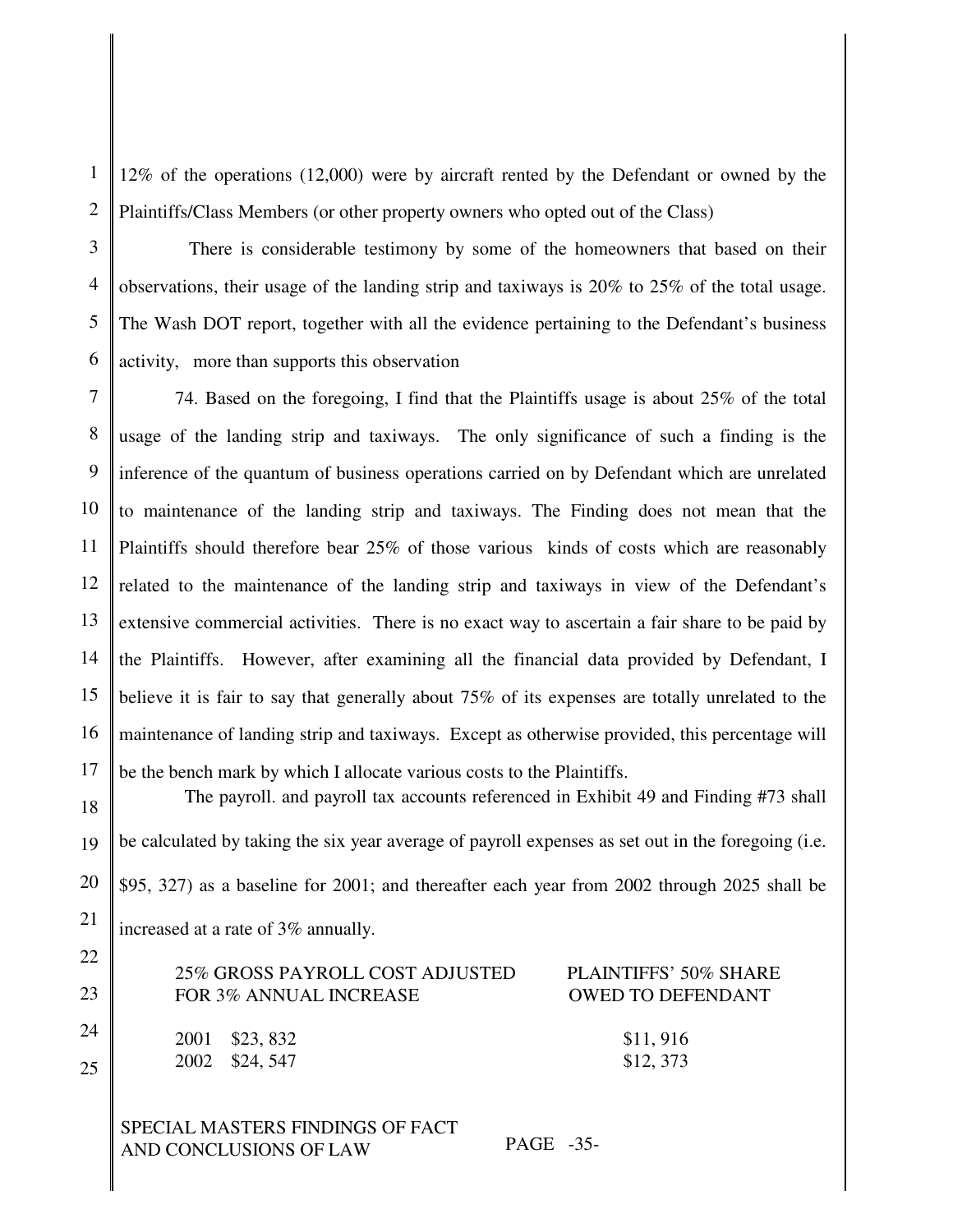2

#### 2003 \$25, 283 \$12, 642

If in the future, Defendant elects to carry health insurance on full time or eligible part time employees, or other events force Defendants to incur extraordinary wages, then Defendants may seek an adjustment to its reimburseable payroll costs not reflected by the automatic 3% increase. Likewise, should there be a substantial decrease in Defendant's actual total gross payroll costs as compared to the calculation set out in this finding for a period of two or more calendar years, then Plaintiffs may seek an adjustment to the 3% annual rate of adjustment.

75. From a review of the General Ledger Printouts as well as the testimony presented, it is difficult to segregate and establish what utilities, insurance and office expenses pertain only to maintenance of the landing strip and taxiways. At the same time, various analyses of the following accounts (by general ledger number) suggest that up to 25% of the particular expenses relate to maintenance of the landing strip and taxiways. The pertinent accounts are: • 4005 – Education

- 4100 Utilities
- 
- 4160 Maintenance Equipment
- 4200 Auto Allowance
- $4210 -$  Accounting
- $4216 Lieensing$
- 4219 Computers
- 

# SPECIAL MASTERS FINDINGS OF FACT AND CONCLUSIONS OF LAW PAGE -36-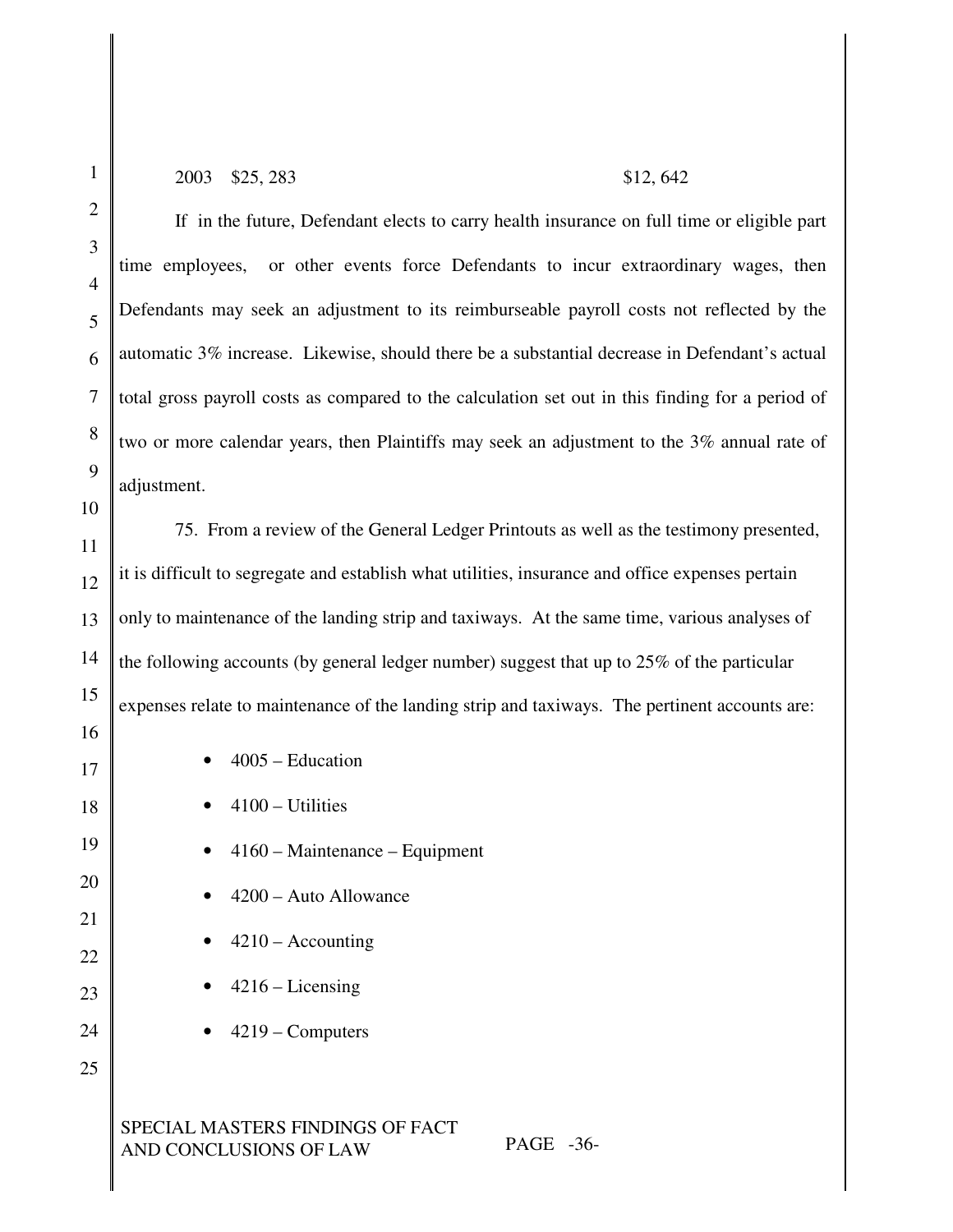| $\mathbf{1}$     | $4220 -$ Office supplies                                                                         |
|------------------|--------------------------------------------------------------------------------------------------|
| $\overline{2}$   | $4230 - Postage$                                                                                 |
| 3                | $4250$ – Telephone                                                                               |
| 4                | $4280 - Dues$                                                                                    |
| 5<br>6           | $4320$ – Insurance – Auto                                                                        |
| $\boldsymbol{7}$ |                                                                                                  |
| 8                | 4330 - Insurance - General                                                                       |
| 9                | 4380 – Bank Charges                                                                              |
| 10               | In Exhibit 49, Ms. Berge attempted to reconcile and adjust the above accounts to exclude         |
| 11               | personal items of Mr. Grier and other costs clearly unrelated to the business of operating Crest |
| 12               | Airpark. If 25% of these expenses are attributable to the maintenance of the landing strip and   |
| 13               | taxiways, then the Plaintiffs/Class members would cover 50% of those costs. I find that on the   |
| 14               | basis of the evidence to date, the above referenced accounts should be discounted by 75%         |
| 15               | using the gross amounts shown in Exhibit 49 as a template and baseline. I am mindful that        |
| 16<br>17         | the owners' use of water and garbage is somewhat minimal and that electricity for the airstrip,  |
| 18               | taxiways and office is separately metered. Also, I haven't overlooked the conflicting evidence   |
| 19               | that some of the above accounts which I'm partially allocating to the Plaintiffs contain a       |
| 20               | quantum of expenses that arguably have nothing to do with Plaintiff's obligations under the      |
| 21               |                                                                                                  |
| 22               | Nesland easement. That is why I have chosen the foregoing method of allocating expenses, a       |
| 23               | method which will not encourage Defendant to let its expenses get out of line when it will be    |
| 24               | bearing most of the cost. The Homeowners share of soft costs as Covered Expenses for 2001-       |
| 25               |                                                                                                  |

SPECIAL MASTERS FINDINGS OF FACT AND CONCLUSIONS OF LAW PAGE -37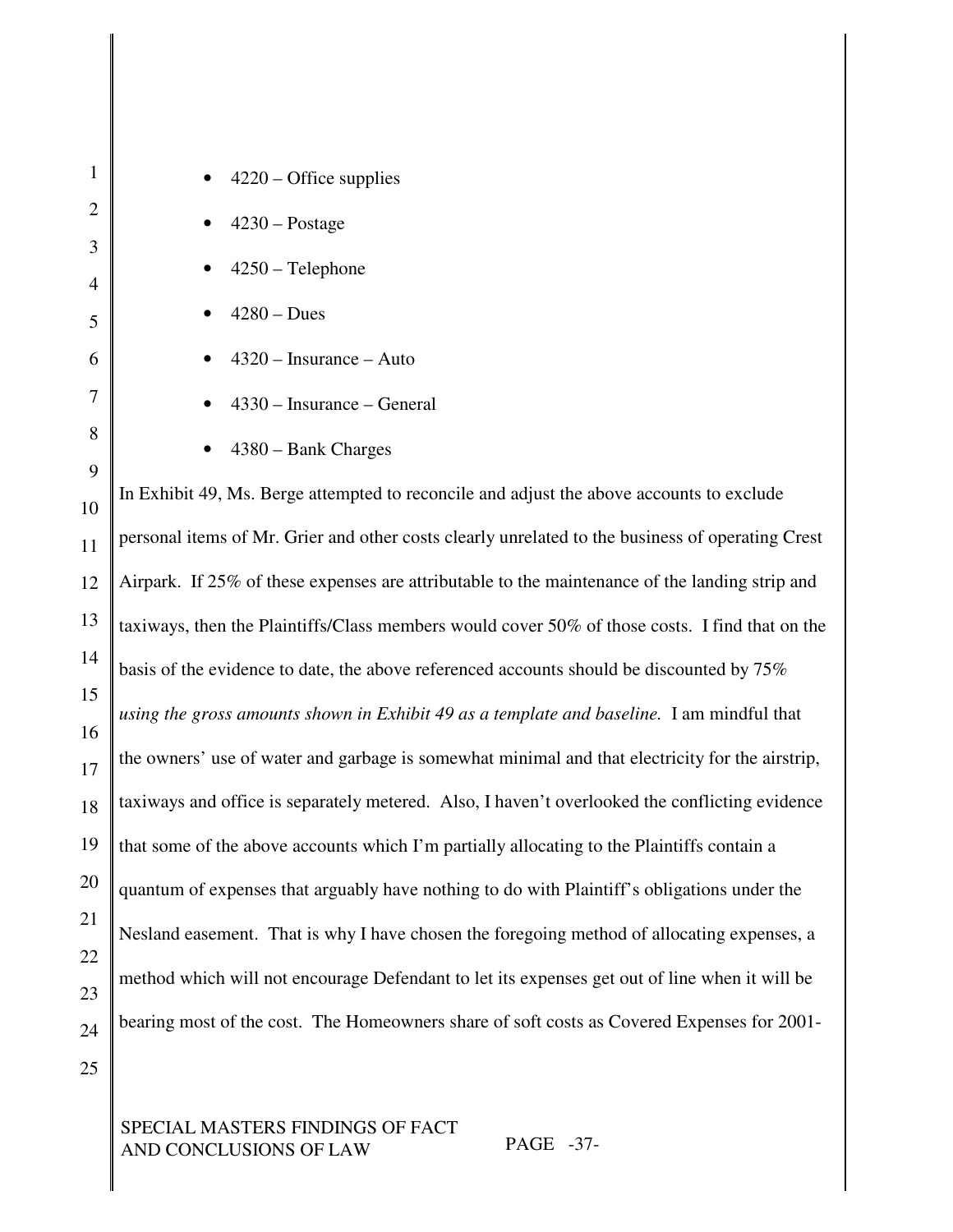2003 per the designated accounts – gross amount column, Exhibit 49 in this Finding is therefore:

4 5 6 2001 2002 2003 Total Crest Overhead \$45, 421 \$53, 602 \$54, 621 Homeowners' Share 50% (After discounting gross by  $75\%$ ) \$5, 678 \$6, 700 \$6, 828

You will note that certain expenses requested by Defendant are not allowed. Account #4281, "Advertising" has no relevance to maintaining the landing strip. Account #4130, "Auto Maintenance" is not allowed because the amount allowed under Account #4200, "Auto Allowance" is so substantial (\$4, 400 to \$6, 000 a year), that it should be adequate to cover maintenance as well.

13 14 15 16 17 18 19 20 21 22 23 24 I further find that subject to the "adjustment" provisions such as those set forth in these findings, the allocation of the gross amounts of soft costs or airpark overhead (as identified in these accounts) attributable to the landing strip and taxiways in the future should be discounted by 75% as totally unrelated to the maintenance of landing strip and taxiways, and the Plaintiffs responsible to Defendant for 50% of the remainder. In making this allocation, it is incumbent upon Defendant to account for purchases made for personal use of a Birge or Grier family member as personal draws so that no segregation has to be made in various corporate accounts for these items. Products purchased for resale to the public or for Defendant's rental aircraft must be separately accounted, again so that no segregation need be made in reviewing corporate accounts.

25

1

2

3

7

8

9

10

11

12

# SPECIAL MASTERS FINDINGS OF FACT AND CONCLUSIONS OF LAW PAGE -38-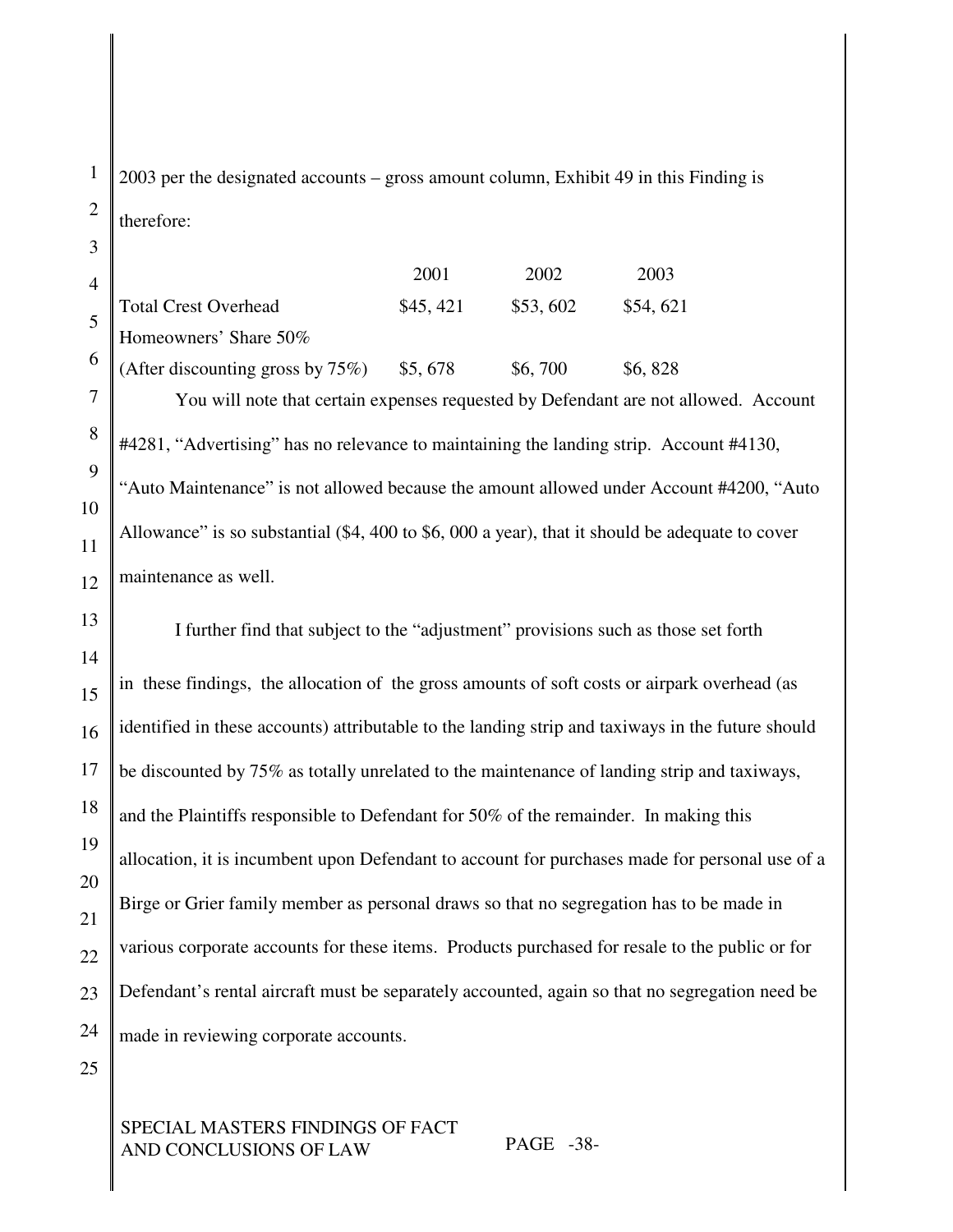76. Plaintiffs should be named as additional insureds with respect to any liability insurance maintained by Defendants on airport operations and property, providing such additions can be reasonably made by Crest Airpark's insurer. Further, and as a condition precedent to such addition, Plaintiffs individually should name Crest Airpark, Inc. and Grier Family Holdings, LLC as additional insureds on each of Plaintiff's liability policies In so far as permitted by their respective insurance companies. Additional premium costs, if any, shall be paid by the party benefited by this additional insurance coverage.

## **Right to Audit**

77. The Defendants or their successors shall maintain detailed records of costs incurred relating to the Covered Expenses. Five or more individual Plaintiffs or Class Members may request a review by "compilation" or "audit" (as those terms are defined by the then current Financial Accounting Standards for CPA's) of the expenses incurred on an annual basis. Any such review shall be requested in writing and delivered to Defendants or their successors within the later of (1) 60 days of the completion of any calendar year or (2) receipt by the homeowners of an itemized cost statement from Defendants which includes the general ledger account number, the gross expenditure for each account and the net amount for each account claimed to be reimbursable by the owners based on the formulas contained in these findings.. Upon the timely written request of five or more individual Plaintiffs or Class members, the parties shall choose a certified public accountant ("Auditor") to review the expense records of Defendants or their successors in accordance with these findings. If the parties cannot agree on an Auditor, either party may petition the Court for appointment of an independent Auditor.

SPECIAL MASTERS FINDINGS OF FACT AND CONCLUSIONS OF LAW PAGE -39-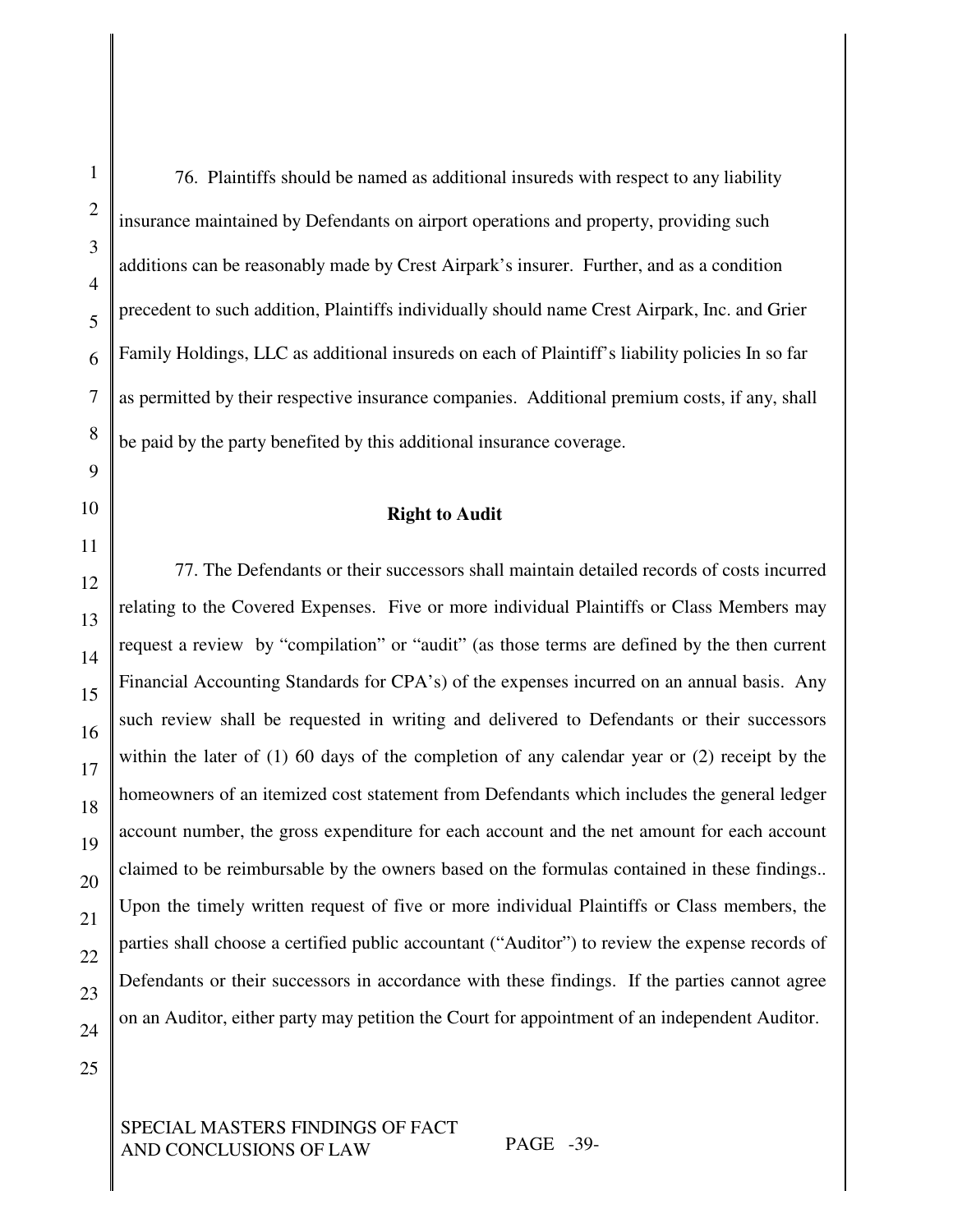1 2 3 4 5 6 7 8 9 10 11 12 13 14 15 16 17 78. The Auditor chosen shall review the expenses of Defendants as defined herein and all back-up documentation for the preceding year and issue to Defendants and their successors and the individual Plaintiffs and Class members a written report as to his/her findings within 60 days of his/her appointment. The report will also include a recommendation with respect to any adjustments that should be made upwards or downwards to the expenses including allocation of any expense category to the homeowners for the preceding year. Thereafter, either party may petition the Court for adjustment of the expenses for the preceding year and/or a review of the Auditor's report in the event they disagree in whole or in part with the report. Unless the Auditor finds that adjustments of less then five percent (5%) are warranted to the covered expenses, the cost of the Auditor shall be split equally between the Defendants (or their successors) and the Plaintiff Class members then utilizing the easement. If the Auditor finds that adjustment of claimed expenses is five per cent or less, then the requesting party that does not prevail to its benefit in expense reduction or increase, shall be solely responsible for the cost of Audit. If a party does not accept the determination of the Auditor, the dis-satisfied party shall submit the dispute to binding arbitration as set forth in these Findings. The right to Audit is in addition to any other of the Plaintiffs' rights set forth in these findings.

18

# **Notification and Enforcement**

19 20 21 22 23 24 25 79. On or after January 1<sup>st</sup> of each year, Crest Airpark, Inc. or its successor(s) shall bill the individual Plaintiffs and/or Class members who have not had their easement rights previously extinguished for his/her/their projected pro rata share of the Covered Expenses for the coming year. Each Plaintiff/Class Members' "Projected pro rata share" of Covered Expenses shall be computed as follows: (1) Crest Airpark, Inc. or its successor(s) shall calculate the Covered Expenses as set out in these findings; and then (2) the Covered

SPECIAL MASTERS FINDINGS OF FACT AND CONCLUSIONS OF LAW PAGE -40-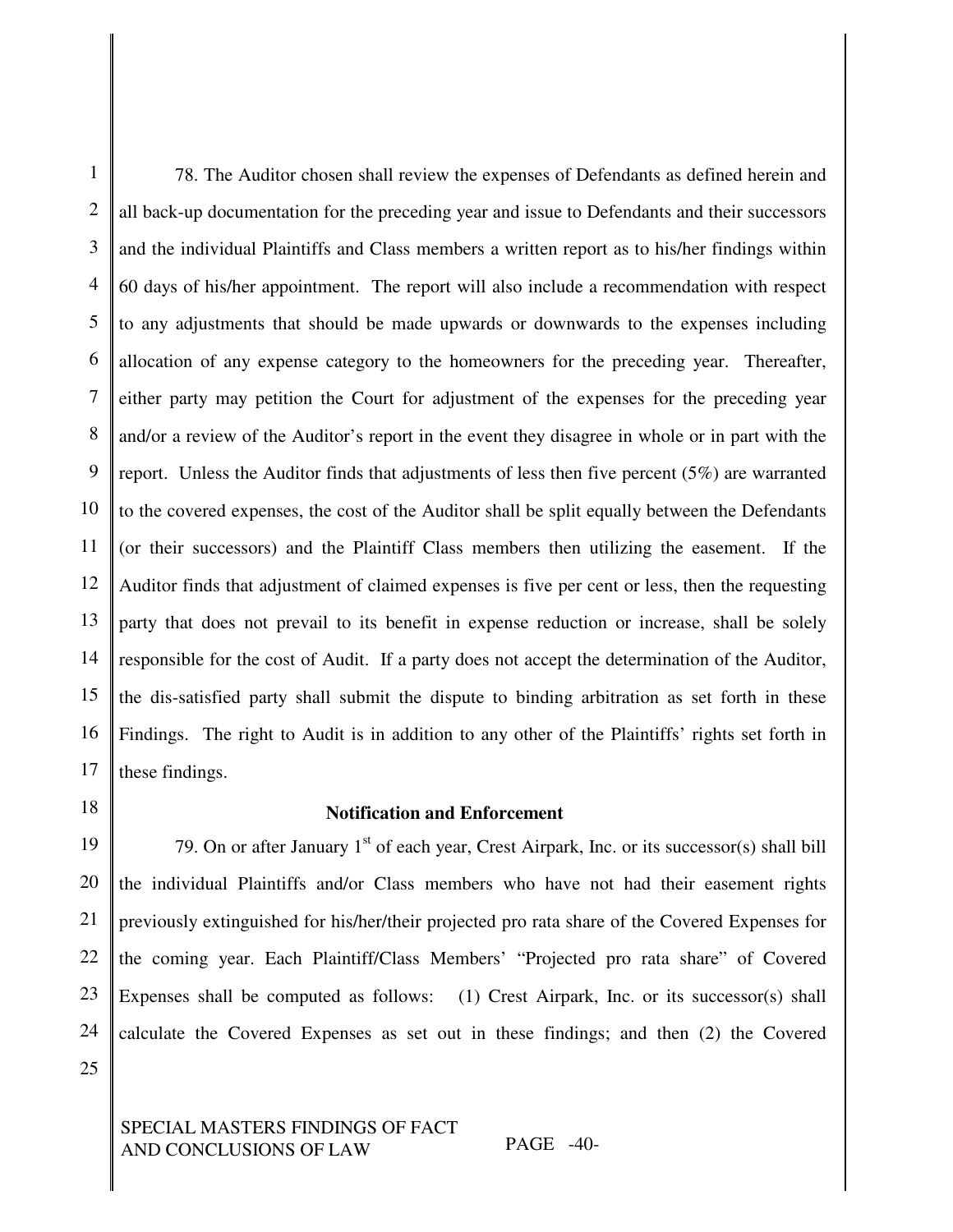1 2 Expenses shall then be divided by the number of individual Plaintiffs or Class members that paid their pro rate share the preceding year.

3 4 5 6 7 8 9 10 11 12 13 80. Crest Airpark, Inc. or its successor(s) shall mail each invoice (in the amount of each homeowner's Pro Rata Share) regular mail, postage prepaid, to each individual Plaintiff and Class Member at their last known address. Each class member will have thirty (30) days following the date of the invoice to make payment on the invoice. In the event that payment is not made, Crest Airpark, Inc. or its successor(s) shall advise the delinquent individual Plaintiff or Class Member of the delinquency in writing by forwarding a Notice of Delinquency certified mail (however no signature and/or return receipt shall be required), postage prepaid, to the non-paying Plaintiff or Class member's last known address and simultaneously mailing a copy of the notice to the designated representative of Crest A.E.RO Inc. Thereafter, if the delinquency is not cured within 14 days of the date of mailing the notice, then such Plaintiff or Class Member's rights under the Easement shall be permanently terminated.

14 15 16 17 18 81. In the event that an individual Plaintiff and/or Class member fails to make payment and fails to cure such delinquency as provided above, then Crest Airpark or its successor or assigned may record with King County a Notice of Termination of Rights against the non-paying delinquent property owner, reflecting the permanent termination of that person(s) rights under the Easement pursuant to these findings.

19 20 21 22 23 24 82. Within 90 days of the end of each calendar year, Crest Airpark or its successor or assigned shall calculate the actual Covered Expenses incurred for the preceding year and divide such actual Covered Expenses by the number of individual Plaintiffs and/or Class members who paid the Projected pro rata share to obtain an Actual pro rata share. Crest Airpark shall include in this calculation any sums received from the Other Owners as defined in Finding of Fact No.2 up to the Projected pro rata share amount (for each other Owner). The

25

SPECIAL MASTERS FINDINGS OF FACT AND CONCLUSIONS OF LAW PAGE -41-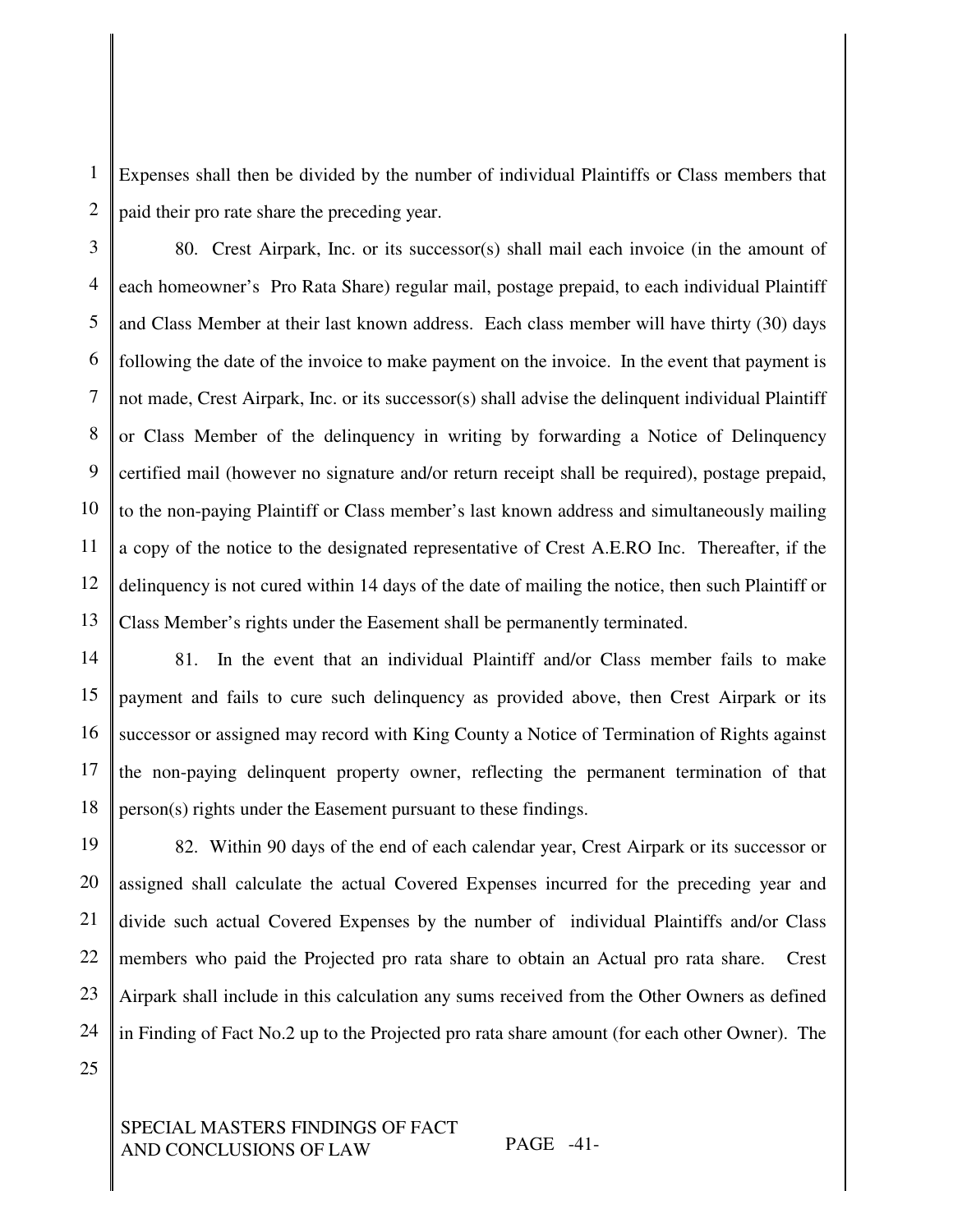1 2 3 4 5 6 Actual pro rata share shall then be compared to the Projected pro rata share and the difference shall be billed (if underpaid) or credited (if overpaid) on the next billing statement issued by Crest Airpark or its successor or assigned. In the event of an under billing, Crest Airpark or its successor or assigned may issue a special billing/invoice to collect the prior years under billing. Under such circumstance the annual billing terms and conditions apply including timing of payment, delinquency, cure and/or termination.

7 8 9 10 11 12 13 14 15 83. The arbitrator recognizes that 2004 will require a special circumstance with respect to billing Covered Expenses. Within 90 days of the Court's entry and/or approval of these findings or within 90 days of the Court's decision in this matter becoming final, whichever is later, Crest Airpark or its successor or assigned shall calculate/project the Covered Expenses as set out in these findings for 2004 (or submit the actual expenses for 2004 if available) and then (2) the expenses shall then be divided by the number of individual Plaintiffs or Class members involved in this lawsuit of one hundred and fourteen (114) affected lots with the resulting figure being a Plaintiff/Class member's Projected pro rata share of Covered Expenses for 2004 or actual pro rata of 2004 expenses if available.

16 17 18 84. The invoicing of these expenses by Crest Airpark (including the notices for any delinquency or termination of Plaintiff or Class Member's rights) shall be the same as that set out in Finding No. 80.

19 20 21 22 23 24 85. In the event that an individual Plaintiff and/or Class member fails to timely make payment as set out above in Finding of Fact No. 80 and 84 and fails to cure said delinquency as provided therein, then Crest Airpark or its successor or assigned may record with King County a Notice of Termination of Rights against the non-paying property owner, reflecting the permanent termination of that person(s) rights under the Easement pursuant to these findings.

25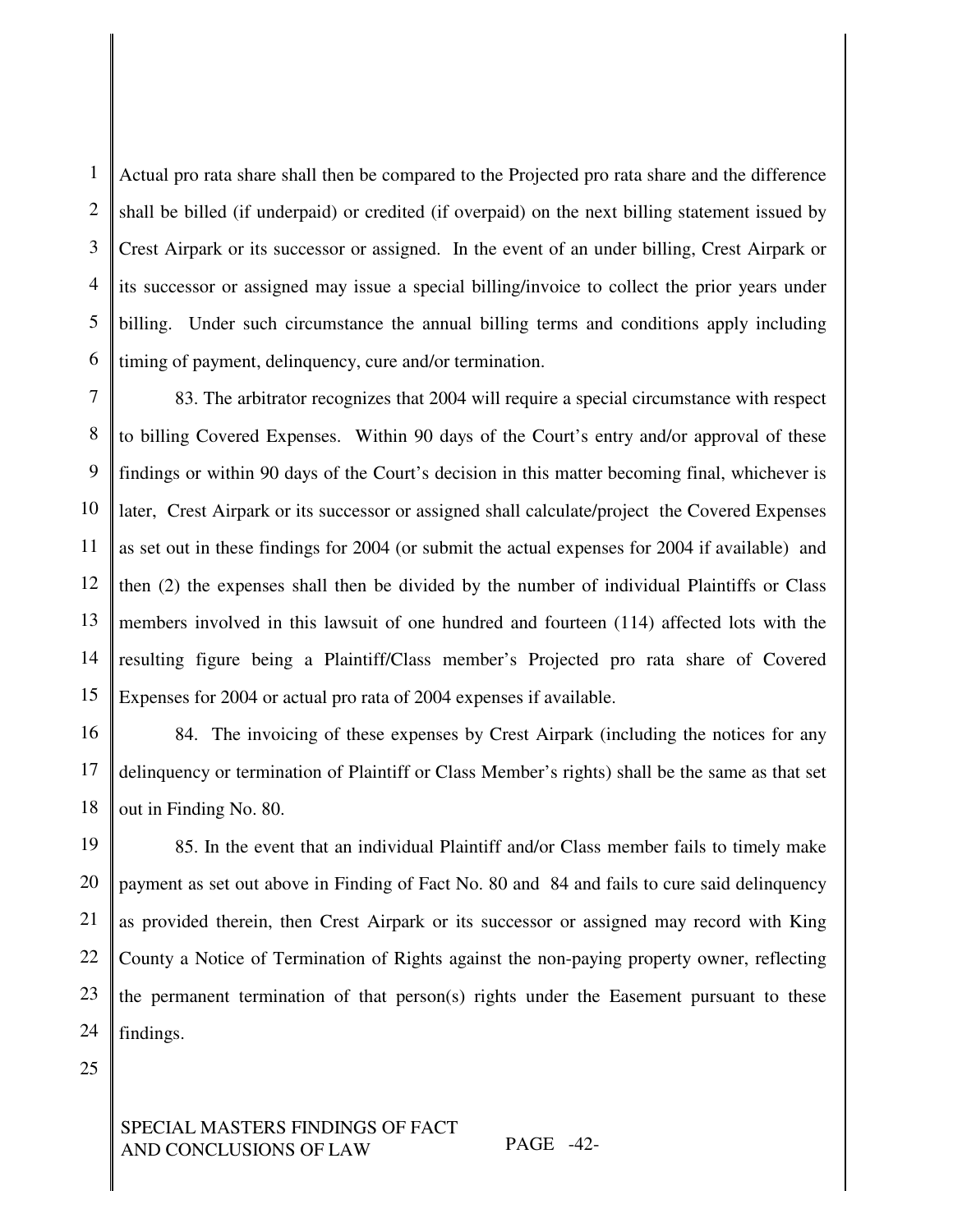1 2 3 4 5 6 7 8 9 10 11 12 86. The Court's Order requires the Arbitrator to create a mechanism for enforcement of the Easement against non-paying property owners. The "common fund – civil penalty" enforcement proposal by the Plaintiffs is complex, could require considerable administration, and might be difficult to prove violations, and would require homeowners to be "big brother" and could well lead to more dissension and litigation. The Arbitrator finds that a reasonable mechanism would include regulating access by gating each taxi way. However, it must be emphasized that such gate should have an electronic capability of being remotely controlled by individual owners who are current in their obligations to Crest Airpark or its successor or assigned. Every effort should be made by Plaintiffs and Crest Airpark or its successor or assigned to agree on an available technology that reduces or eliminates the need for a pilot to have to shut down an engine twice to exit a gate (this is a safety issue). No gate shall be required from a taxiway to the landing strip where all the owners are current.

13 14 15 16 17 18 19 20 21 22 Since gating access to the landing strip will be of limited benefit to a homeowner current in payment, the primary cost of a gate should be borne by Crest Airpark or its successor or assigns in the proportion of 75% by Crest Airpark and 25% by the Plaintiff. This cost sharing formula is based partly on the fact that only six property owners ("Other Owners") have opted out of the Class. Those six may or may not pay Crest Airpark for their share. If others opt out of the Class and gates are installed or maintained primarily because these additional owners are not paying Crest Airpark a pro rata share similar to the Plaintiffs or Class Members, then equitably, this cost sharing formula should be subject to adjustment in the same equitable manner as provided elsewhere under the Audit and Arbitration provisions in these Findings.

23 24

25

87. Plaintiffs have lodged a claim for attorneys' fees and costs under a common fund theory. Plaintiffs have the burden of proving that this claim is supported by the exception to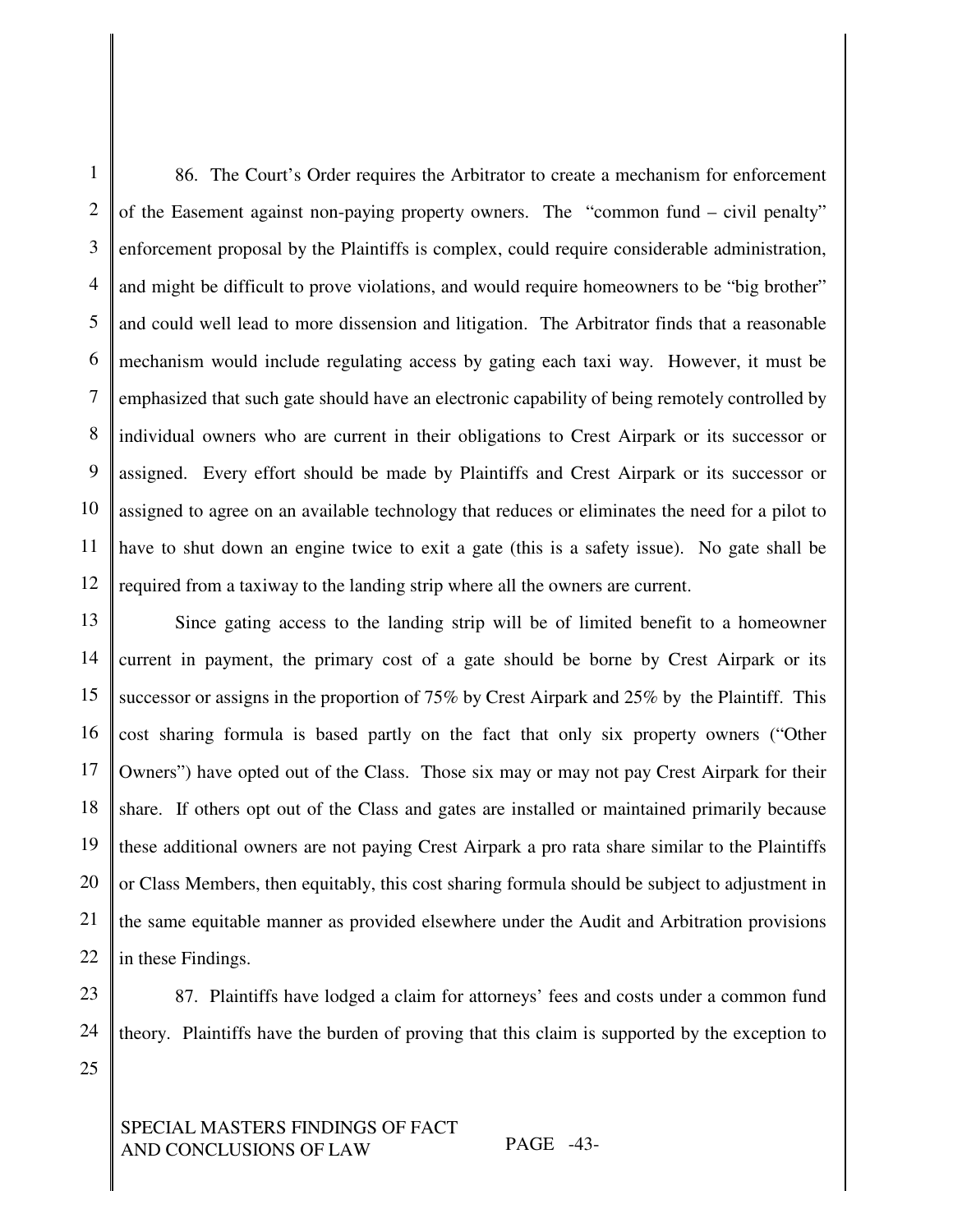1 2 3 4 5 6 the American Rule on attorneys' fees and complies with the requirements of the exception itself. I find that Plaintiffs' have failed to meet this burden of proof. Plaintiffs provided no evidence that absent such an award they would have been denied access to litigate this claim due to an inability to afford the service of an attorney. To the contrary, the overwhelming evidence before me at the arbitration indicated that Plaintiffs individually and as a class banded together and pooled resources to pursue their claims.

7 8 9 10 11 12 13 14 15 88. I further find that the common fund theory requires that a claim result in a common fund being created for the benefit of the class. Again, Plaintiffs failed to meet this burden of proof. All of the evidence in this case indicates that the funds at issue in this case relate to and/or belong to Defendants. In other words, no common fund for the benefit of Plaintiffs is being created. Therefore, based upon Plaintiffs failure to meet the burden of proof offering evidence to satisfy the purpose of the common fund exception, no fund being created for the benefit of Plaintiffs and equity otherwise working in favor of Defendants, Plaintiffs' claim for an award of attorneys fees and costs must be denied with respect to the matters determined in this Special Master proceeding.

16 17 18 19 20 21 22 23 24 89. Defendants seek pre-judgment interest on amounts found to be due them in this proceeding. All of the amounts due, other than for real estate taxes, involved an exercise ofdiscretion as to quantum with no ascertainable fixed standard to guide the arbitrator. Thus interest should not be allowed (see Prier v. Refrigeration Engineering, 74 Wn2d 25.) Prejudgment interest on real estate taxes should not be allowed because Plaintiffs timely tendered an amount sufficient to reimburse Defendants who in turn rejected the tender. However, I find that interest should accrue on the balance of unpaid amounts set out above, referred to as the reimbursed Covered Expenses for 2001-2003 from the time by which the

25

## SPECIAL MASTERS FINDINGS OF FACT AND CONCLUSIONS OF LAW PAGE -44-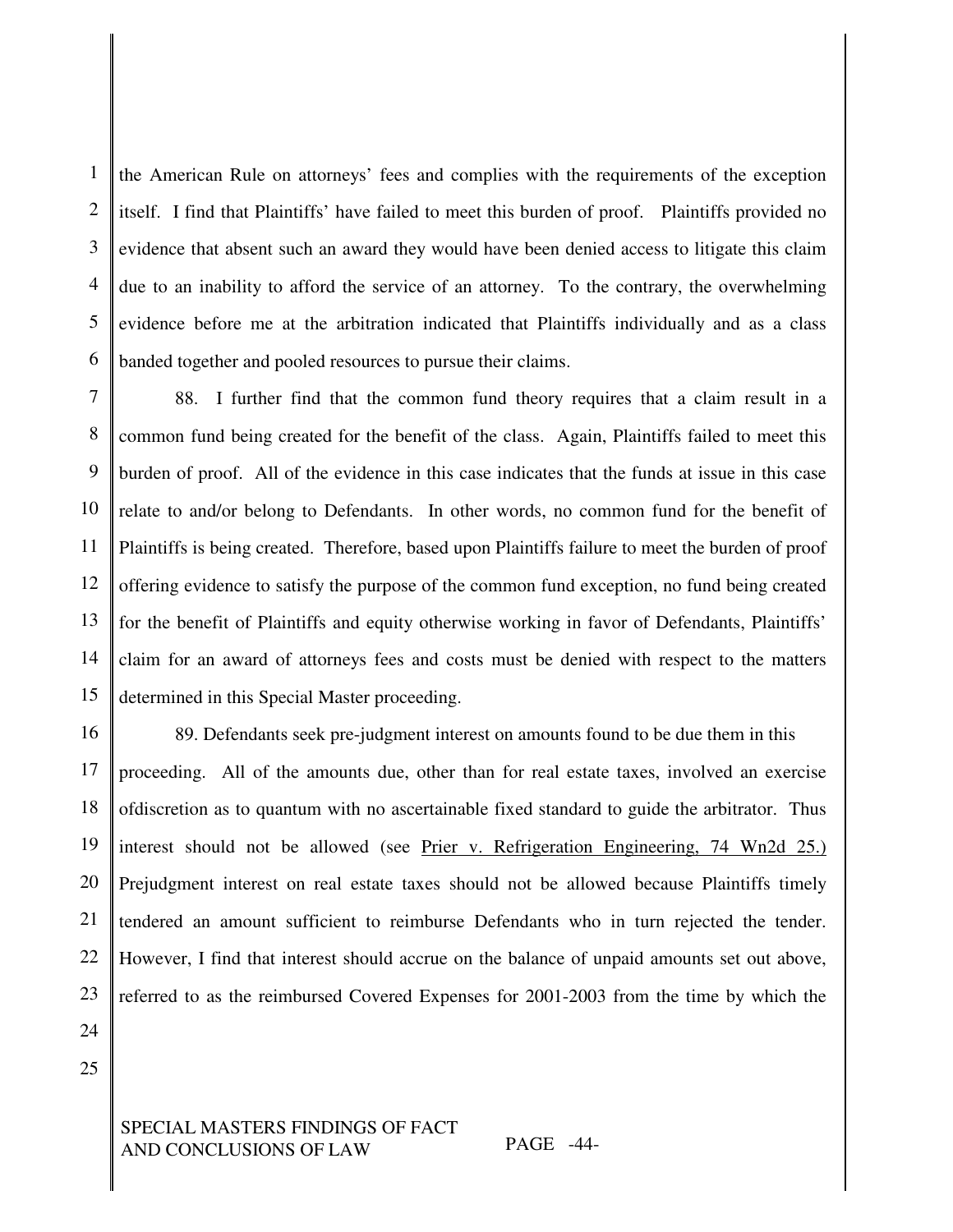Arbitrator's Draft Findings of Fact and Conclusions of Law were in the hands of Counsel on June 15, 2004.

90. Covered Expenses shall include the following expenses referenced and calculated in these findings: property taxes, rent, hard costs, extraordinary hard costs, labor costs, soft costs, regulation of entry (gating or fencing as specified in Findings No. 70 and No. 86) and offices expenses.

8 9 10 11 12 13 14 15 16 17 18 19 91. Although Plaintiffs are being charged with a proportionate share of labor, accounting and certain other overhead costs of Defendants, it is likely that Crest Airpark will incur additional expense in segregating, categorizing and calculating expenses, invoicing, mailing, accounting and other administration costs related to the obligations of Plaintiffs specified in these Findings. If Crest Airpark seeks some reimbursement of the excess of such costs directly related to the administration imposed on it by these Findings, then is shall carefully track all such excess costs. Crest Airpark shall provide to the Plaintiffs all cost data (including historical comparative data) to demonstrate its entitlement to reimbursement for 50% of such excess costs from Plaintiffs, Defendants bearing the remaining 50% of such excess costs. No overhead or profit shall be included by Crest Airpark in its calculation of such costs. Any demand for payment under the terms of this Finding shall be subject to the Audit and Arbitration provisions of the Findings.

20

1

2

3

4

5

6

7

21

22

23

# Based upon the above Findings of Fact, I enter the following Conclusions of Law:

# **III. CONCLUSIONS OF LAW**

1. The intent of the Neslands in defining the costs to be covered under the Easement (hereinafter "Covered Expenses")for the time period of January 1, 2001 through December 31,

25

24

# SPECIAL MASTERS FINDINGS OF FACT AND CONCLUSIONS OF LAW PAGE -45-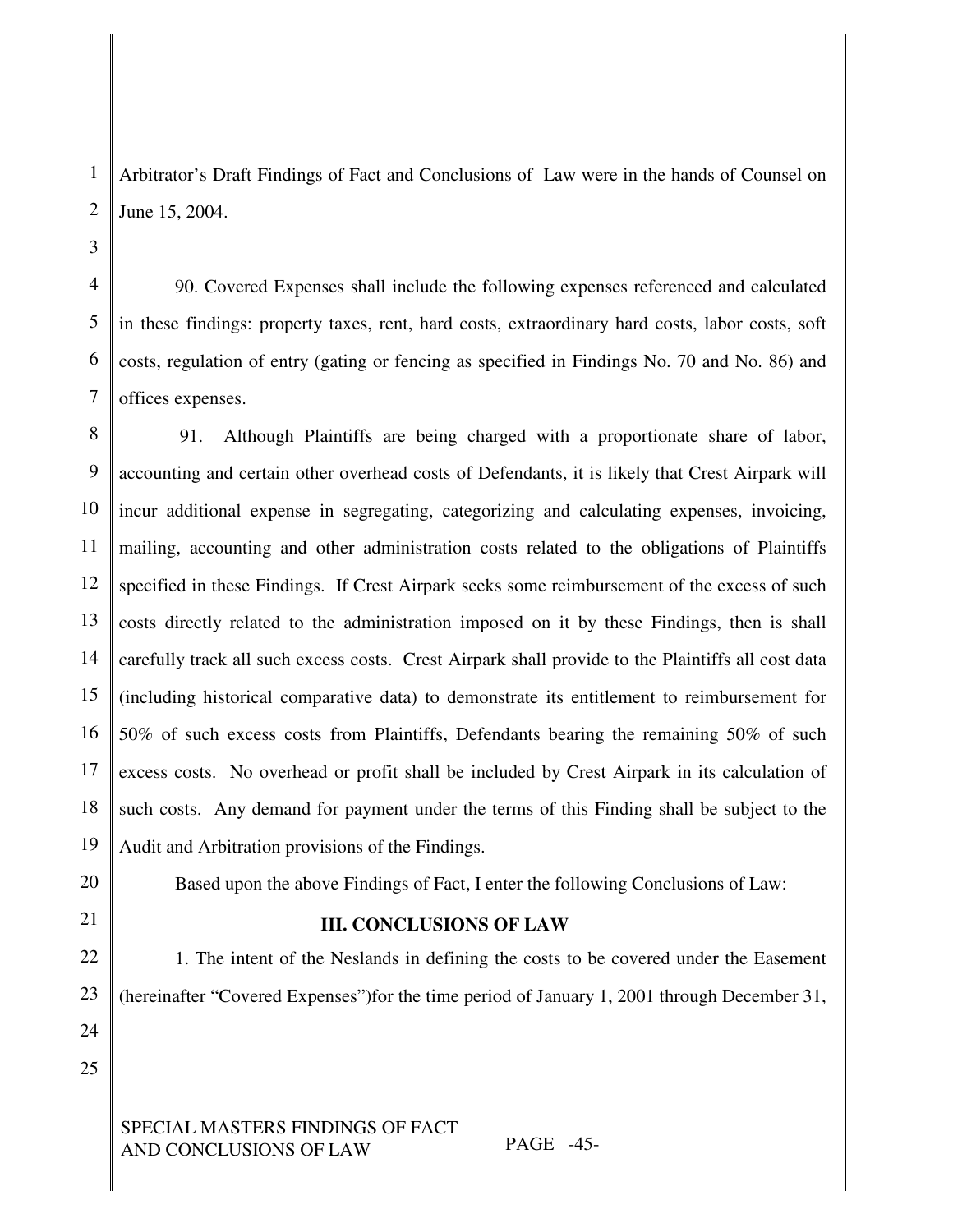1 2 2025 was to include 50% of the costs of running the Crest Airpark as they pertain to maintaining the landing strip and taxi ways.

3 4 5 6 2. The Arbitrator concludes that such Covered Expenses include "hard costs", costs directly attributable to the landing strip and taxi ways of the Airpark (by way of example but not limitation painting and marking the landing strip and taxiways, runway lights, rotating beacon, windsock, taxiway signs, asphalt paving and patching).

7 8 9 10 3. The Arbitrator further concludes that such Covered Expenses were intended to also include "soft costs". Examples of soft costs include but are not limited to: labor/payroll e.g. grass mowing, tree pruning, daily runway inspections, etc. and a portion of certain office expenses.

11 12 13 14 15 16 17 18 19 20 21 22 23 4. The easement requires no interpretation for **real estate taxes** for the parcel devoted exclusively to runway and taxiways (Tax Parcel 012105-9066-01(landing strip/taxiways)) . But for taxiway "J" a portion of which encroaches on a portion of Grier's house property (Tax Parcel 012105 –9009-01), the individual Plaintiff/Class member's share of taxes for this Covered Expense should be calculated on the basis of a formula agreed to in Finding No. 23 by both Plaintiffs and Defendants. For the parcel on which the office is located (and many hangars, tie downs, fuel depot, parking and maintenance facilities) Tax Parcel 012105-9001- 09 it is reasonable to adopt the formula set out above in Finding of Fact No.30 within which the landlord bears the bulk of the burden of building maintenance and taxes in the form of rent. Therefore, I conclude that the individual Plaintiff/Class Member's share of taxes for this Covered Expense in the future shall be as set out in Finding of Fact No.30.

24 25 For the years 2001-2003 and as indicated, I conclude that the Plaintiffs shall pay to Defendants the following amounts as reimbursement of Covered Property Tax Expenses:

SPECIAL MASTERS FINDINGS OF FACT AND CONCLUSIONS OF LAW PAGE -46-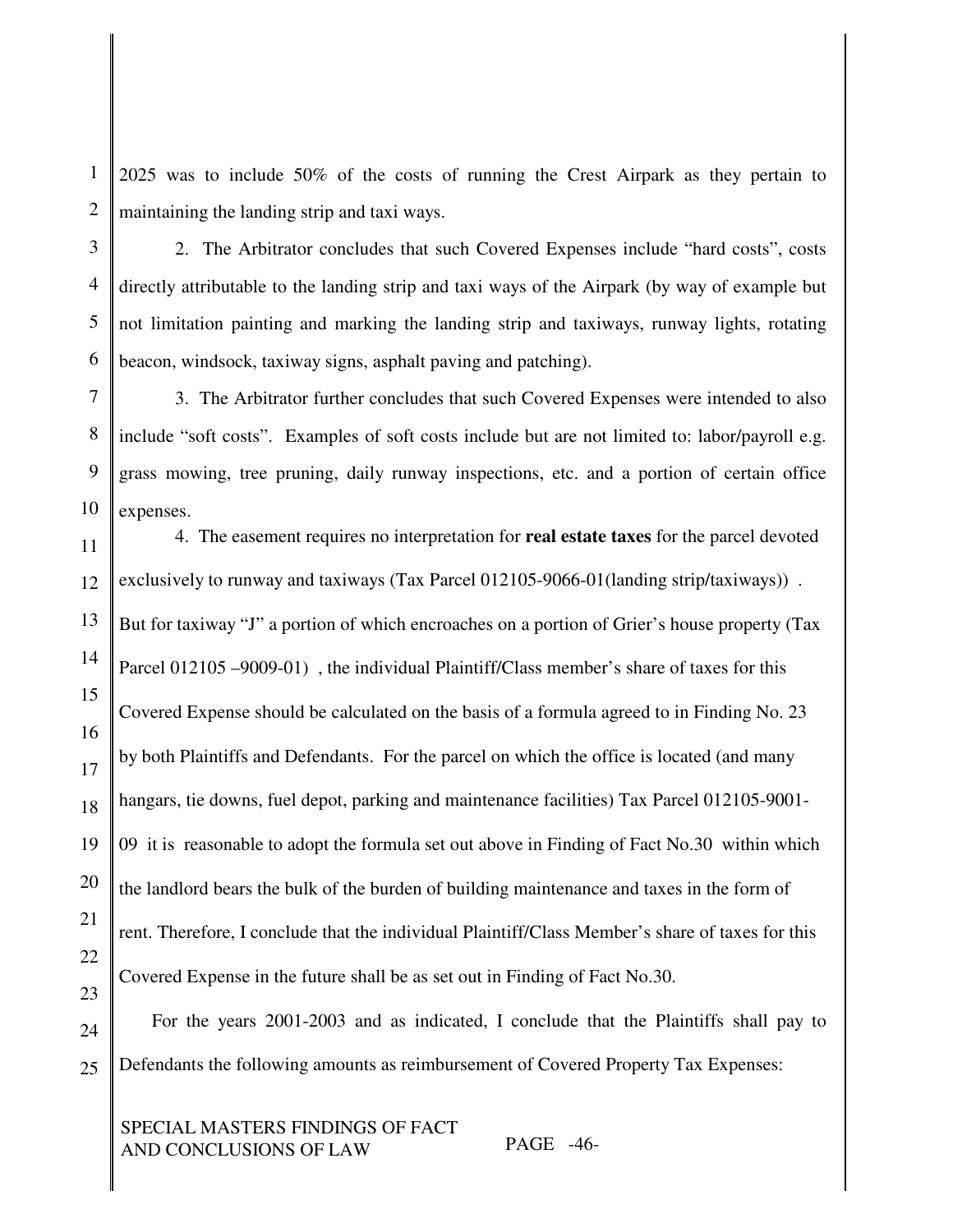(i.) For Tax Parcel 012105-9066-01(landing strip/taxiways) \$9718.47 and in the future, 50% of all taxes billed by the King County Treasurer.

(ii.) For Tax Parcel 012105 –9001-09 (the office, parking and commercial operations parcel) a total of \$9,000 as rent for the years 2001 through 2003 which includes Plaintiffs' share of taxes for this parcel. In the future, the Plaintiffs shall pay \$3,000 per year which rent shall increase by 3% a year beginning with the year 2004.(iii.) For Tax Parcel 012105-9009-01 (Taxiway J), for the years 2001 through 2003, the total sum of \$1, 669.49, and in the future the amounts as calculated in Findings No. 22 and 23.

5. Plaintiffs shall pay to Defendants as a portion of their Covered Expense to Crest Airpark the **hard costs** of the landing strip and taxiways for the years 2001-2003 in the sum of \$15, 793. In the future, the individual Plaintiffs/Class Members shall pay as the hard cost Covered Expense to Crest Airpark or its successors or assigned the greater of (a) 25% of the amount actually reported by Crest Airpark, Inc on Line 9, "Repairs and Maintenance" of its federal corporate income tax return, or (b) the baseline hard costs maintenance and repair sum (\$5,723) plus an annual compounded three (3%) percent adjusted increase for each succeeding year, all as outlined in Findings # 64-70. Extraordinary hard costs which Crest Airpark may incur, if at all, shall be borne by Plaintiffs as specified in the Findings.

19

6. Plaintiffs shall pay as the labor/soft cost reimbursement to Crest Airpark for landing strip and taxiways maintenance for 2001-2003 the sum of \$36, 931See Finding #74.

7. In the future, the individual Plaintiffs/Class Members shall pay as the **labor/soft cost** to Crest Airpark or its successors or assigned for the following Crest Air Park, Inc. general ledger payroll accounts 4004 Sar – Sep; 4170 Payroll; 4920 FICA; 4925 Medicare;

SPECIAL MASTERS FINDINGS OF FACT AND CONCLUSIONS OF LAW PAGE -47-

1

2

3

4

5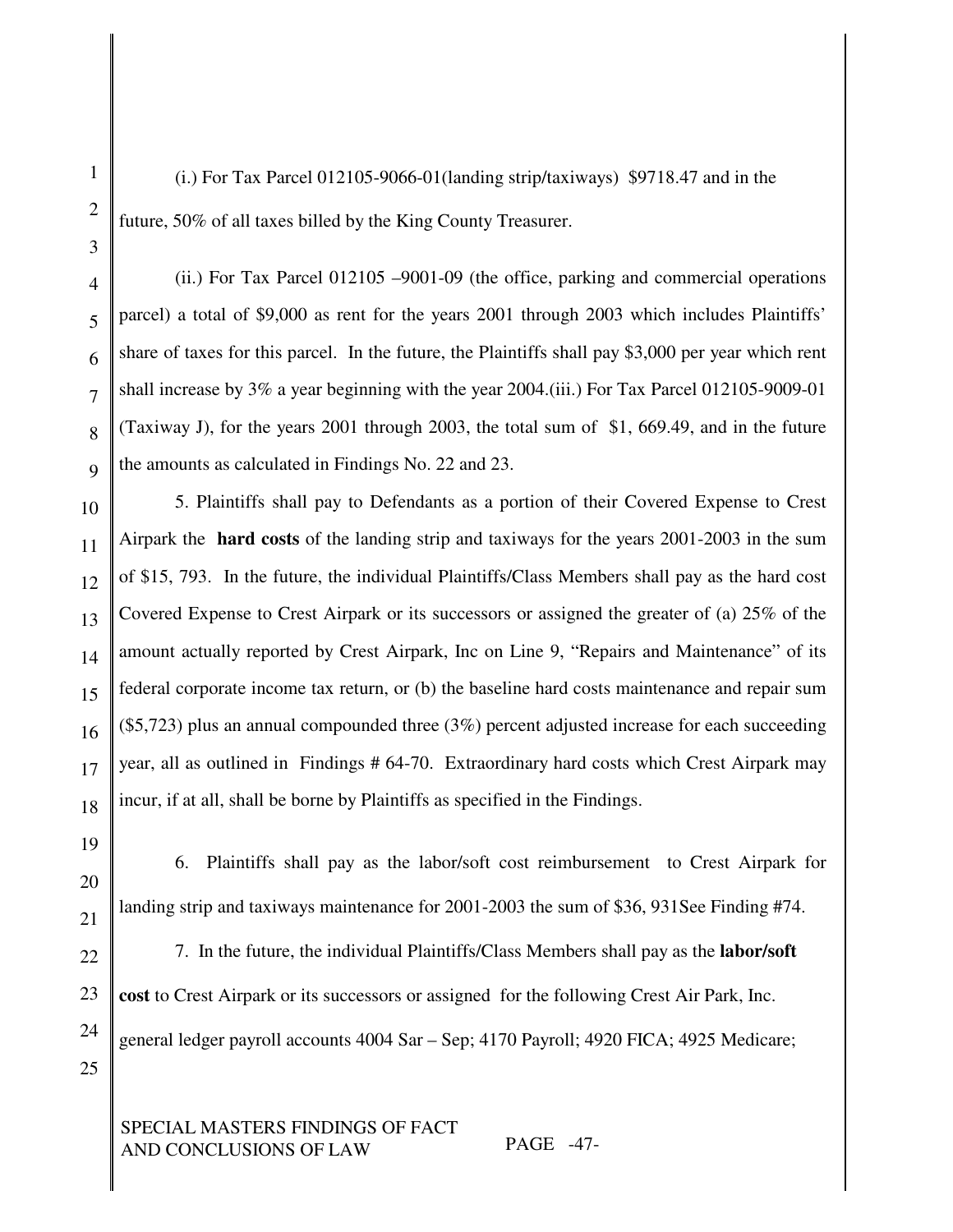1 2 3 4 5 6 7 8 9 4930/4940 Taxes – Misc. (FUTA, etc.) a portion of the six year average payroll of \$95, 327 (base year 2001) to be adjusted for annual increases of 3% for each year thereafter, with each such year's annual gross payroll discounted 75%, the Plaintiffs paying one half of the remainder thereof. If the Defendant elects to carry health insurance coverage for full time and eligible part time employees, or other events force Crest Airpark to incur extraordinary wages, then Defendant may seek an adjustment to its reimbursable payroll costs not reflected by the automatic 3% increase. Likewise, should there be a substantial decrease in Crest Airpark's actual total gross payroll costs as compared to the calculation set out in this paragraph for a period of two or more years, then Plaintiffs may seek an adjustment to the 3% annual rate .

8. The Plaintiffs should pay to the Defendants for **office expense soft** cost Covered Expense reimbursement for the years 2001-2003 the sum of \$19,206. In the future, the individual Plaintiffs/Class Members shall pay as the office soft cost Covered Expense to Crest Airpark or its successors or assigns 12.5% of the following Crest Airpark, Inc. general ledger accounts gross amounts (using Exhibit # 49 as a template) as outlined in Finding of Fact #75: 4005 Education; 4100 Utilities; 4160 Maintenance – Equipment; 4200 Auto Allowance; 4210 Accounting; 4216 Licensing; 4219 Computers; 4220 Office supplies; 4230 Postage; 4250 Telephone; 4280 Dues; 4320 Insurance – Auto; 4330 Insurance – General; 4380 Bank Charges.

It is incumbent upon Defendant to account for purchases made for personal use of a Birge or Grier family member as a personal draw so that no segregation has to be made in

SPECIAL MASTERS FINDINGS OF FACT AND CONCLUSIONS OF LAW PAGE -48-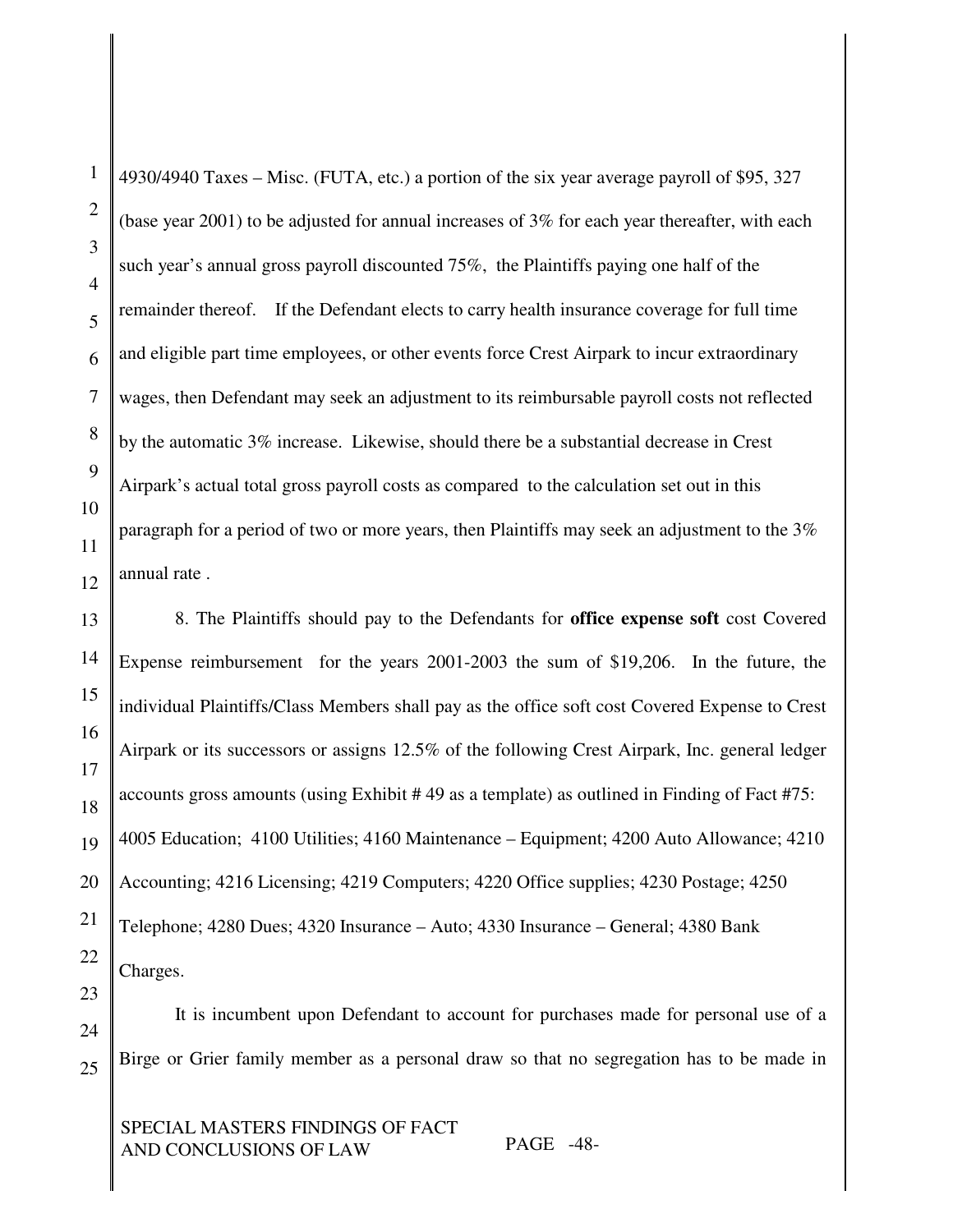2

3

various corporate accounts for these items. Products purchases for resale to the public or for Defendant's rental aircraft must be separately accounted so as to avoid having to segregate any of these items from accounts for which Plaintiffs bear some payment obligation.

5 6 7 8 9. To the extent permitted by their insurance companies, Plaintiffs should be named as additional insureds with respect to any liability insurance maintained by the Defendants on airport operations and property. Likewise, to the extent permitted by their insurance companies, Plaintiffs should name Defendants Crest Airpark, Inc. and Grier Family Holdings, LLC or their successors or assigns as additional insureds on their policies of insurance. Additional premium, if any, for such coverage shall be paid by the party benefiting from such additional insureds.

12 13 14 15 16 17 10. Crest Airpark, Inc. or its successor or assigns may bill/invoice each individual Plaintiff/Class member on or after January 1<sup>st</sup> of each calendar year for his/her/their Projected pro rate share of Covered Expenses. Covered Expenses shall include the following expenses referenced and calculated in these findings: property taxes, rent, hard costs, extraordinary hard costs, labor costs, soft costs (which includes certain office expenses) and certain gating and fencing expense specified in Findings No. 70 and No. 86.

18 19 20 21 22 23 24 25 11. Each Plaintiff/Class Members pro rata share of Covered Expenses shall be computed as follows: (1) Crest Airpark, Inc. or its successor(s) or assigns shall project and calculate the anticipated Covered Expenses as set out in these findings for the coming year; and then (2) the Covered Expenses should then be divided by the number of individual Plaintiffs or Class members that paid their respective pro rate share of Covered Expenses the preceding year. Crest Airpark shall include and account in this calculation any sums received from Other Owners (as defined in Finding No. 2) up to the Projected pro rata share amount for each Other Owner. The baseline calculation for 2004 shall be 114 persons.

SPECIAL MASTERS FINDINGS OF FACT AND CONCLUSIONS OF LAW PAGE -49-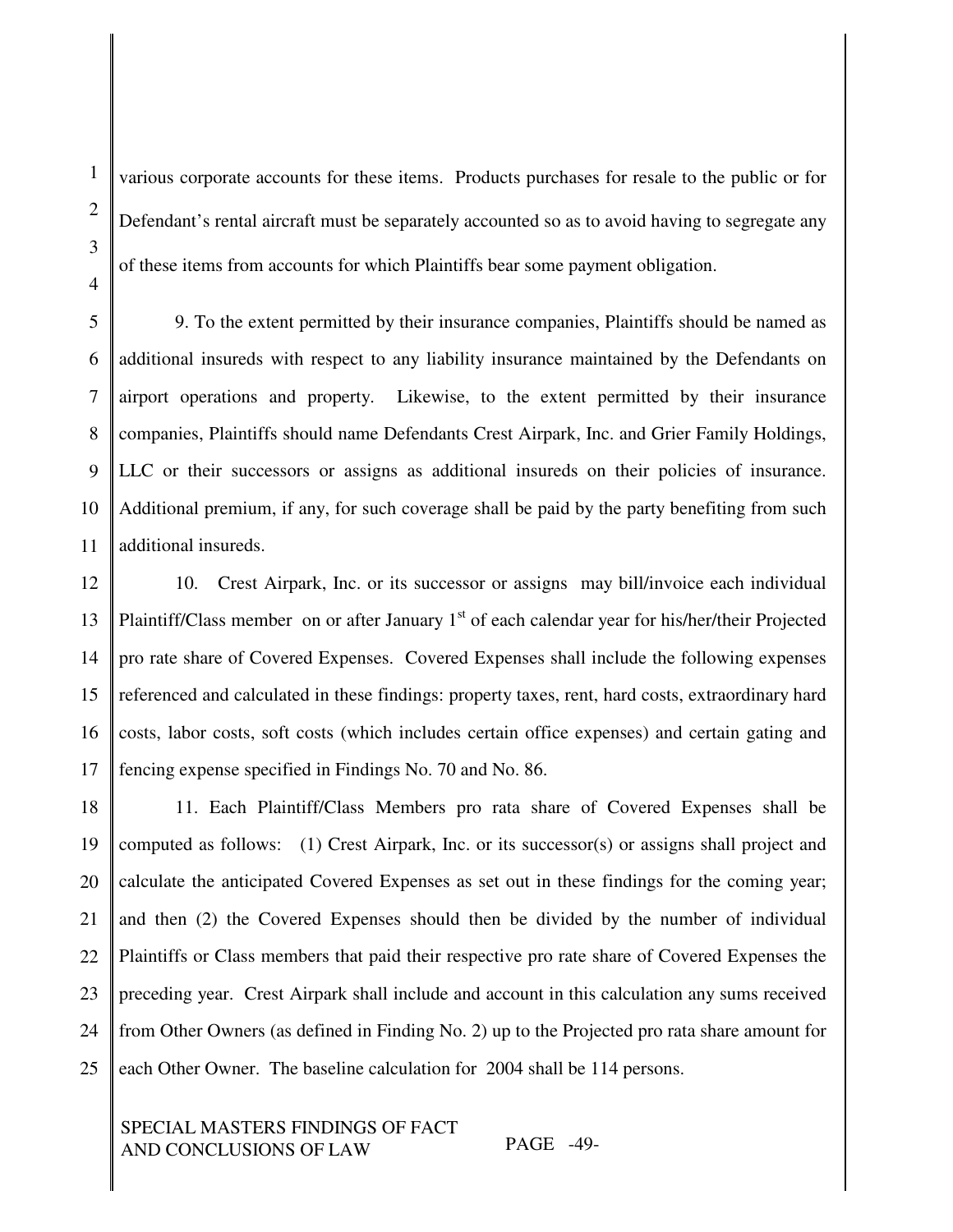1 2 3 4 12. After January  $1<sup>st</sup>$  of each calendar year Crest Airpark, Inc. or its successor(s) or assign(s) shall mail an invoice to each individual Plaintiff/Class member (in the amount of his/her/their Projected Pro Rata Share) regular mail, postage prepaid at their last known address.

5 6 7 8 9 10 11 12 13 14 13. Each individual Plaintiff/Class member shall have thirty (30) days from the date of the invoice to make payment on the invoice. In the event that payment is not made, Crest Airpark, Inc. or its successor(s) or assign(s) shall advise the delinquent individual Plaintiff or Class member of the delinquency in writing by forwarding a Notice of Delinquency certified mail and regular mail postage prepaid to the non-paying individual Plaintiff or Class member(s) at his/her/their last known address, simultaneously mailing a copy of the notice to the designated representative of Crest A.E.R.O., Inc. No signature of receipt or return receipt shall be required. Thereafter, if the individual Plaintiff/Class member does not cure the delinquency within fourteen (14) days of the date of mailing the Notice of Delinquency, then his/her/their rights under the Easement shall be immediately and permanently terminated.

15 16 17 14. The Plaintiff/Class members shall have a right to audit the Crest Airpark, Inc. or its successor or assign's Covered Expenses on an annual basis. The procedure for any such audit is described in Findings of Fact No. 77 and No. 78. The right to audit is in addition to the remedy of arbitration of disputes provided for the parties in Finding of Fact paragraph 70.

15. For individual Plaintiff/Class Member's who fail to make their payment obligations as provided herein, Crest Airpark or its successors or assigned shall be allowed to erect an access gate at a taxiway serving an owner whose easement rights have been terminated. Individual Plaintiff/Class Members shall share in the cost of such installation in the percentage set out in Finding of Fact No. 86.

25

## SPECIAL MASTERS FINDINGS OF FACT AND CONCLUSIONS OF LAW PAGE -50-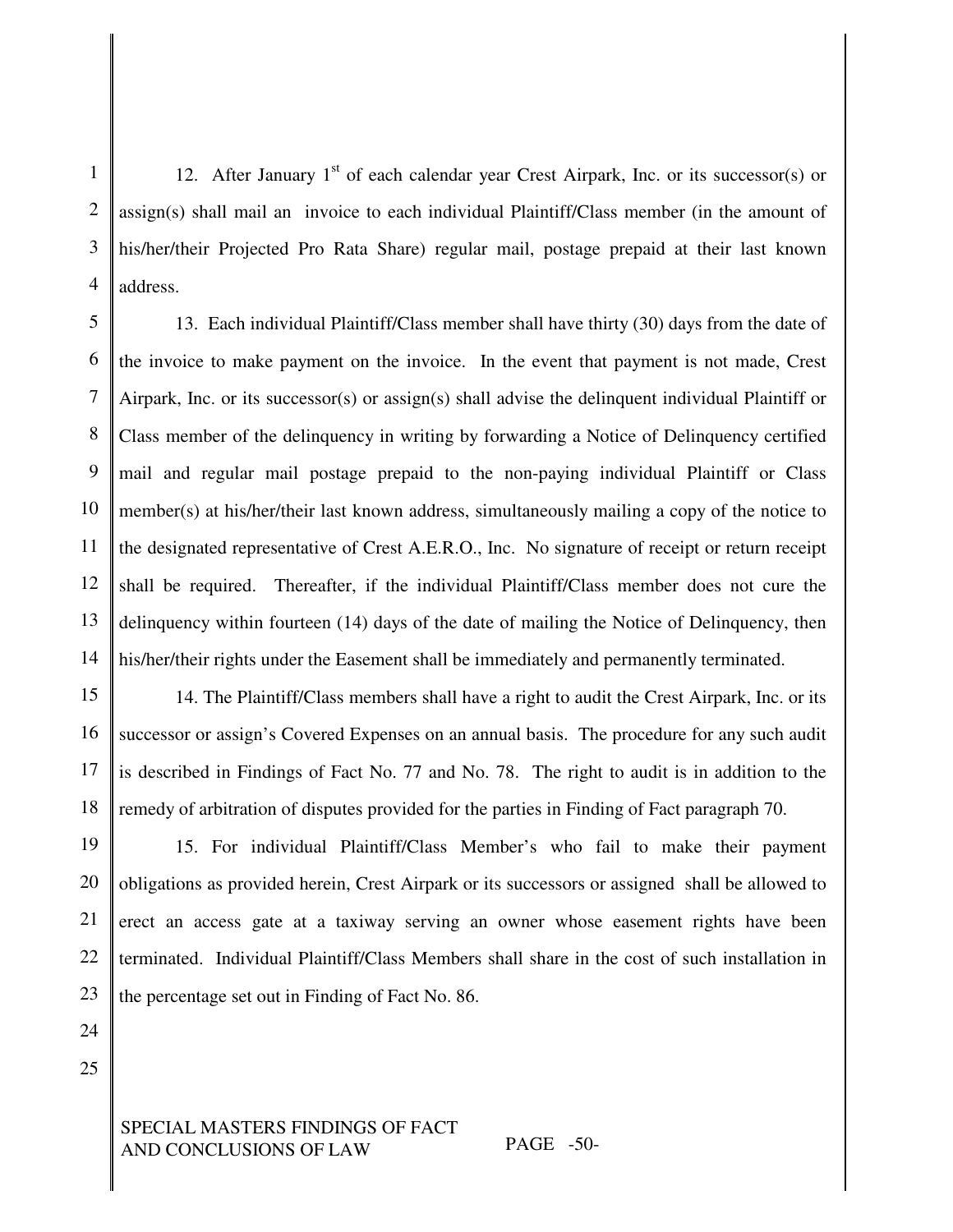1 2 3 4 5 6 7 8 9 16. Defendants are entitled to the entry of Judgment against the individual Plaintiffs/Class Members, joint and severally in the amount of \$92,216.96 for reimbursement of expenses for the time period of January 1, 2001 through December 31, 2003, together with interest at the rate provided by law from June 15, 2004 on this amount. The above figure includes those sums identified as Covered Expenses in the Findings of Fact set out above and as reflected in Conclusions of Law Nos. 4, 5, 6 and 7. Enforcement of the judgment shall be stayed for 60 days to allow the Plaintiffs an opportunity to pay so that their easement rights are not unduly forfeited. In the event of non-payment of the Judgment amount within the 60 day period, all of Plaintiffs' rights under the Easment shall be terminated.

10 11 12 13 14 15 17. The Arbitrator concludes that Crest Airpark, Inc. should within 90 days of the Court's entry and/or approval of these findings and conclusions or within 90 days of the Court's decision in this matter becoming final, whichever is later, calculate the Covered Expenses as set out in these findings for the year 2004 year to date; and then divide the Covered Expenses by one hundred and fourteen $(114)$  with the resulting figure being the individual Plaintiff/Class member's Projected Pro Rata Share of Covered Expenses for 2004..

16 18. Crest Airpark's invoicing, notices of delinquency and termination of an owner's rights with respect to these 2004 expenses shall follow the same procedure as set out in Conclusion No. 13.

> SPECIAL MASTERS FINDINGS OF FACT AND CONCLUSIONS OF LAW PAGE -51-